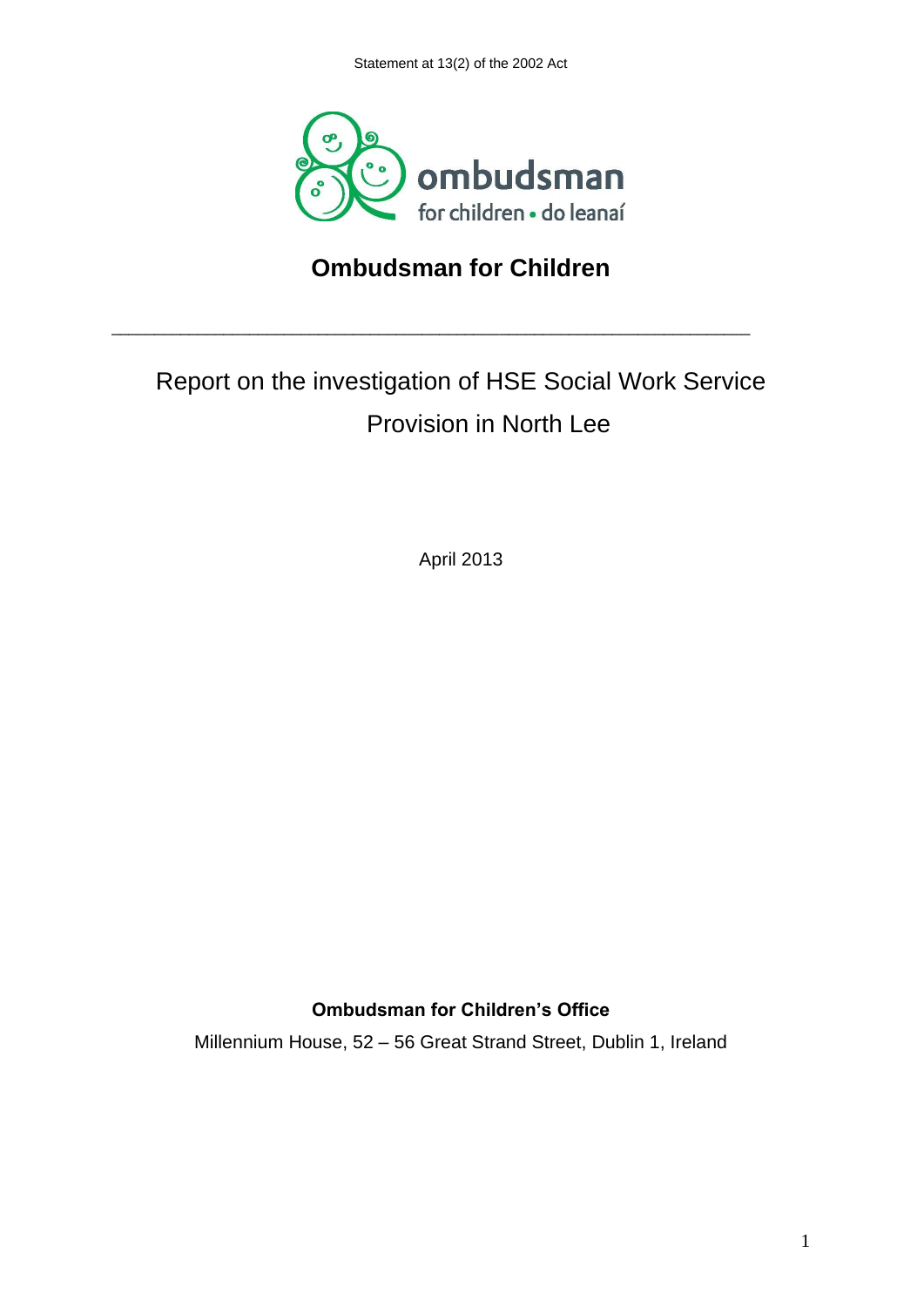## *Introduction*

## *Ombudsman for Children - Statutory role and remit*

1.1 The Ombudsman for Children"s Office provides an independent and impartial complaints handling service. The investigatory functions and powers of the Office are set out in Sections 8-16 of the Ombudsman for Children Act 2002. This provides that the Office may investigate the administrative actions of a public body, school or voluntary hospital where, having carried out a preliminary examination, it appears that the action has or may have adversely affected a child and where those actions come within the ambit of Sections 8 (b) or 9 (1) (ii) of the 2002 Act (as referred to in para 1.6 under).

1.2 The Office can receive complaints directly from children and young people or any adult on their behalf. A complaint may be made by a parent of the child or any other person who, by reason of that person"s relationship (including professional relationship) with the child and his or her interest in the rights and welfare of the child, is considered by the Ombudsman for Children to be a suitable person to represent the child.

1.3 The Ombudsman for Children may also initiate an investigation of her own volition where it appears to her, having regard to all the circumstances, that an investigation is warranted.

1.4The Office aims to carry out investigations and to make recommendations which are fair and constructive for both parties. In the context of an investigation, the Office is neither an advocate for the child nor an adversary to the public body.

1.5 In accordance with Section 6(2) of the Act, the Office is obliged to have regard to the best interests of the child and in so far as practicable, to give due consideration, having regard to the age and understanding of the child, to his or her wishes.

1.6 The principal issues to be addressed through an investigation are:

- whether the actions of the public body have, or may have had, an adverse effect on the child involved; and
- whether those actions were or may have been:
	- taken without the proper authority;
	- taken on irrelevant grounds;
	- the result of negligence or carelessness;
	- based on erroneous or incomplete information;
	- improperly discriminatory;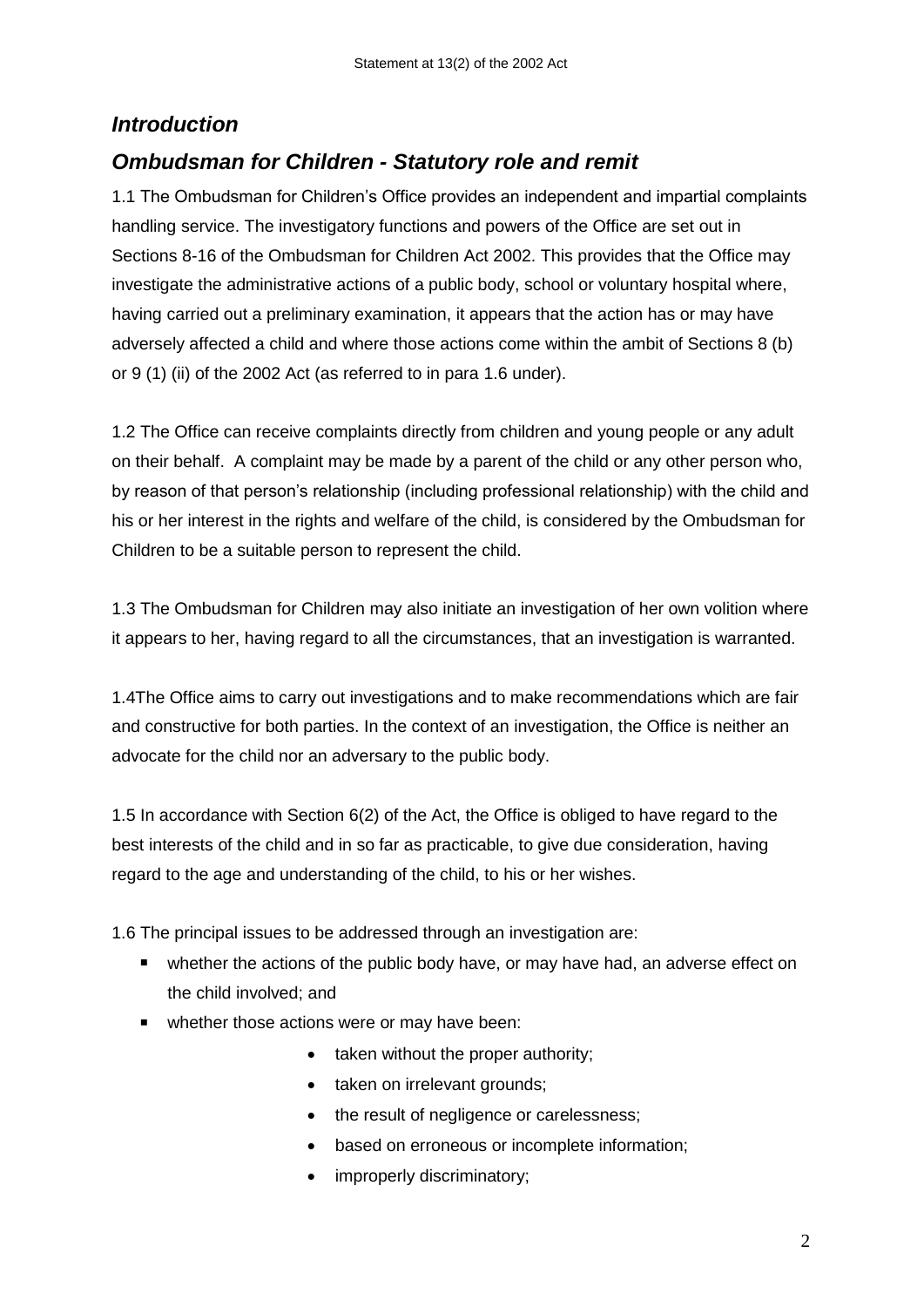- based on undesirable administrative practice; or
- otherwise contrary to fair and sound administration.

1.7 This statement has been prepared in accordance with Section 13 (2) of the Act, which requires the Ombudsman for Children to produce a statement outlining the results of an investigation. In accordance with the Act, this statement is for distribution to the public body under investigation, the complainant, other relevant parties involved in the investigation and any other persons to whom she considers it appropriate to send the statement.

1.8 A copy of this statement was sent to the HSE in February 2013, in accordance with Section 13 (6) in order to provide them with an opportunity to consider the findings and make representations in relation to same. A response was received from the HSE which has been considered and where appropriate amendments or responses have been incorporated into the statement.

## *Part 2 Background*

2.1 A complaint was submitted to this Office by a Social Work staff member from the North Lee social work team which included a complaint form and a copy of a memo she issued to line management. The complaint relates to the level of referrals received by the duty team and the difficulties in responding to this, specifically referrals regarding child welfare and protection. In the information submitted the following serious concerns were raised:

- there are over 200 children and young people in the North Lee Social Work area who, despite being identified by the Health Service Executive (HSE) as having been abused or at risk of being abused, are awaiting a social work service from the HSE;
- while North Lee Social Work area responds to children who are at severe risk, there are high numbers of "at risk" children who they are unable to respond to because there is no available social worker to follow up on concerns and;
- there are currently 147 cases in the North Lee area referred for child protection or welfare concerns that have no allocated Social Worker, which included Priority 1 cases of neglect and sexual abuse. The result of this is that these children remain unscreened and unassessed by the HSE and may be in seriously at risk situations.

The July memo listed by initials, a number of priority 1 and 2 cases (considered to be high risk) , as well as priority 3 and 4 cases (medium/low risk) and states that *these cases have had NO follow up as there is no one available to follow up on these concerns.*

2.2 The complainant advised that she had referred these concerns to her line management in the area and that this had been referred to higher management including the Regional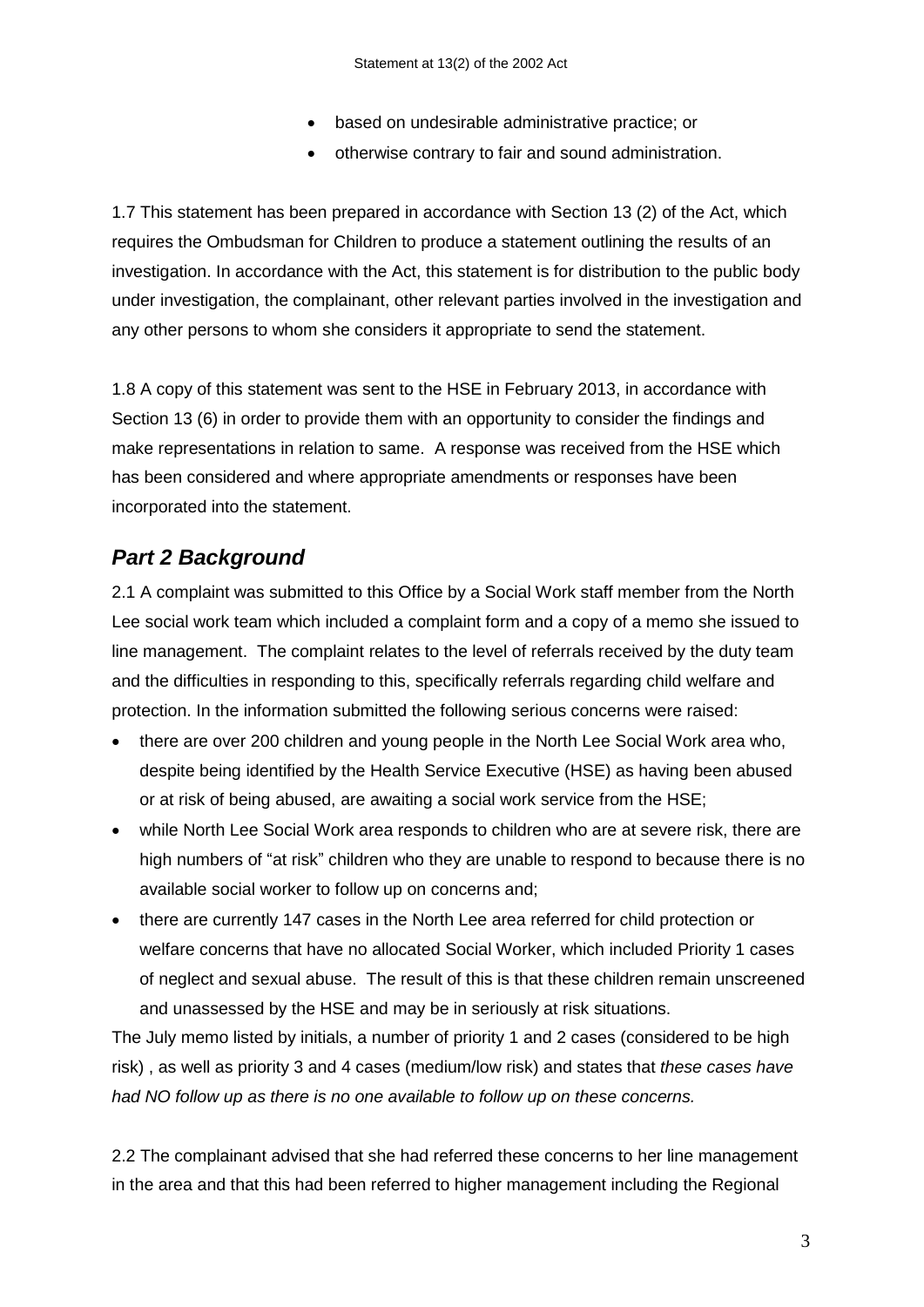Director of Operations. She advised that a meeting took place in July 2011 and the outcome was that higher management are satisfied that the work is being prioritised and that children are receiving an adequate service. The complainant disputed this and noted in the complaint that whilst the work is being prioritised there are approximately 220 children that they are unable to follow up on, which includes 147 unallocated cases and those that are allocated but not actively worked due to the size of social work caseloads. She states that she contacted the Ombudsman for Children"s Office as she had followed all the line management channels and this approach has not resolved or eased the situation.

2.3 A preliminary examination was carried out by the Office between August 2011 and January 2012. The Office contacted HSE National in regard to the complaint and sought information to aid our understanding of the matters raised. The Office proposed to investigate the matter by letter of the  $23<sup>rd</sup>$  November 2011. Further information was received on the 29<sup>th</sup> November 2011. As it appeared that local resolution may be available, further clarifications were then sought with a view to determining whether to proceed with an investigation.

2.4 Having considered the information received during the course of this process and in the absence of further clarification from the HSE regarding steps being taken to resolve matters locally, a decision was made to proceed with an investigation and the Office wrote to the HSE on 29<sup>th</sup> February 2012 in this regard. The reasons for proceeding to investigation and the specific administrative actions of the HSE identified as requiring further investigation relate to:

- the numbers of children and young people, who are identified as having been abused or at risk of abuse, who are awaiting a social work service in the North Lee area, and what, if any, screening and assessment has taken place of these referrals;
- the monitoring and review processes in place, both at local and national level in relation to children awaiting a social work service; and
- the steps taken by HSE, both locally and nationally, to address the concerns about adequacy of social work services in the North Lee area, including its assessment and management of risks.

2.5 The investigation involved:

- Information provided by the complainant;
- Information and documentation provided by HSE South and HSE National;
- Meeting with the complainant: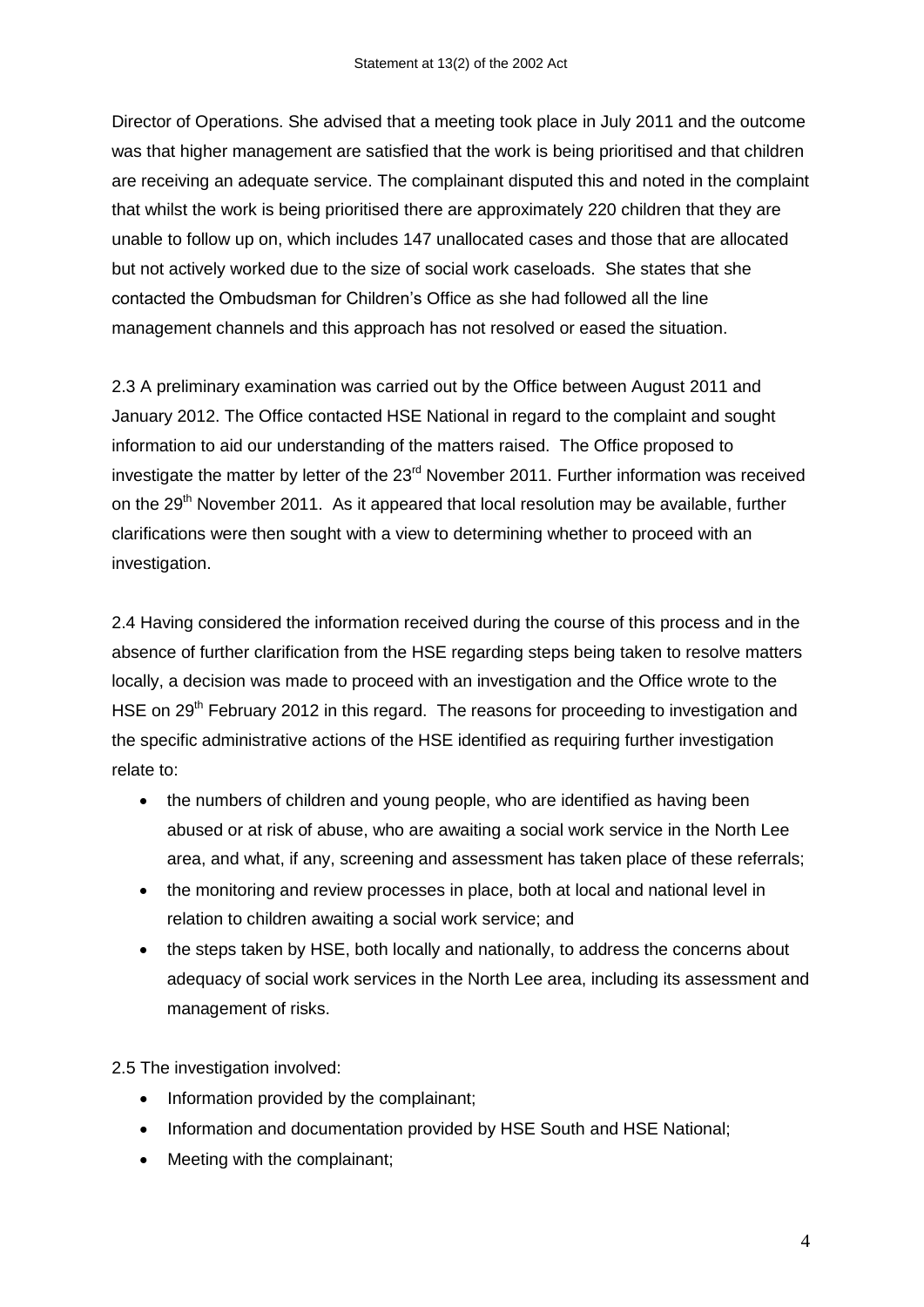- A meeting with 8 representatives of HSE South including the Regional Director of Operations, ISA Area Manager formerly the Child Care Manager, the two Principal Social Workers for the North Lee area, the current Team Leader for the duty team, the Operations Manager, the Regional Children and Families Services Manager and the General Manager of Primary and Community Services;
- A meeting with a representative of HSE National.

2.6 Due to delay in provision of requested information from HSE National, a Section 14 Notice was issued on the 24th September 2012. The information was subsequently received on 18th October 2012. In response to the draft statement HSE state that a number of issues impacted on delay in provision of information including clerical error where post was misplaced, unexpected annual leave and the need to seek clarification from the local area. HSE also note that they had advised this Office in full of the steps being taken to formulate an appropriate response.

2.7 This Office has previously completed a national systemic investigation into the implementation of Children First: National Guidelines for the Protection and Welfare of Children, which was published in April 2010. The investigation of this complaint received in relation to Social Work provision in the North Lee area was initiated prior to statutory inspection of child protection services being commenced by the Health Information and Quality Authority.

## **Part 3 Investigation**

**Current position in relation to the numbers of children and young people, who are identified as having been abused or at risk of abuse, who are awaiting a social work service in the North Lee area, and what, if any, screening and assessment has taken place of these referrals;**

3.1 At an investigation meeting in May 2012 HSE South advised that since January 2012, 691 reports have been received by the whole Department. At that time the list of unallocated cases on the duty team was 222. This is also referred to as cases allocated to the duty team. HSE advised that all cases on the duty list have had a desk top assessment of the presenting information and those not allocated to a named social worker are allocated to the duty team. HSE advised that this does not mean that these cases have not received a service. Some social work service may have been provided such as network checks or the family have been met but they are on the list awaiting further action. Some Priority 2 cases have not had social work involvement as of that time. The list includes referrals from 2011.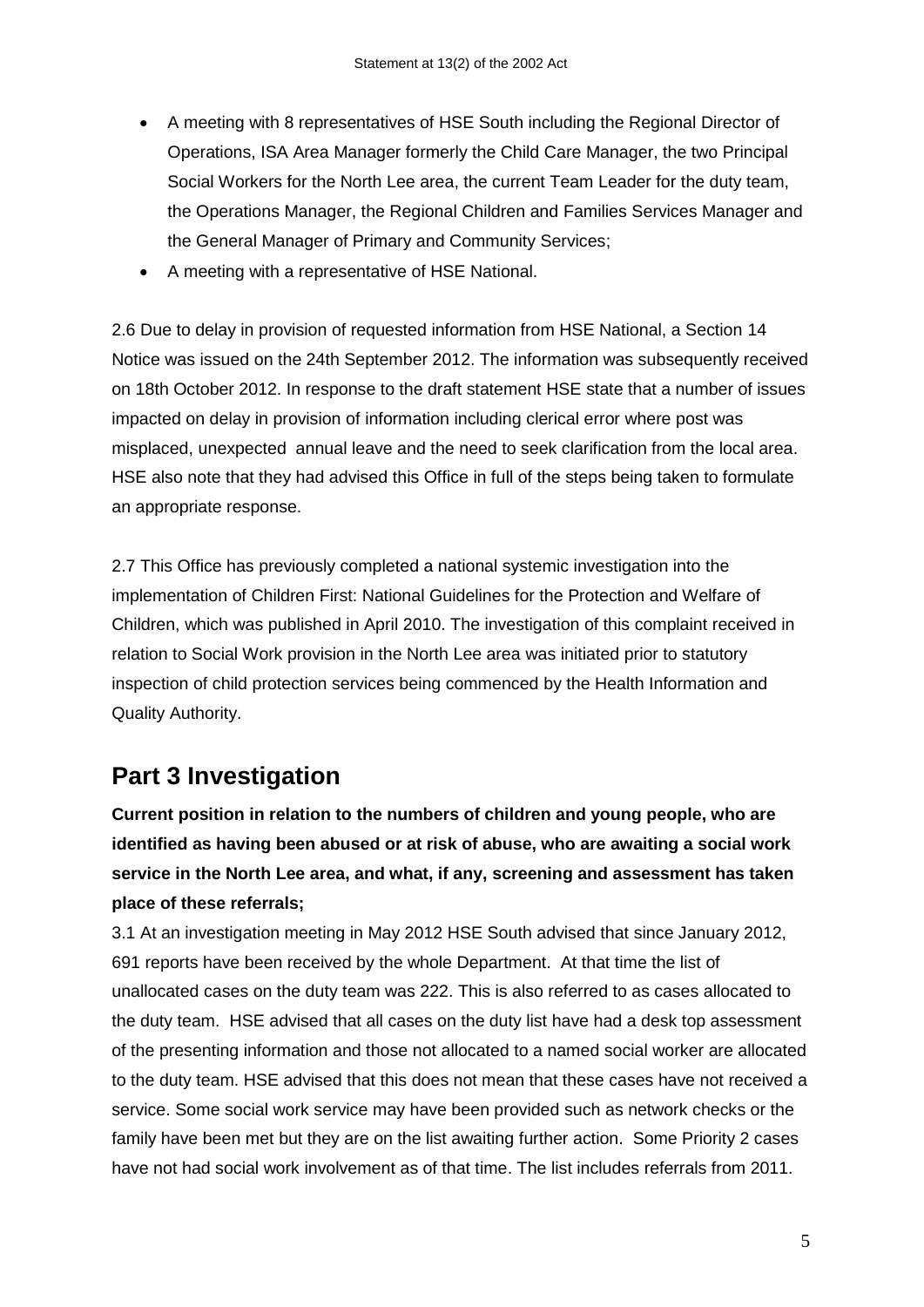There are approximately 70 on the list that can be closed off for example the child and family have been met but final checks are awaited.

3.2 HSE advise that all reports are categorised as physical, sexual, emotional abuse or welfare or neglect and assigned a priority status based on: presenting information, previous reports, involvement of other agencies, age of child and other contextualising information such as parental response and capacity. Priority levels are assigned which include:

- Immediate Priority 1 those cases requiring an urgent response which are dealt with immediately and within 24 hours;
- Priority 1 those cases not requiring immediate response but are high priority and are reviewed on a weekly basis;
- Priority 2 cases that do not present immediate or Priority 1 risk and are considered medium priority. These cases are reviewed weekly with the Priority 1 cases;
- Priority 3 which are low priority and are often cases where a social worker has met with the family but network checks have not been completed or where the family has not been met as the presenting concerns were considered low.

3.3 In relation to screening of duty referrals HSE advise that all referrals received are recorded by a Social Worker, the intake record is completed and more clarifying information is sought if possible from the Gardai, other HSE personnel/agencies or the referrer. Any case that warrants immediate attention is discussed immediately with the Team Leader or any on site manager. The intake record is then put on the IT system by the admin team and goes directly to the Team Leader for appraisal and prioritisation, which means that all cases are looked at by a Social Worker and a manager within a 24 hour period. At this point cases are index checked to establish if there was previous contact with the Social Work Department and if so, may receive a higher priority based on the information previously received and the new presenting information. Clinical assessment is made taking into account the context of the referral which determines the response time to the referral. The risk and protective factors are considered which include the age of the child, involvement with other services, location of the children, whether concerns are current and the history of previous concerns. Following review by the Team Leader cases are nominated for an initial assessment if immediate action is not already being taken or closed off.

3.4 Allocations occur on a weekly basis. The Team Leader reviews the cases that have been referred and allocates all Priority 1 cases and if there is space some Priority 2 cases. Figures were provided from the 15th of May 2012 where, of 35 cases referred, 24 were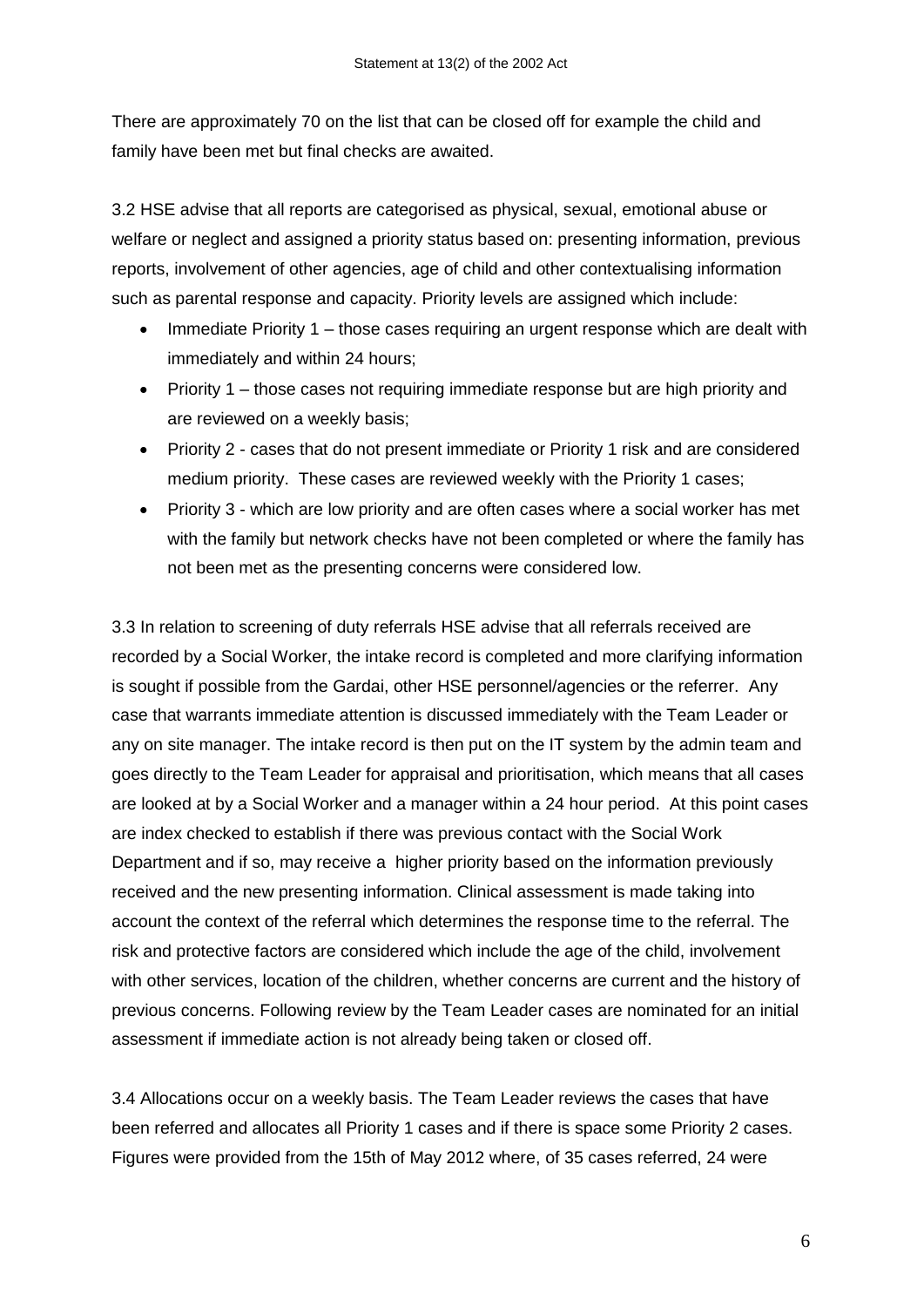allocated which included 22 Priority 1 cases and 2 of the Priority 2 cases. 6 were not appropriate referrals and HSE write to the referrer in this regard. At that time, HSE advised that there were currently no Priority 1 cases unallocated. There were some Priority 2 and 3 cases unallocated that did not require an immediate response and so may not have been worked as of that time. These are allocated to the duty system. HSE advise that many are worked depending on their needs and allocated if possible.

3.5 HSE South are firmly of the view that at no time either previously or currently has there been Immediate or Priority 1 cases left unattended to and that at all times these cases are receiving a service and depending on their ranking will either receive a service within 24 hours or within 7 days. The updating of the IT system is not done in real time in conjunction with the work being undertaken by the social work staff. HSE advise that this might suggest that there is a larger list of referrals which have not received attention than is actually the case i.e. that the Social Work staff will have taken the necessary action from a child protection point of view but won"t have documented or updated on the IT system.

3.6 In relation to Priority 2 cases, HSE South advised that the necessary network checks are completed when there is capacity within the team to deal with same. HSE advise that at no time are these cases left unscreened as review has taken place by the Team Leader. If another report is received, then the information is put onto the IT system, and it may change the priority status i.e. usually when a case has more than one referral it becomes a Priority 1. Priority 2 cases are also discussed, time permitting, in conjunction with the Priority 1 cases at the weekly allocation meeting. In response to the draft statement HSE advised that all new cases are discussed at the weekly allocation meeting regardless of their Priority status.

3.7 A memo from the current duty Team Leader to line management in March 2012 provides an update on duty cases and states that:

- there are 266 cases on the duty list [as noted at 3.1 above, this is also referred to as unallocated], of which 24 are ready to close and an estimated 40-50 to close once network checks are done.
- The current case list [i.e. those allocated] for 3 staff is 48 cases, 34 cases and 134 cases respectively. A worker from Intake has begun working 13 cases from the duty list.
- In relation to the case list of 134, it is noted that 60 are ready to close when network checks are completed and a new staff member is to assist with this. Cases that need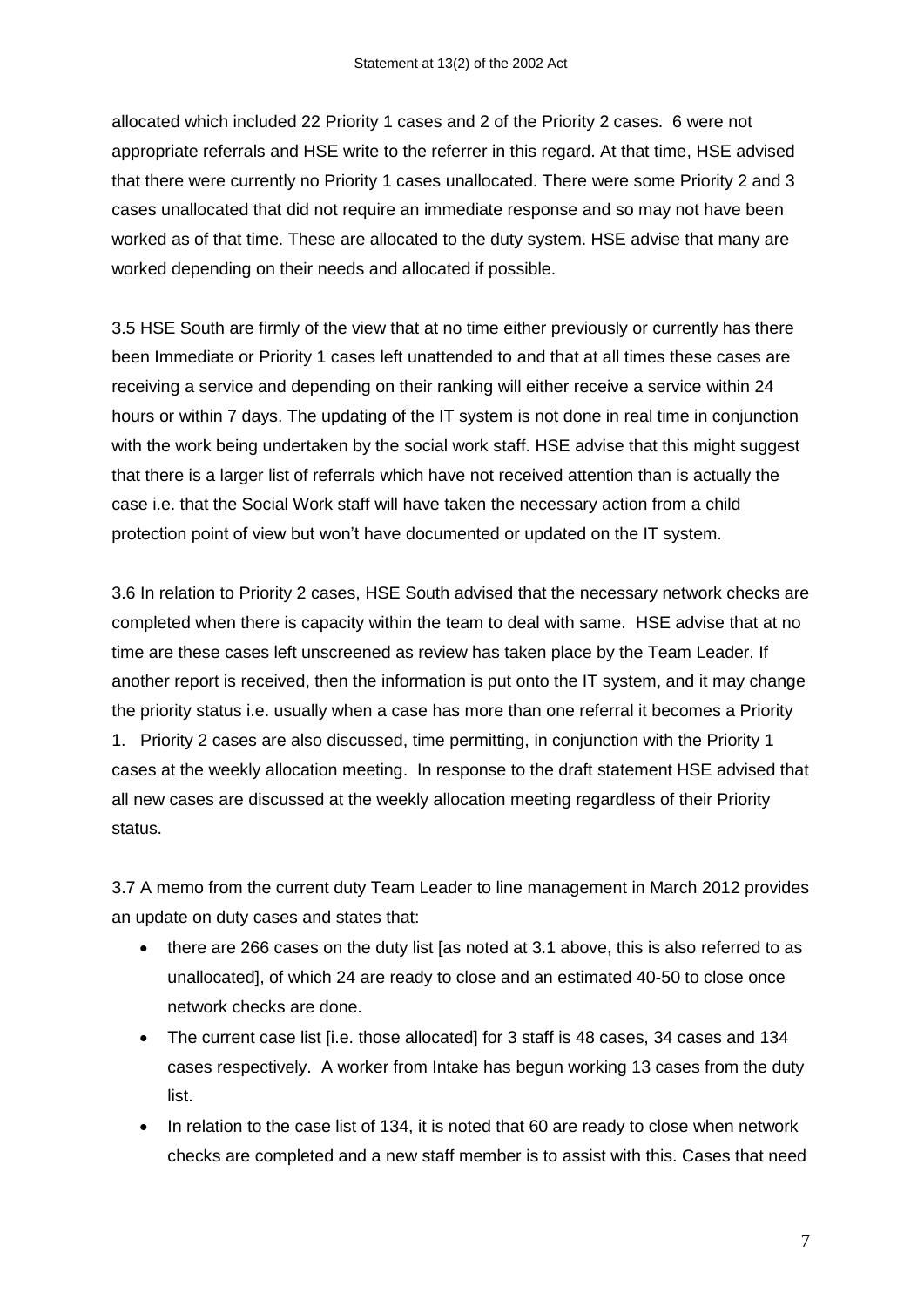further assessment will be allocated to the Intake team or placed on the Intake waiting list. Cases where it has not been possible to make contact with the parents to conduct an assessment, will be placed back on the duty list, reviewed by the Team Leader and prioritised;

- all cases identified as Priority 1 are allocated weekly and if immediate attention is required it is followed up that day;
- due to the volume of cases on duty the Team leader is often unable to allocate Priority 2 and 3 cases, however at some allocations this may occur;
- It is noted that extra staff, 2 new social workers for the present, are being provided to duty, with one to work on duty which will increase staff cover on office based duty and another to work on closing cases that require a small piece of intervention. *It is hoped that this will enable a true picture of what cases need a service on duty and are not getting on (Priority 2 and 3 cases)*. It is hoped to evaluate this arrangement in 2 months to see if it is allowing duty to work to its optimum ;
- The meeting with Community Services and the Homeless Unit is beneficial as they are agreeable to work cases (taking the lead role in welfare cases) and refer back if child protection concerns warrant social work intervention;
- Concern is noted about the high number of referrals, with 218 received for January and February 2012 of which approximately 90% require an initial assessment. It is noted that while making sure that Priority 1 cases are getting a service, concern is expressed that *there are a significant number of cases not getting a service as quickly as I would like*.

3.8 HSE South advised that initial assessments which usually involve meeting with the child and parents through scheduled or unscheduled home visits and consultation with other professionals, must be carried out within 28 days (at the time period relating to the complaint). If further assessment is warranted then the case is transferred to the Intake team. It was advised that North Lee are not achieving all initial assessments within this time period but have tightened up on the initial assessment process. The introduction of the standardised business processes, which went live on 1<sup>st</sup> July 2011 on a phased basis with full implementation by September 2011, provided clarity on what an initial assessment involves. It is a more focused piece of work that should take place within 20 days. Previously initial assessments took longer or may not be completed before transfer to the Intake team. HSE advise that delays in the completion of initial assessments can occur for many reasons including parents who are not available to meet, who do not turn up, involuntary clients and the non availability of other professionals.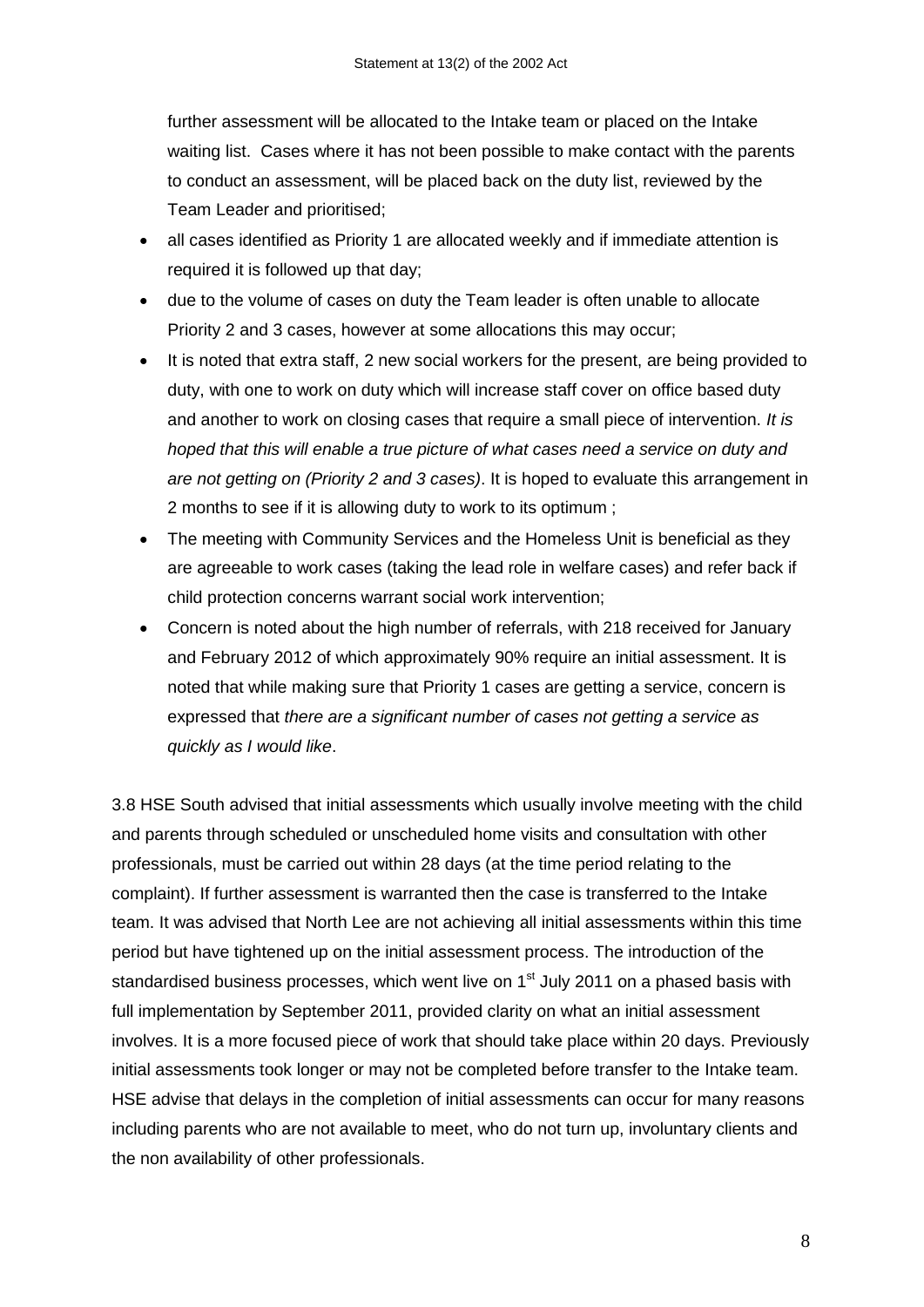3.9 This Office sought information regarding the timeframes for completion of screening and initial assessments available through the IT system. HSE noted that given the introduction of the new businesses processes for referral and assessment, the data provided is comparing 2 very different processes. With that in mind it was advised that:

- there is a 50% decrease in the average time for completion of initial assessment between the period Jan to May 2011 as compared with the period Jan to May 2012. The minimum number of days from referral date to sign off of initial assessment has gone from 19 days to 2 days and the average has gone from 118 working days to 42 working days.
- In terms of screening and completion of the screening/preliminary enquiry as per the pre July 2011 process, the minimum number of days from referral to team leader sign off was 1 working day and maximum time for completion of this process in that time frame was 70 working days, with the average being 25 days. For the period Jan to May 2012 the minimum is 1 working day, the maximum is 100 days and the average is 8 working days.

HSE advised that the statistics refer to completion of administrative forms and cannot be equated with clinical practice as the practice and completion of administrative tasks are not contemporaneous and are not reflective of best practice. They are of the view that nothing can be extrapolated from these figures in terms of practice.

## **The steps taken by HSE, both locally and nationally, to address the concerns about adequacy of social work services in the North Lee area, including its assessment and management of risks.**

**Actions taken by HSE South in relation to the concerns raised in the July 2011 memo.** 3.10 The Regional Director"s of Operations (RDO) was contacted by a Public Representative on 18<sup>th</sup> July 2011 which raised similar issues to the complaint to this Office and based on information provided by the HSE appears that these were referred by the complainant who contacted this Office. HSE advise that on foot of this, the following occurred:

- RDO discussed the matter with the Operations Manager on the 18<sup>th</sup> July and wrote to her that day requesting immediate prioritisation of the issue and that all necessary steps be taken to ensure that all urgent cases receive an immediate and appropriate response;
- The Operations Manager spoke with the Child Care Manager for the North Lee area that day;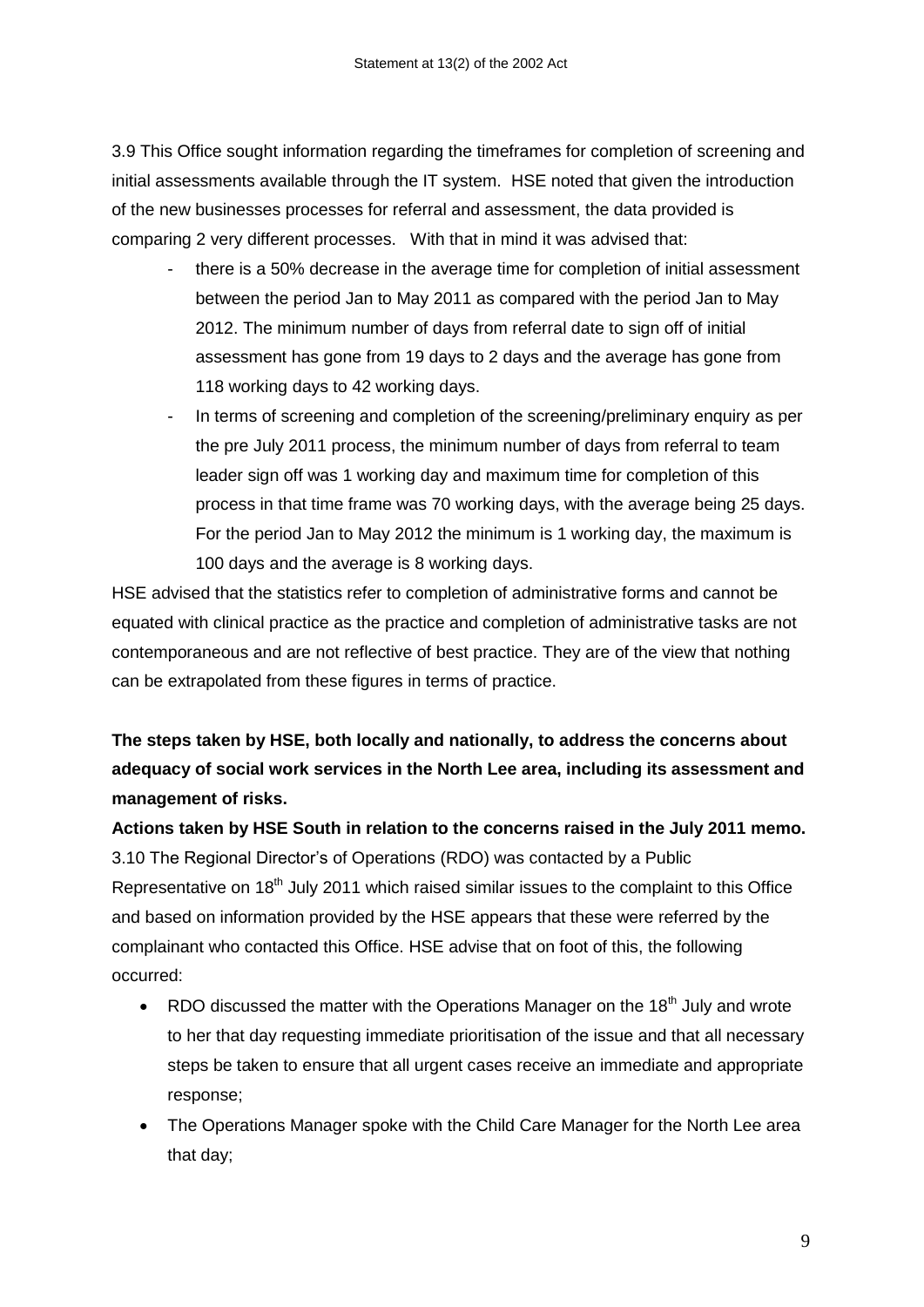- North Lee staff met on  $20<sup>th</sup>$  July with the purpose of ensuring that the referrals received are managed in an appropriate manner and appropriate services and responses are being received.
- A meeting took place on  $22^{nd}$  July with the Area Manager for Cork, the Operations Manager, the Child Care Manager and both Principal Social Workers.
- RDO also wrote to the National Director for Children and Family Services and the Regional Lead for Children and Family Services on 2<sup>nd</sup> August. HSE South advise that the National Director was satisfied with the approach being taken at the region and subsequently visited the team and Cork services.

3.11 The Office was provided with a copy of the response that issued to the Public Representative in July 2011, which states that:

- it has been confirmed that all the 147 cases listed in our discussions have had an initial assessment and have been prioritised for follow up based on this assessment. The cases that required immediate follow up have been processed to a named social worker for the required follow up and intervention;
- the practice of identifying and prioritising cases of alleged sexual abuse for initial assessment is being fully implemented in the North Lee area and there is no question that such cases are left resting on a list without having had an initial assessment by professional social workers;
- sets out arrangements to manage the increasing workload issues which is arising from a higher level of referrals than has happened in the past and;
- sets out details of services and response where there are concerns about suicide.

3.12 In discussion between the Operations Manager and Child Care Manager an extra social work post was sanctioned in July 2011 and an agency worker was put in place from August 2011 for 2 months. One of the Ryan Report posts was reassigned to facilitate transfer of an additional social worker to the duty team on a full time basis which became operational in December 2011, increasing the team to 3.5 social workers. An extra Team Leader post was approved in March 2011 and in post in June 2011 which remains in post (as of May 2012), and has enabled a team leader to be allocated full time to duty.

3.13 HSE South advised that a review was carried out of the cases referenced in the July memo by both Principal Social Workers which was completed in 2012. As the number and classification of cases on duty at any given time changes constantly HSE noted that it was not possible to identify the 147 cases referred to as the unallocated list without a specific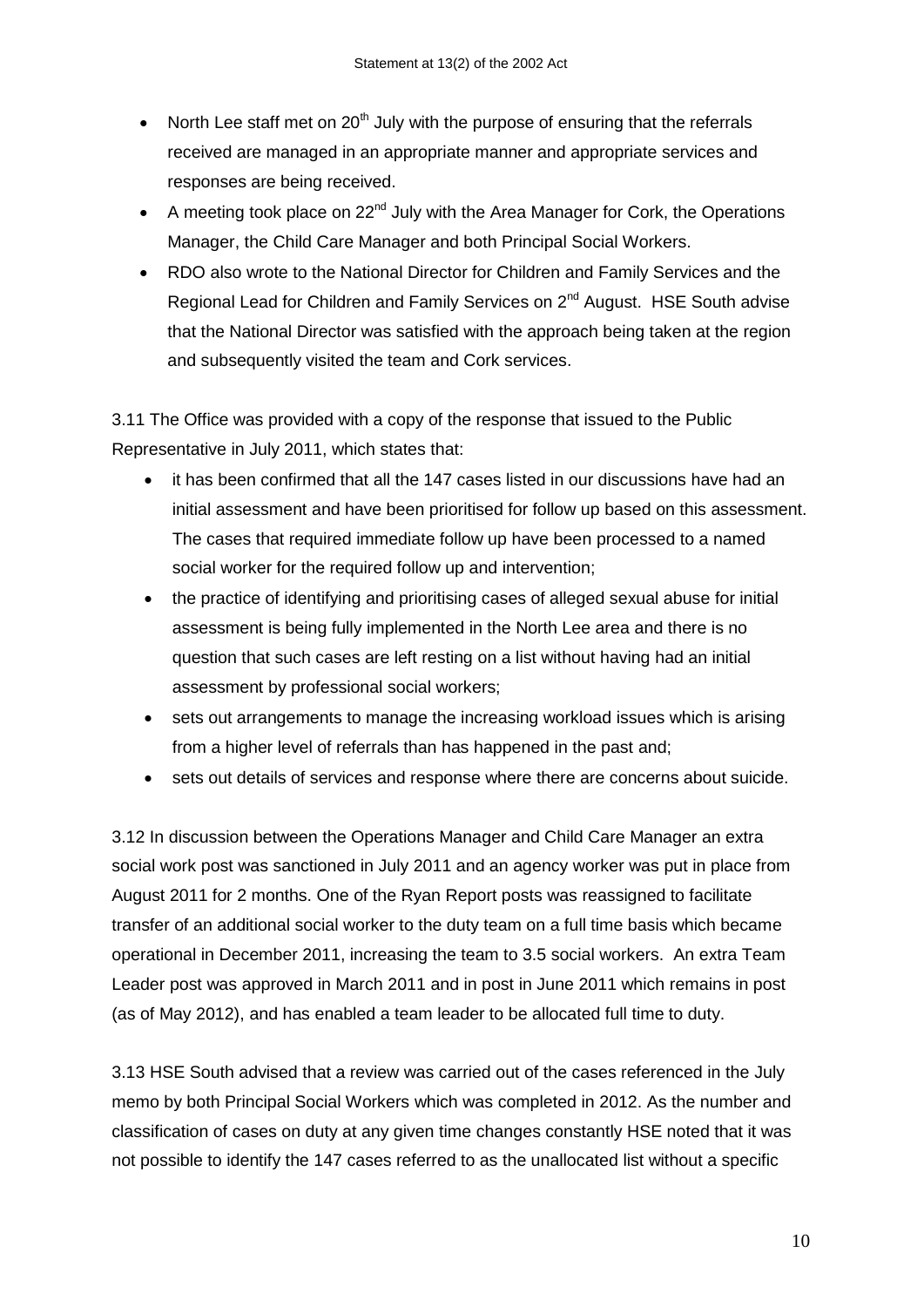timeframe and some appropriate identifying information. However, they were able to track all case files with the initials referred to in the July memo through review of the area"s IT system which took a considerable time. These files were then reviewed. They advised that the process of review was ongoing and iterative process and confirmed that all cases identified in the memo had received a response. Based on their review HSE report that:

- all cases were screened on receipt of referral and assigned a priority rating. The fact that cases were inputted on the IT system indicates that all received at least a desk top screening and a decision made by the Social Worker/Team Leader that no immediate action was required;
- cases that required immediate response had received this;
- priority 1 cases had been worked, for example families may have been linked in with other agencies, office visits may have occurred or liaison with professionals. Enough work had been undertaken to assure the HSE that no immediate action was required;
- those cases that didn't have a social worker, follow up had been provided by the duty team. In some situations the Team Leader had met with professionals or the family and the case was being worked on duty/on the duty list but not allocated.
- all cases identified had received a response, some cases had been closed, some children taken into care and others assigned to team members.

3.14 HSE state that the review identified contextual information included in the referral or put in subsequently on follow up and also identified protective factors. HSE note that this additional information would have assisted a more balanced judgement to be made. This included the involvement of other professionals, appropriate parent response, cooperation and concern, details supplied were retrospective and circumstances had changed in a number of cases. HSE gave as an example one case where sexual abuse was a concern and the contextual information indicated that the child had been removed from the risky situation by the family.

3.15 In regard to the statement in the July memo that *no follow up* had occurred, HSE South advised that follow up had occurred from the outset where cases were more serious and any Priority 1 cases had been followed up. Cases were screened but may not have had an assessment. Priority 1 cases may not have had a nominated social worker but there were actions by the duty team. It was advised that a system operated at the time where cases were allocated to the duty team but not to a specific social worker but may have been worked during that time. An example was provided of a case requiring an immediate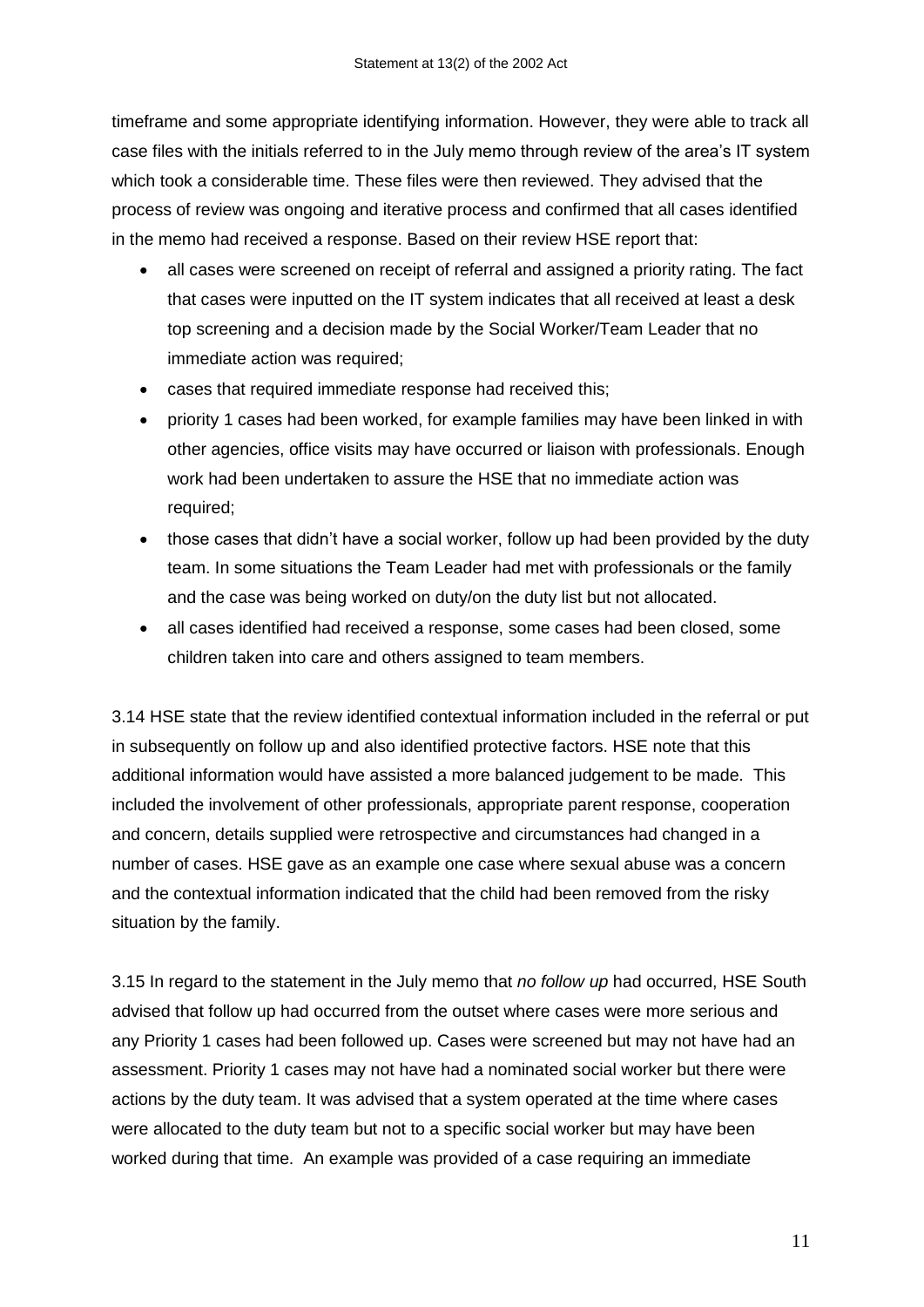response, legal action was taken and the child placed in care though was not officially allocated to an individual. HSE state that at no time has there been any immediate or Priority 1 cases left unattended to.

3.16 Information provided indicates that action was ongoing in relation to the duty team referrals. The Child Care Manager wrote to the Operations Manager in June 2011 to follow up with a previous conversation. It advised that he had spoken with the Principal Social Workers regarding the ways in which the *backlog of cases in the duty system might best be managed*. He also spoke with the Team Leader regarding the reasons underpinning the problem which was identified as too many referrals and the staff numbers available are insufficient. The memo noted that there needs to be a way of slowing down referrals by rereferring *them to other services for an immediate response enabling work to commence rather than they sitting unworked on a defacto waiting list*. A number of proposals were set out:

- Meeting arranged with Springboard and the Neighbourhood Youth Project (NYP) to address some of the cases on the "waiting" list.
- Consider social work staff spending time with these agencies to look at cases arising before referral to child protection and look at other possible responses;
- Creatively using the new social workers from the Ryan report recommendations;
- Contracting with the Youth Advocacy Programme (YAP) to provide immediate interventions and supports to early referrals;
- Proposes a meeting with senior managers to discuss in more detail the causes of the difficulties.

It appears that these actions were proposed shortly prior to submission of the complaint to this Office and were therefore not operationalised at that time.

3.17 At an investigation meeting in May 2012 HSE South advised that monthly meetings had been progressed with Springboard and the NYP (both agencies are funded by the HSE) which began 3 months previously, where updates are given on existing cases which the projects are dealing with and also with a view to referring cases received by the HSE directly to them. Where cases are allocated directly to Springboard or NYP, they visit and advise if social work intervention is required and if so, are referred back by these agencies. HSE advised that there was always contact with these agencies which involved making checks or referrals, but the contact is now formalised and the projects are taking responsibility for certain cases. In some situations these agencies may be involved and working the case at the time it is referred. HSE also hold monthly meetings with Homeless Adolescent Unit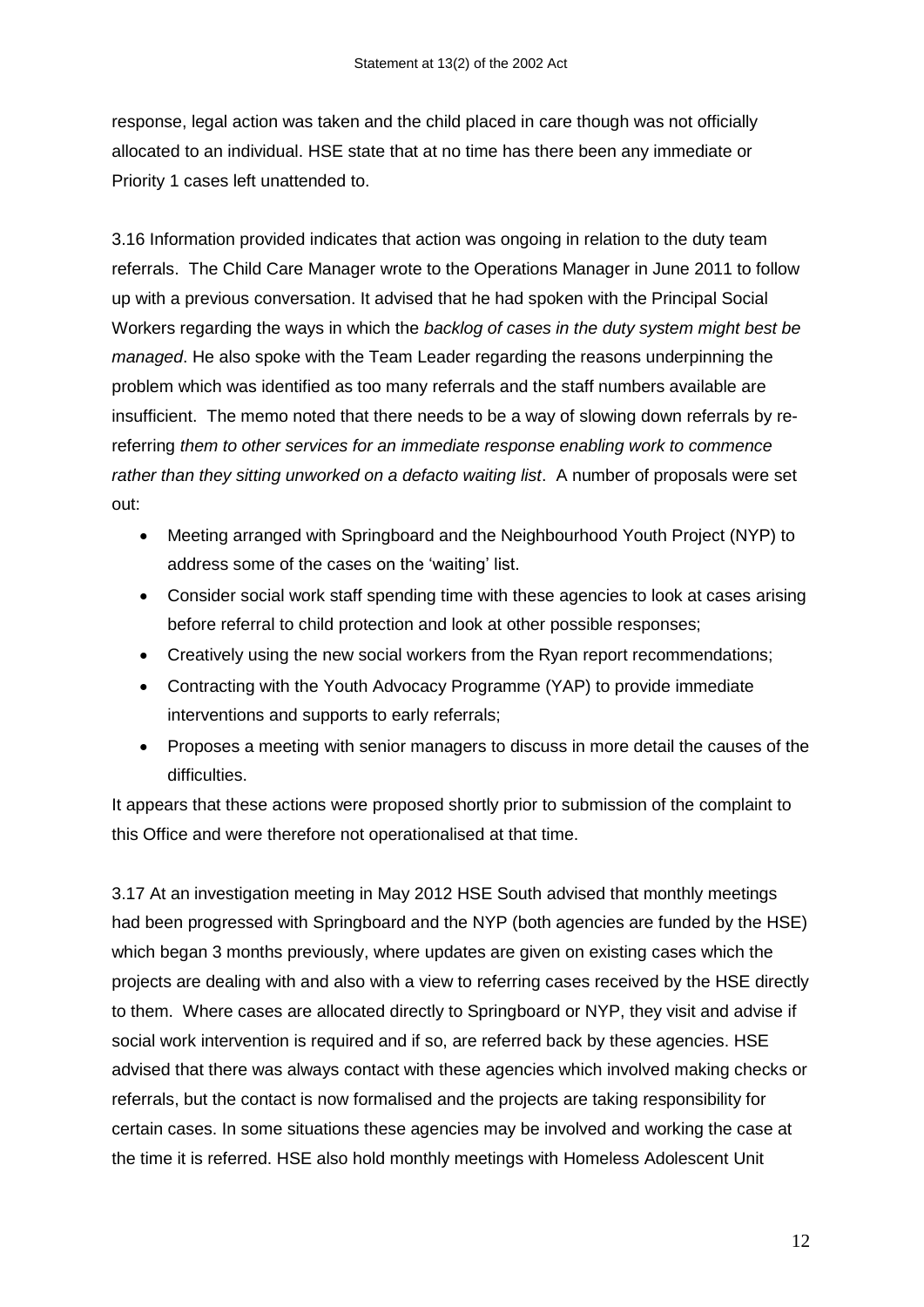based at Liberty Street, and may request that they work the case initially. HSE advised that these services have alleviated a lot of cases coming through to Social Work as earlier intervention can be achieved at local level and is reducing the numbers of cases on the unallocated list.

#### **Previous actions taken in regard to duty team referrals**

3.18 Information provided indicates that the complainant raised concerns about the number of referrals and social work provision with the area line management by memo of May and June 2010, April and July 2011 and previously in September 2007. She advised that she had no written response to these memos though the matter was discussed at the monthly management meetings which she attends. Concerns raised through these memos include:

- (i) children who are at risk who are not receiving any screening or service from the department due to high level of referrals and the high caseloads of social workers and inadequate resources;
- (ii) the level of risk to high numbers of children allocated to duty social workers who are unable to fulfil their statutory duties due to high caseloads;
- (iii) In the May 2010 memo titled *Unallocated cases on office based duty* it is stated that there are 2 staff managing a caseload of 120 children and *at least 37 children referred to the duty team who are not receiving any screening or risk assessment*. [ emphasis as per memo]
- (iv) In the June 2010 memo, titled as the previous one, it is advised that there are 46 cases referred who are experiencing abuse, neglect and/or are at risk from harm, that there are some extremely high risk concerns that they are unable to respond to and states that given *the volume of referrals to this department it is unlikely that these children will be screened or receive any level of service from this department in the near future.*
- (v) In April 2011 the memo titled *Crisis in Duty and Intake; Social Workers unable to fulfil their statutory responsibilities*, the complainant raised concerns about the level of increase in referrals (Jan to April 2010 265 reports received and 428 for the same period in 2011) and also sets out similar concerns to those raised at (i) and (ii) above.
- (vi) The July 2011 memo titled *Children left in risky situations as Social Workers are unable to fulfil their statutory responsibilitie*s. In addition to the summarised information set out at 2.1 above, the memo also set out that there are 2.5 social workers responsible for managing 146 cases, that this is unmanageable and as a result they are not able to actively work all these cases so some children on their caseloads remain at risk. It also refers to a significant increase in the numbers of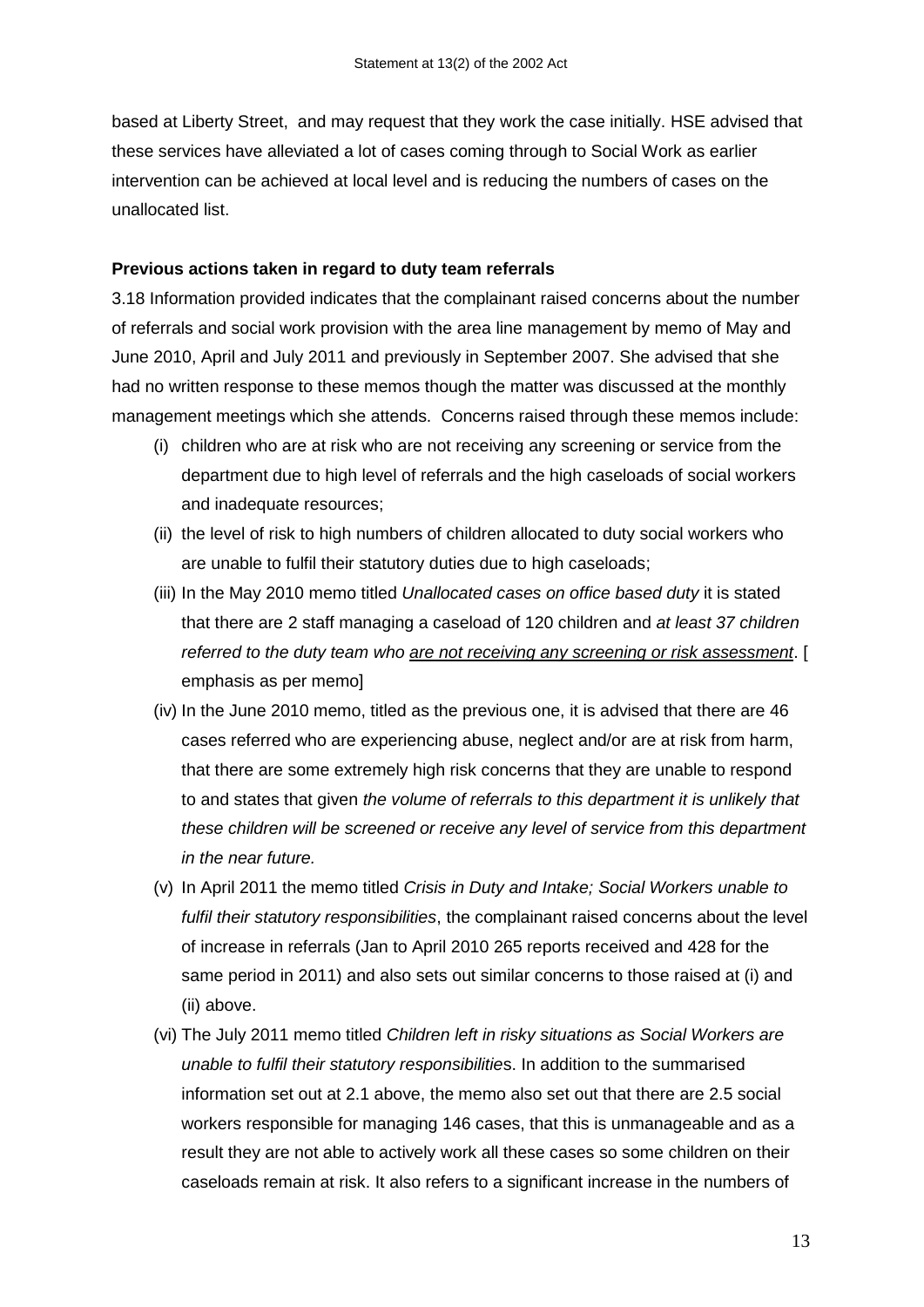children referred to North Lee. Jan to  $14<sup>th</sup>$  July 2010 was 518 and for the same period in 2011 it was 771 cases.

3.19 In January 2009 the complainant wrote to the Minister for State for Children at which time she reported that there were 195 children on the duty team who do not have an allocated social worker. It was noted that of this 60 cases are getting a response or assessment in relation to their needs and there are 130 cases whose level of risk remains unknown as there is no available social worker to carry out an assessment. It is stated that all of the 130 reports have been waiting for assessment for over a year and longer in some cases. She advised that the Minister subsequently visited the area. In June 2010 she wrote to a HSE national lead manager (at the time of the issuing of the HSE national policy on the duty Social Work system) and advised that the duty team are not able to respond to the volume of new referrals that are received by the department and as a result *there are significant numbers of children who are not able to be screened or assessed* because of insufficient staff to cope with the volume of work. This information was referred to the regional lead with a request to ensure that the relevant line management are aware of, assess and respond to the issues raised of risk. She also wrote to the Assistant National Director Children and Family services in June 2010 raising her concerns and contends that she did not receive a response. At that time she reported that 37 children had not received any screening or risk assessment due to high volume of referrals and lack of adequate staff to respond. In response to the draft statement HSE state that the content here would appear to contradict the view as set out in 4.12. Having considered the HSE comment, this Office does not concur as the issue raised in both paragraphs relates to the delay in carrying out of social work assessments.

3.20 HSE South advise that the duty matters/difficulties/challenges were a constant item in the fortnightly management meetings and management days and that a number of actions were taken in response to this, including;

- Team management were in frequent contact with HSE senior management . Correspondence with the General Manager, Local Health Manager, RDO between 2007 and 2011 raised a number of issues: staffing, increasing case loads, invitations to meet with team regarding pertinent issues. HSE note that this would have covered in general the matters raised by the complainant.
- During 2009 2011 meetings were requested and held with various senior managers including the RDO, Operations Manager; Child Care Manager; ISA Manager; General Manager; Local Health Manager, HSE South Regional Child and Family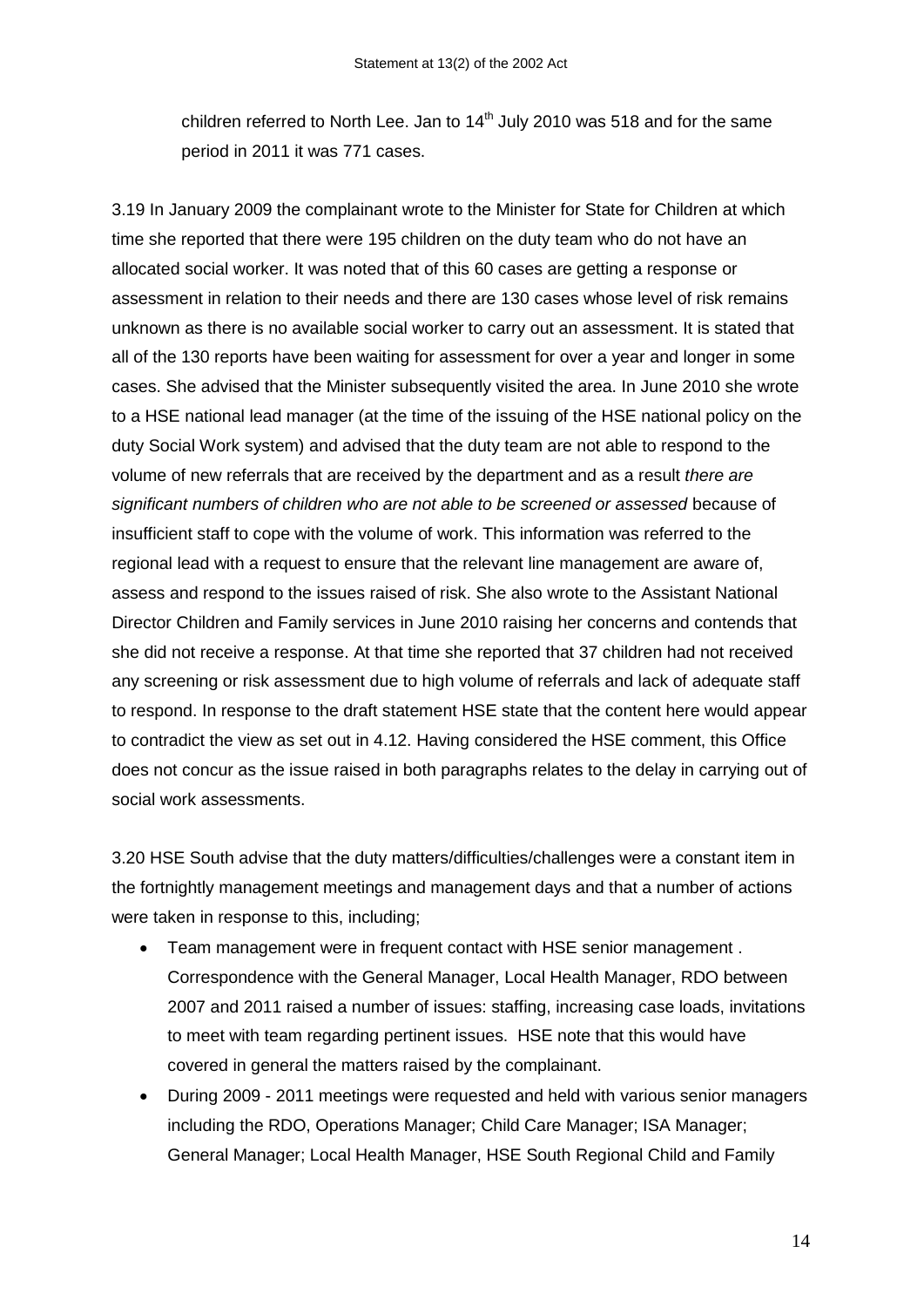Services Manager; the National Director for Children and Family Services and his advisor.

- Correspondence received from the duty team leader was addressed at team meetings and also in formal and informal workplace supervision. The correspondence was also forwarded up the line management structure for consideration. Arising from this additional staff were put in place as referenced at paragraph 3.12.
- North Lee has always maintained the social work team at full capacity and has used agency staff to fill gaps and cover maternity or other leave.
- In 2007 the duty team was re-structured which looked at how duty and intake teams were working together. At times duty may have been doing intake work and were over working cases before transferring them. A transfer summary was in place which had the effect of slowing down the work and transfer process. A decision was made to move to an allocations meeting between the two teams in order to facilitate transfers.
- A SWOT analysis was carried out in consultation with UCC in May 2011. Proposed options for further discussion were identified but not pursued due to time constraints.
- HSE advised that they have always been looking at how to improve the duty system with a number of approaches taken including:
	- Blitz approach (all team leaders reviewed and prioritised duty files for half day at a time);
	- Temporary re-assigning of staff to the duty system to work on processing referrals;
	- Some new staff coming to the department had an initial assignment of 6 weeks to the duty team and in 2010 a decision was made that any new staff would spend 6 weeks in the duty team;
	- In September 2010 a number of the new Ryan report social workers spent varying periods in duty depending on the demands of the wider team;
	- In 2010 duty Social Workers worked on outstanding cases exclusively for one week;
	- 2 duty/intake staff who resigned from their posts were replaced prior to their departure in May/June 2011;
	- Previously staff would be in duty for a 6 month period and a decision was made that a 1 year period was more appropriate;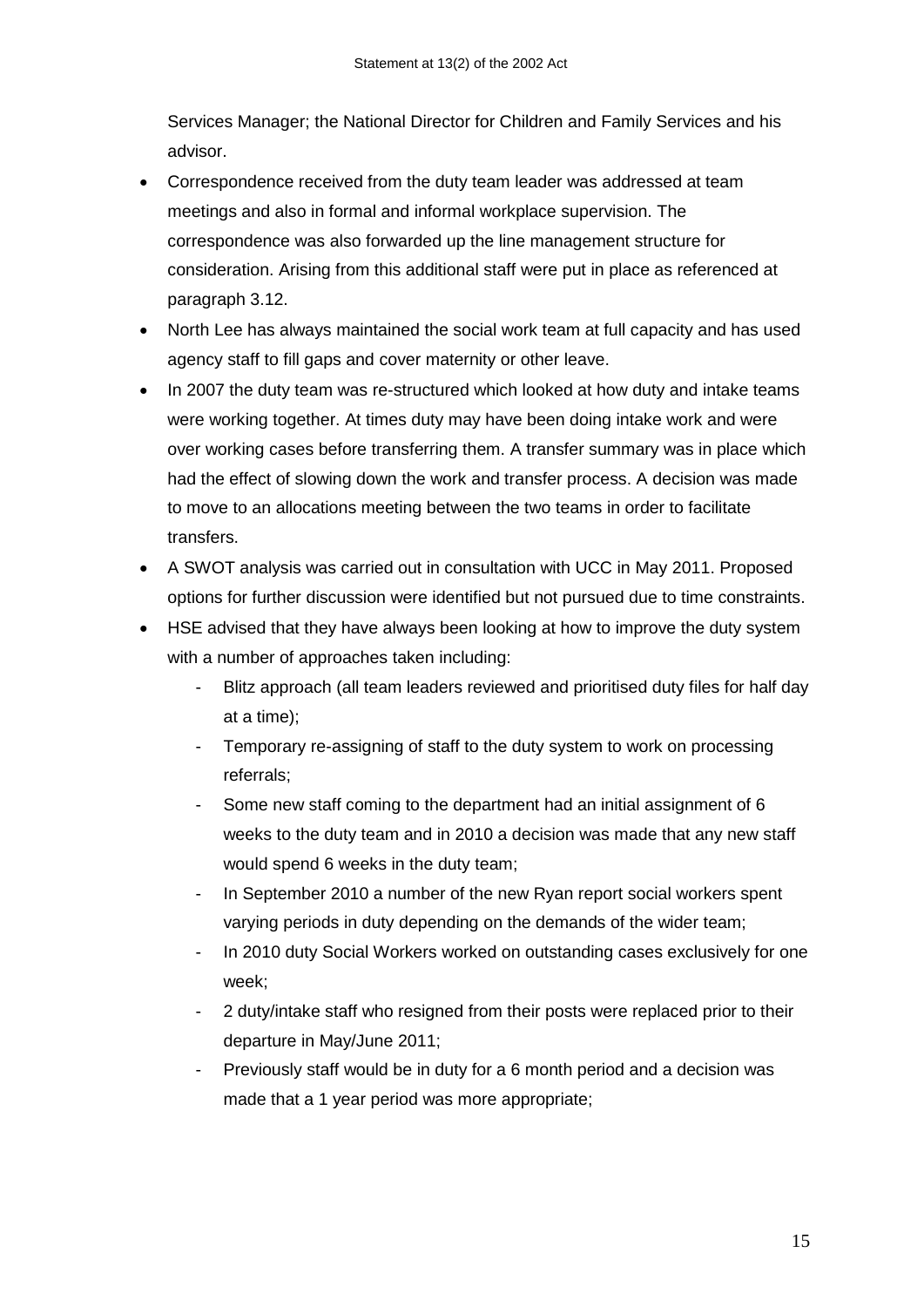- Some cases on duty are now transferred more quickly to intake those that require urgent intervention and others who may be wait listed there for allocation;
- In 2009 a Community Child Care Worker was assigned to work with duty, however, this was discontinued due to the small number of cases referred to them;
- A full time family support worker is attached to the duty/intake team since 2011;
- Unallocated cases were reviewed in 2011 and low risk cases closed:
- In recent months (as advised in March 2012) weekly meetings are held to discuss management of high risk cases and deal only with duty/intake matters.
- Cork has also been a pilot site for out of hours social work provision which is in the process of being reviewed.
- In response to the draft statement, HSE advise that the duty team often had numbers in excess of its core complement. This additional staffing ranged for periods of time from a number of weeks to months at a time. There was up to 4 additional staff working in the duty team at times.

3.21 HSE South advised that the system in place is being refined but that there was previously a system there that was not broken and described North Lee as a developmental and reflective team.

3.22 There is evidence of ongoing correspondence from local Social Work management to various Senior Managers from 2007 to 2011 which highlighted a number of issues and concerns including the following:

- requests for staff cover for maternity and sick leave and re-placement of staff who had left. Concerns are raised in relation to the length of time it is taking to resolve some vacancies and the impact of the embargo policy.
- highlights the implications of staffing/vacancies in terms of impact on service delivery of unfilled posts including cases may not get a services, key social work tasks may not be carried out and that it cannot be guaranteed that statutory obligations will be met in either an appropriate or timely manner. In November and December 2009 it was advised that the area is not complying with several/many statutory obligations.
- raises the issue of too high caseload numbers. In March 2010 it is noted that due to this children in care are not receiving the level of service/support required under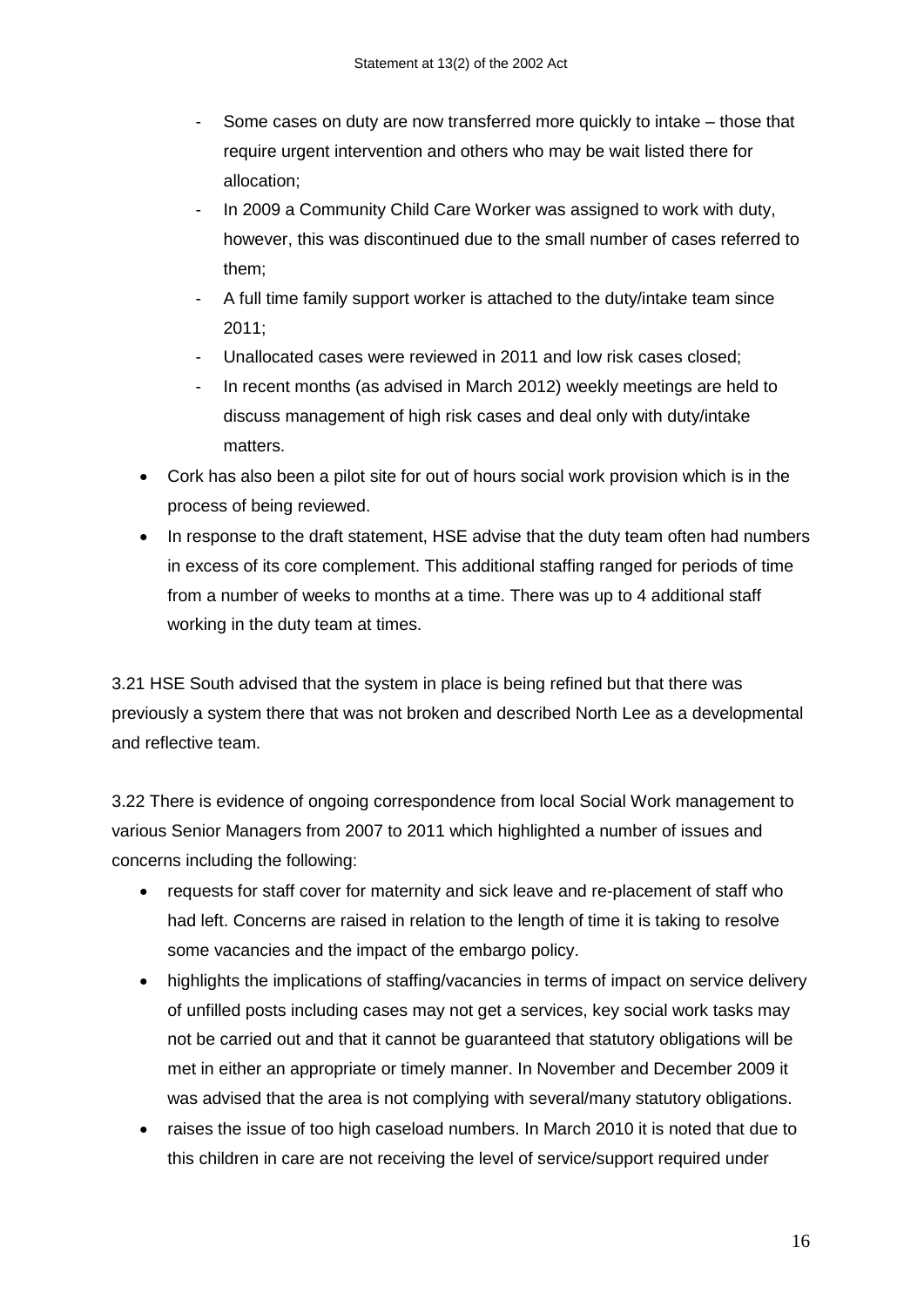Regulations and National Standards. It is noted that there are 12 Social Workers allocated to the Duty/Intake team. With a total of 353 cases, the average caseload is 1 social worker for every 30 children at risk/in need of assessment or intervention. and states that these figures highlight that *current caseloads are simply unmanageable* and *thus safe and good social work practice is not possible".*  [emphasis as per letter]

 Requests are also made for meetings with senior management from 2008 to 2011 with the documentation referencing meetings with several managers including the Child Care Manager, General Manager, LHM, RDO (formerly AND) and Minister for State with responsibility for children.

3.23 The number of unallocated referrals on the duty team is raised on a number of occasions. In May 2008, in relation to the duty team it is stated that there are 5 staff with responsibility for 455 cases actively working 35 each, with 280 unallocated. In April 2011 it is advised that there are 200 cases awaiting a service on duty. In 7<sup>th</sup> June 2011 the Principal Social Workers wrote to the LHM and raised a number of issues including:

- caseload size: best practice would suggest that a workable caseload is approx 16 cases. Currently in this department social workers have up to 40 cases. This leads to stress, questionable practice and possibly poor decision making;
- they have revisited establishing a waiting list due to concern that such cases would not get allocated given the daily demands on the service;
- however, they have "*now reached crisis point, there are currently 168 cases on duty/intake that we have not been able to allocate. These cases are screened as needing a service but we are unable to provide same*".
- if they were to ensure that staff had a manageable caseload, there would be far more unallocated cases than allocated cases in the Department.

It also notes that recently there have been two teenage deaths by suicide of young people known to the Department and states "I *am sure that if these files were subject to external scrutiny that there would be questions to answer. This would be entirely because social workers cannot manage to offer a timely and effective service due to the enormity of their workload*". In response to the draft statement HSE clarified that of the two deaths there was only one confirmed suicide and the other death was attributable to a car accident. HSE advise that an external scrutiny by the National Review Panel took place in respect of the suicide case and note that it made the following remarks in the draft Report of the National Review Panel dated September 2012: *"Notwithstanding the deficits that were identified the review found examples of good practice in Children and Family Services. In the context of*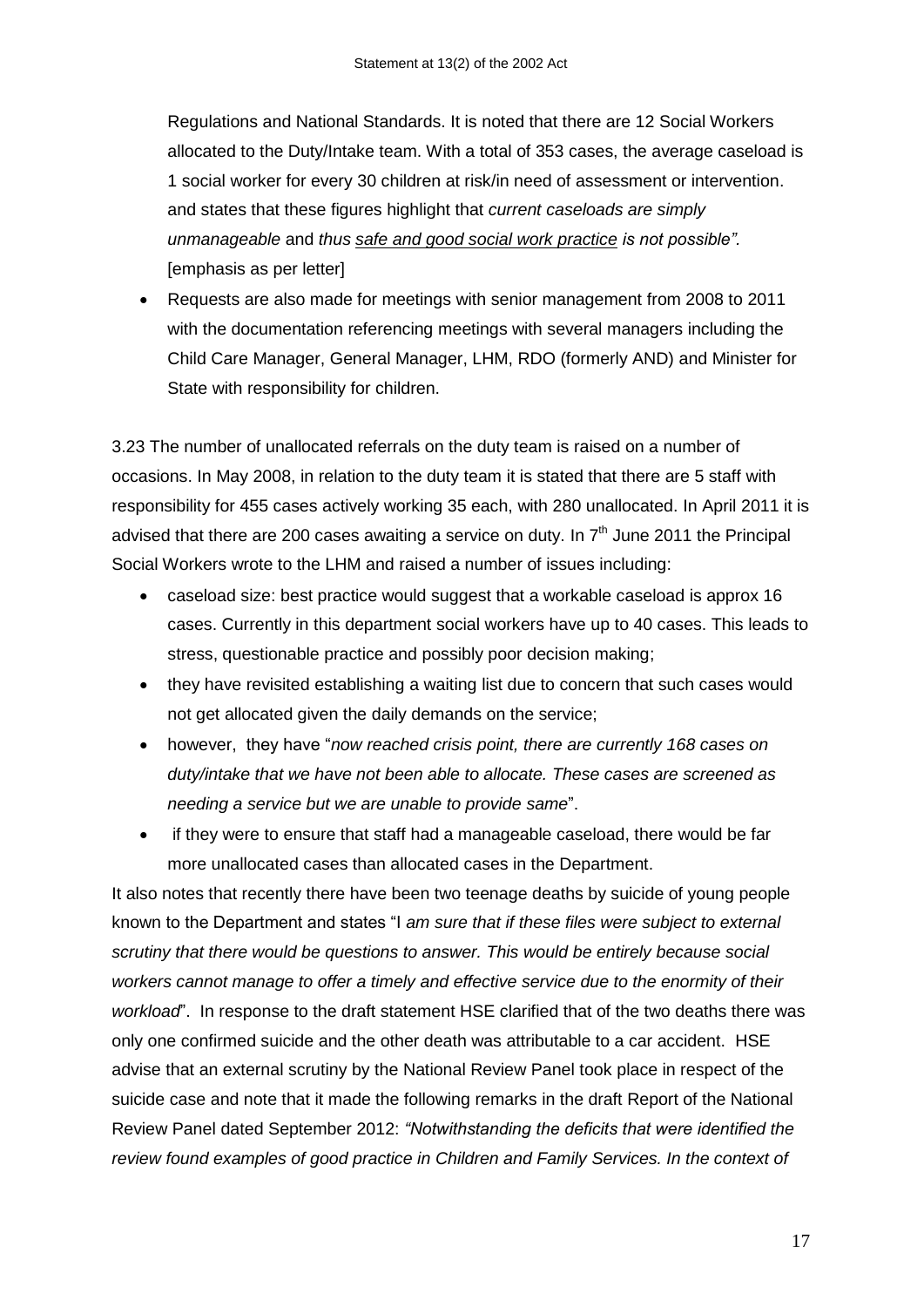*limited resources and high caseloads, staff who were interviewed presented as committed, conscientious, well trained and child centred. Likewise, management demonstrated compassion, reflection and support, with a good understanding of the pressure and resource limitations they are facing.* HSE also note that a HIQA inspection was carried out in the North Lee Team from  $13^{th}$ -28<sup>th</sup> February 2013.

It is positive that the National Review Panel has carried out a review of one of the cases referenced. The Office has not had sight of the Report and so cannot comment on its conclusions. However, it is important to emphasise that this Office is not questioning or reflecting on staff"s commitment and dedication to their work. Rather the information contained in the memo, as set out above, is included to highlight the serious concerns consistently raised by Social Work line management in regard to the impact of high caseloads on service provision.

#### **Actions by HSE National**

3.24 HSE National"s initial involvement occurred following contact from HSE South in relation to the concerns referred to the public representative in July 2011. At that time HSE National was of the view that the matters raised were being addressed by HSE South. There was ongoing liaison by the RDO and National Director Children and Family Services who made some follow up visits to the social work services in August 2011.

3.25 It was advised that the first request for action from HSE National was when this Office referred the complaint to them. In relation to the complainants contentions that she wrote to the Assistant National Director (AND) Children and Family Social Services in June 2010, it was advised that this was received when the AND was on a sustained period of sick leave and on his return was issued to the RDO for their attention. At that time the National office had no line management responsibility and as such it would have been a matter for RDO.

3.26 On notification of the complaint referred to this Office, HSE National took a number of actions:

- The local area management were advised of the complaint who confirmed their knowledge of the issues raised. The complaint was reviewed to determine whether it raised the same issues as those referred to the public representative.
- A teleconference call took place with the area on  $23<sup>rd</sup>$  August 2011 when the area was advised that National office would conduct a review of the issues identified in the complaint referred to this Office. The area was asked to:
	- Collate all documentation on the issues arising and provide a copy to HSE National, which was received on 29<sup>th</sup> October 2011: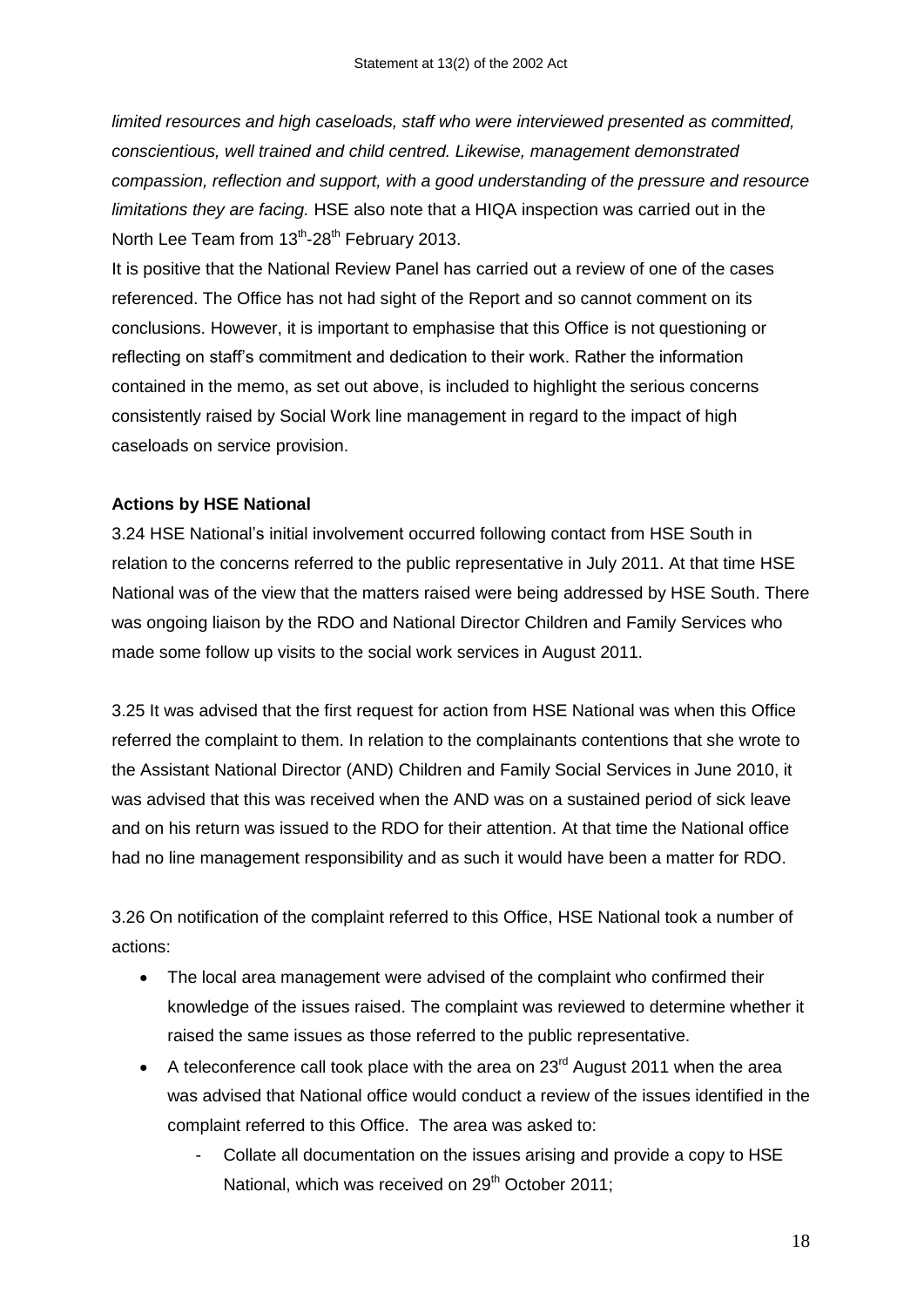- Prepare a status report in respect of each of the cases identified by the complainant as not being in receipt of an adequate social work service (those referenced in the July 2011 memo). At that teleconference meeting HSE South reported that all priority one cases were in receipt of a service although not all had been fully allocated a named social worker.
- $\bullet$  HSE National met with the area representative on October 21<sup>st</sup> 2011 when information prepared by local management was presented which included a case summary in respect of each Priority 1 case. This confirmed that all cases had been screened and Priority 1 cases were either assigned following further assessment, subject to ongoing assessment as appropriate or were down graded. HSE report that this was a second review of the cases as an initial review was carried out by request of the RDO following receipt of the correspondence from the public representative. At this meeting HSE South were asked to ensure that all Priority 1 cases are reviewed on the CPNS system. This records referred children who following review and assessment are deemed to be at risk or in need of child protection intervention.
- A further meeting took place with the area representative on  $18<sup>th</sup>$  January 2012 to discuss the CPNS updates. It was agreed that cases were to be reviewed on an ongoing basis and HSE National to be advised of any significant increase in referrals to the area.
- Priority 1 cases were then tracked over time and a final update provided to National office on 21<sup>st</sup> March 2012.

3.27 The review of the cases referenced in the July 2011 memo by HSE National included seeking a breakdown of actions that occurred, specifically whether cases were screened and what actions were taken subsequently, review of the Intake records on the IT system, CPNS files and minutes of management meetings. HSE National advise that screening involves establishing the nature of the complaint and the credibility of the information provided, and cross checking with information already on the system. Based on the information reviewed HSE National advised that:

- There was no evidence that cases had not been screened and it was satisfied that all cases had been screened i.e. the referral had been reviewed and that cases that should have gone through CPNS had done so.
- While cases appeared to have been screened, enquiries may not have been thorough in every case such as no cross checks with the system or contact with families and initial assessment did not take place in all cases.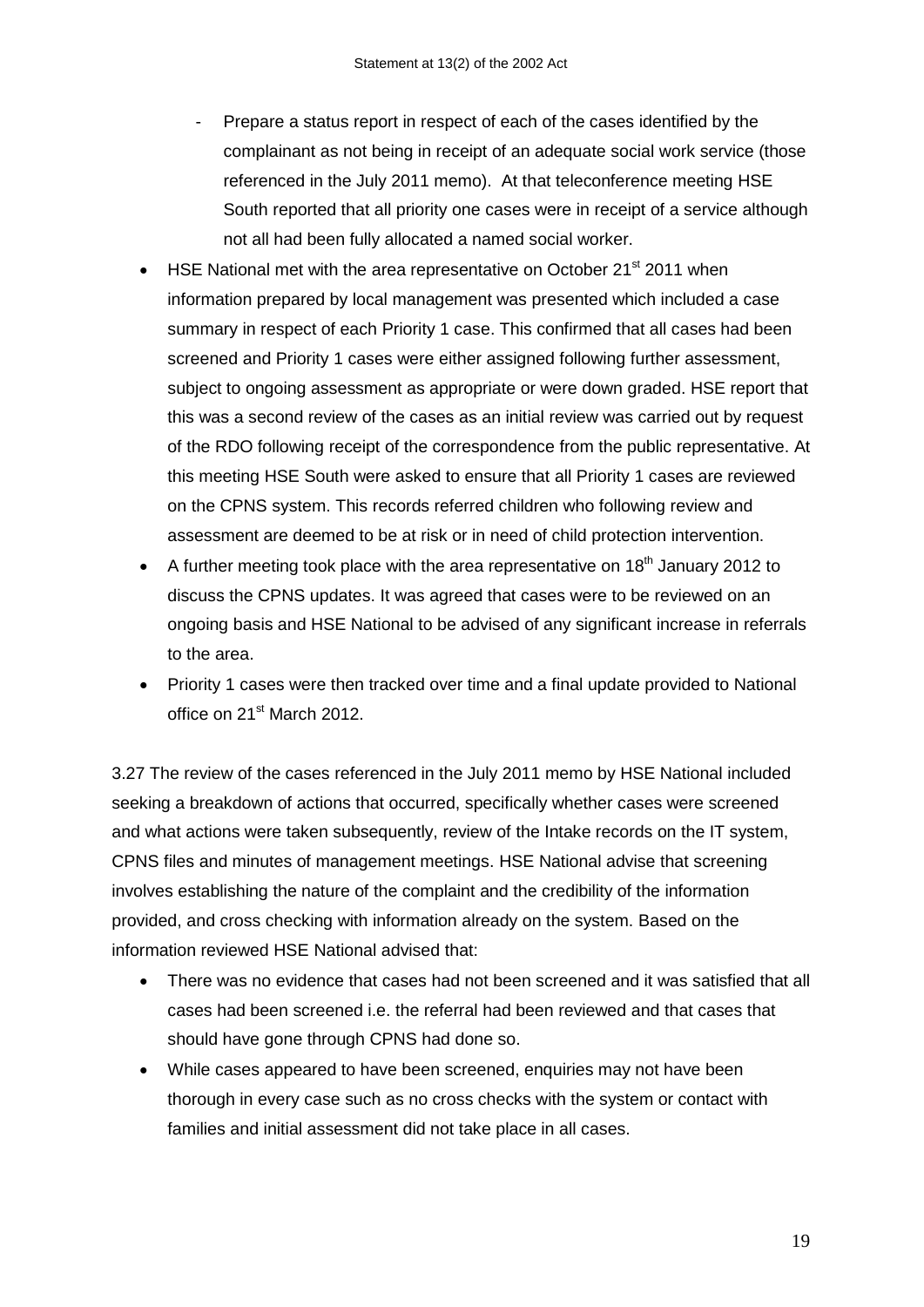- All cases had been looked at by the Social Worker, Team Leader and the Principal Social Workers. The Child Care Manager had also looked at all the cases.
- It was not possible to determine whether screening occurred within 24 hours of receipt of referral in every case but it was believed this occurred in the majority of cases.
- There were no Priority 1 cases not receiving a service and all had some service. Examining the cases retrospectively it appeared that all Priority 1 cases marked urgent received in July were receiving a service by the end of that month.
- It is not uncommon for cases not to have an allocated social worker. While it was not clear how quickly cases were getting an allocated social worker, they were being provided with a social work service.

3.28 HSE National were satisfied with the evidence supplied that sufficient steps were being taken locally to address the matters raised and that the local area made substantive efforts to address the historic impact of the staffing embargo. The concerns raised by Social Work staff were raised regularly at monthly management meetings though no written response issued to the duty Team Leader.

3.29 Overall HSE National concluded that the area was aware and taking steps to address these issues and that in comparison to other areas of the same size and number, they were not worse off. A decision was made to keep the area under review which occurs at senior management meetings with the National Director and Regional Managers.

3.30 Where an area is experiencing significant difficulty special measures can be considered. If, following review by HSE National it is concluded that circumstances are not being managed properly HSE may consider a number of interventions such as seeking assistance from a manager from another area. Where there are ongoing concerns new management may be placed in the area, new staff can be brought in from another area to assist or a financial resource package can be agreed if additional staff are required. In regards to North Lee, HSE National were of the view that special measures were not required. The referral rate was high with a 61% increase in referrals in 2010, while the national average was 23%. HSE noted that the rise in referrals was unprecedented, unexpected and did not keep pace with previous annual increases. HSE National were of the view that the area was managing with the resources available but also noted that difficulties may arise if demand increased as the area were close to the threshold for their ability to respond.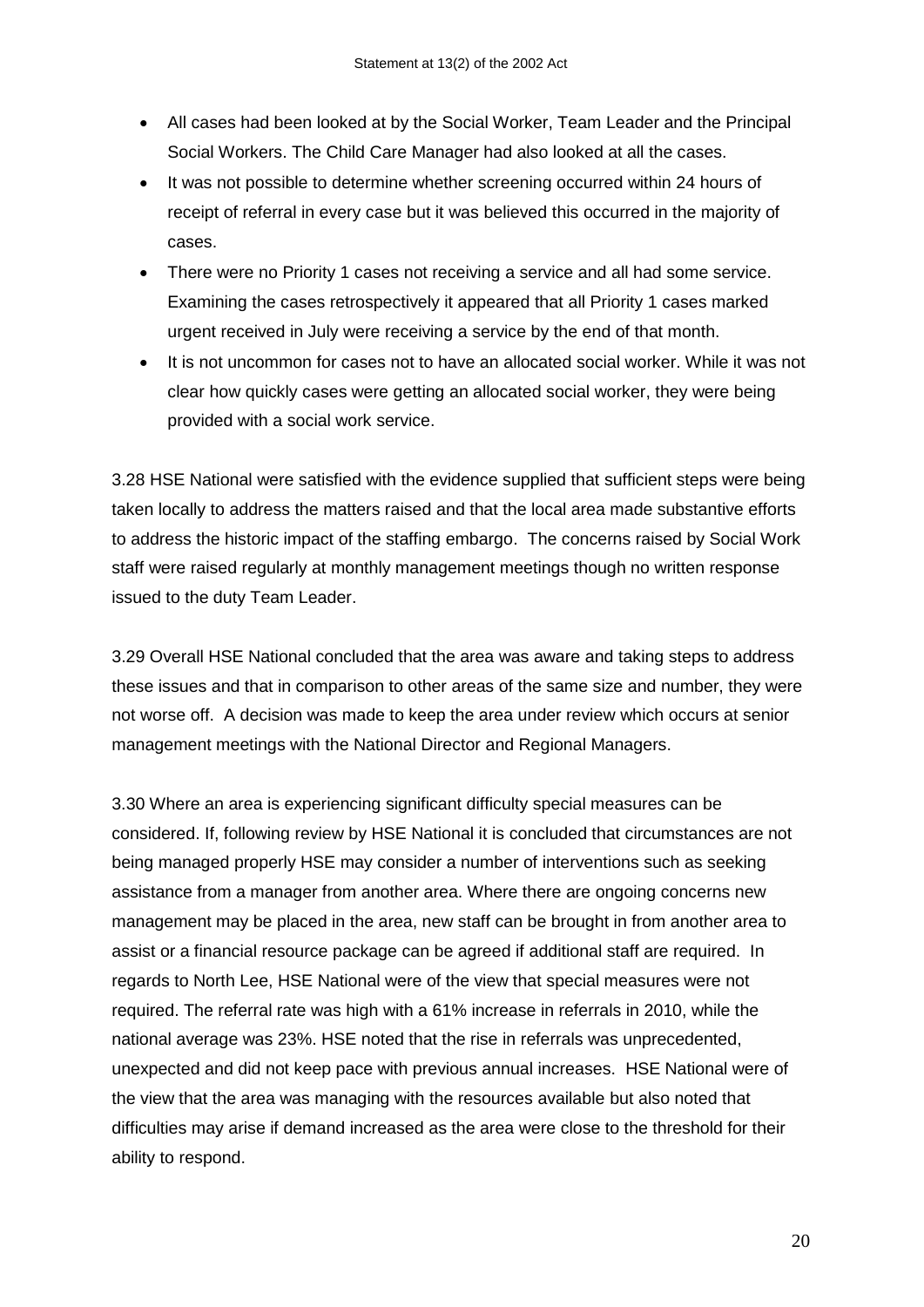3.31 Following the first quarter of 2012, the data obtained as part of measuring the pressure project (see paragraph 3.37 below) was used to review North Lee"s performance in the area of duty/intake. It was noted that the area was operating close to its threshold and that referrals for 2012 had increased from 2011.

3.32 Under the Ryan report 7 additional posts were allocated to North Lee in 2010 based on considerations of information on deprivation which was decided by the National Office with input from the 4 Regional Directors. HSE National advised that North Lee received one of the highest allocations nationally based on their need and growing waiting lists. HSE South advise that the Ryan report posts were not fixed to particular teams but were flexible depending on where needed. North Lee prioritised children in foster care. In 2011 2.5 posts were allocated with .5 going to North Cork and 2 to North Lee. 1.5 posts were given to the duty team, 1 of which became operational in December 2011.

### **The monitoring and review processes in place, both at local and national level in relation to children awaiting a social work service:**

3.33 Oversight and monitoring responsibility lies with local management and previously was managed by the region i.e. RDO, with transfer of operational management to the National Director"s office occurring from July 2011. At local level HSE advised that duty and intake lists are reviewed on a weekly basis and that the operation of the duty system and management of referrals has been under regular consideration by line management for the area.

3.34 Previous monitoring mechanisms in place included:

- Monthly management meetings with the Assistant National Director with responsibility for the region (subsequently RDO) attended by all LHM"s each with assigned lead roles for care groups, which included Child Care. This was the forum to address issues arising within the area and at national level. This was set up after establishment of the HSE in 2005.
- A Regional Steering group was put in place, following the move to Integrated Services Directorates in 2009, which linked with the National office and provided coordination from National to Regional to Local levels. A full time Regional Lead for Child Care Services was assigned in January 2011who reported directly to the RDO and whose role was to drive forward the nationally agreed agenda and support the performance management process in the region.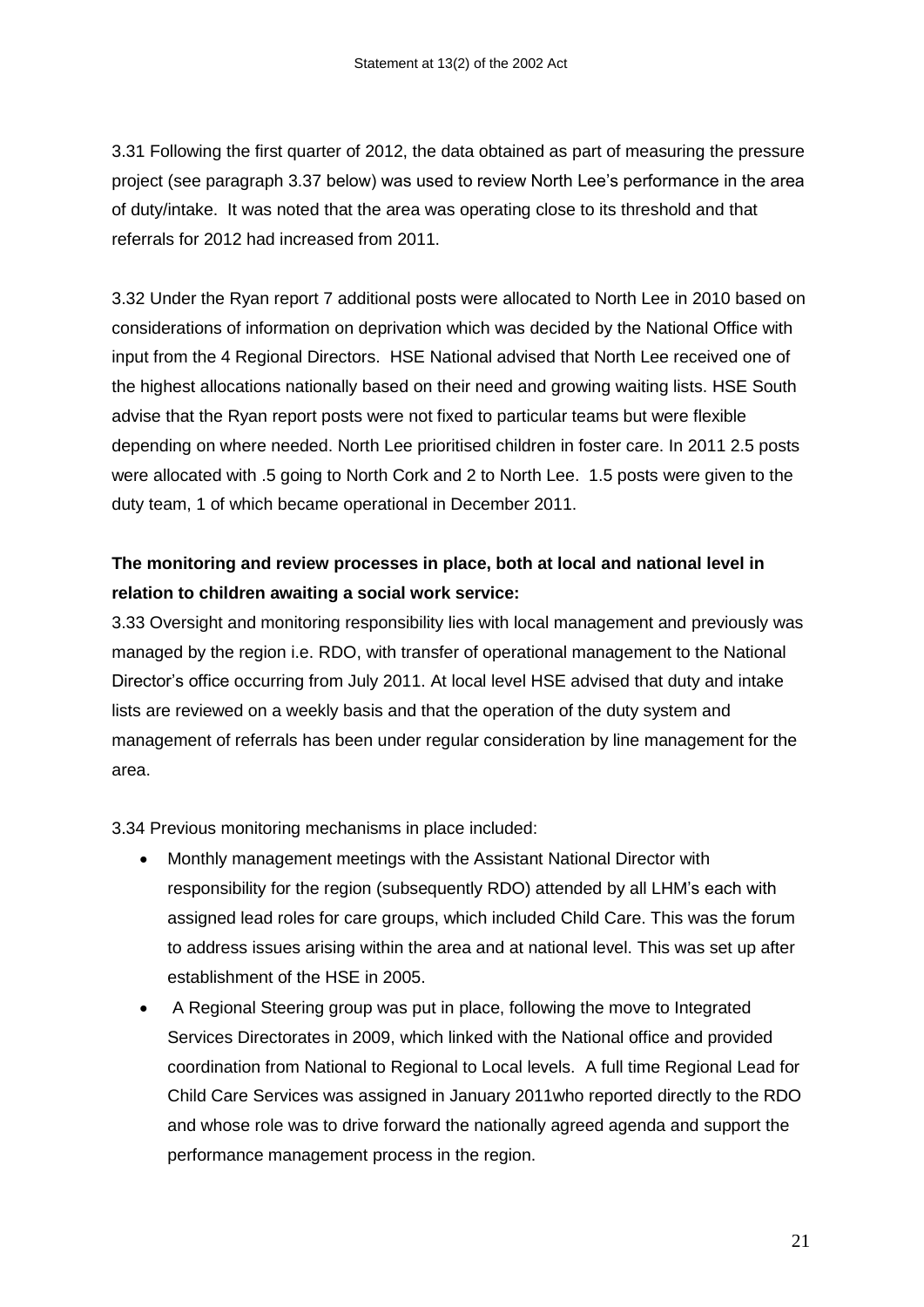3.35 Data gathering takes place through the performance management process which involves reporting to the CEO. Data previously collected was based on statutory obligations regarding allocated social workers for children in care, carrying out of statutory reviews/care plans, and allocation of link workers for foster carers. This data was reported on monthly at regional level and then sent to National office. HSE advised that there is now a widening of the data set as well as work to standardise language used e.g. initial and comprehensive assessments. Nationally there has not been consistent data on recording of referrals e.g. a family with 5 children may be recorded as 1 report or 5 reports. In North Lee it is 5 reports. The National Child Care Information System will address the issue of data collection nationally and replace the different IT systems in operation around the country.

3.36 This Office sought information on the mechanisms in place specifically in regard to monitoring of referrals/reports at the time the complaint was submitted. HSE advised that specific statistics were provided at regional and national level at the end of June 2011 and included;

- The number of reports to the social work department by category of welfare/abuse/ neglect during the reporting period;
- The number of initial assessments by welfare/abuse/neglect category during the reporting period;
- The number of reports of child abuse/neglect and initial assessments undertaken by the social work Department during the reporting period and of those undertaken how many were notified to the CPNS;
- Of the referrals of child abuse received how many received a preliminary enquiry within 24 hours;
- Of the referrals of child abuse that led to an initial assessment being commenced how many were completed within 21 working days of receipt of the referral.

3.37 Since the inception of the National Children and Family Services office, a number of monitoring and oversight mechanisms has been developed:

- (i) New governance structures involving 17 Integrated Service Areas (replacing the 32 Local Health offices) were put in place in 2012. Each has an Area Manager for Children and Family Services, who meet monthly with the National Director. Senior Management meetings also occur involving 4 Regional Managers and the National Director.
- (ii) Need to Know process is an avenue to provide information to the National Director which he may need access to immediately.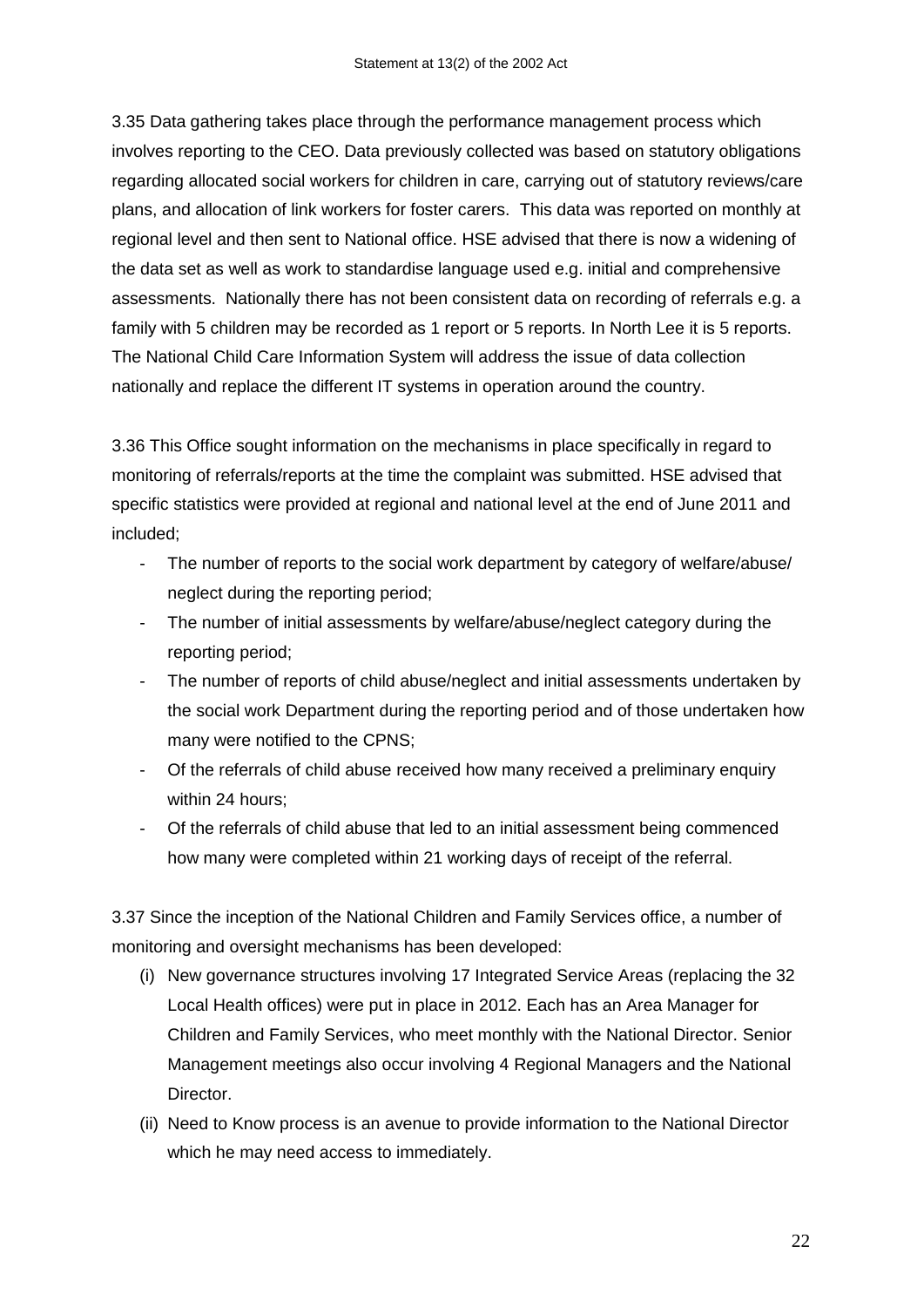- (iii) The Risk Management team: As part of the establishment of the Child and Family Support Agency issues of concern will now be addressed through the Risk Management team. Previously issues were referred to the National Incident Management Team or Serious Incident Management Team. There is also a mechanism for reporting of protected disclosures and submission of complaints through Your Service, Your Say.
- (iv) Measuring the Pressure project: Since April 2012 HSE National collects monthly data from social work teams in order to measure the demand and supply at duty/referral stage. This is signed off by the Principal Social Worker, Child Care Manager, and then by the Regional Manager for Children and Family Services. Information provided to HSE National includes staffing levels, referrals, open cases at the start and end of the month, breakdown of priority status including whether allocated or unallocated and if unallocated length of time awaiting allocation for each priority level.
- (v) A procedure for Management Assurance of Child Protection Cases (March 2012) by file audit has been introduced. This involves selecting 10% of cases with a child protection plan for file review, which will occur on a quarterly basis. The reviews will be carried out by Principal Social Workers and sent to the Child Care Manager and then the Regional Children and Families Services Manager. It is planned that, on an annual basis, 1 of the quarterly reviews will be carried out by another team from the area. HSE National advised that this will include cases that are urgent at duty/intake who have an intermediate child protection plan prior to a case conference.
- (vi) HSE are in the process of planning a national audit of neglect cases. A pilot of audit of neglect cases in 3 areas has been carried out with a report due by the end of summer 2012 and a methodology for national audit to be concluded and then rolled out.

3.38 Copies of the information from the North Lee area in relation to Measuring the Pressure project was provided for April and May 2012. This detailed reports from the Principal Social Worker to the Area Manager Children and Families, in relation to cases across all social work teams.

- Data for April 2012:
	- Number of Social Work staff 34.22 (+ 4 agency staff).
	- 126 referrals over the month;
	- 1408 open cases at the end of the month;
	- Allocated cases: P1 587, P2 338 and P3 234;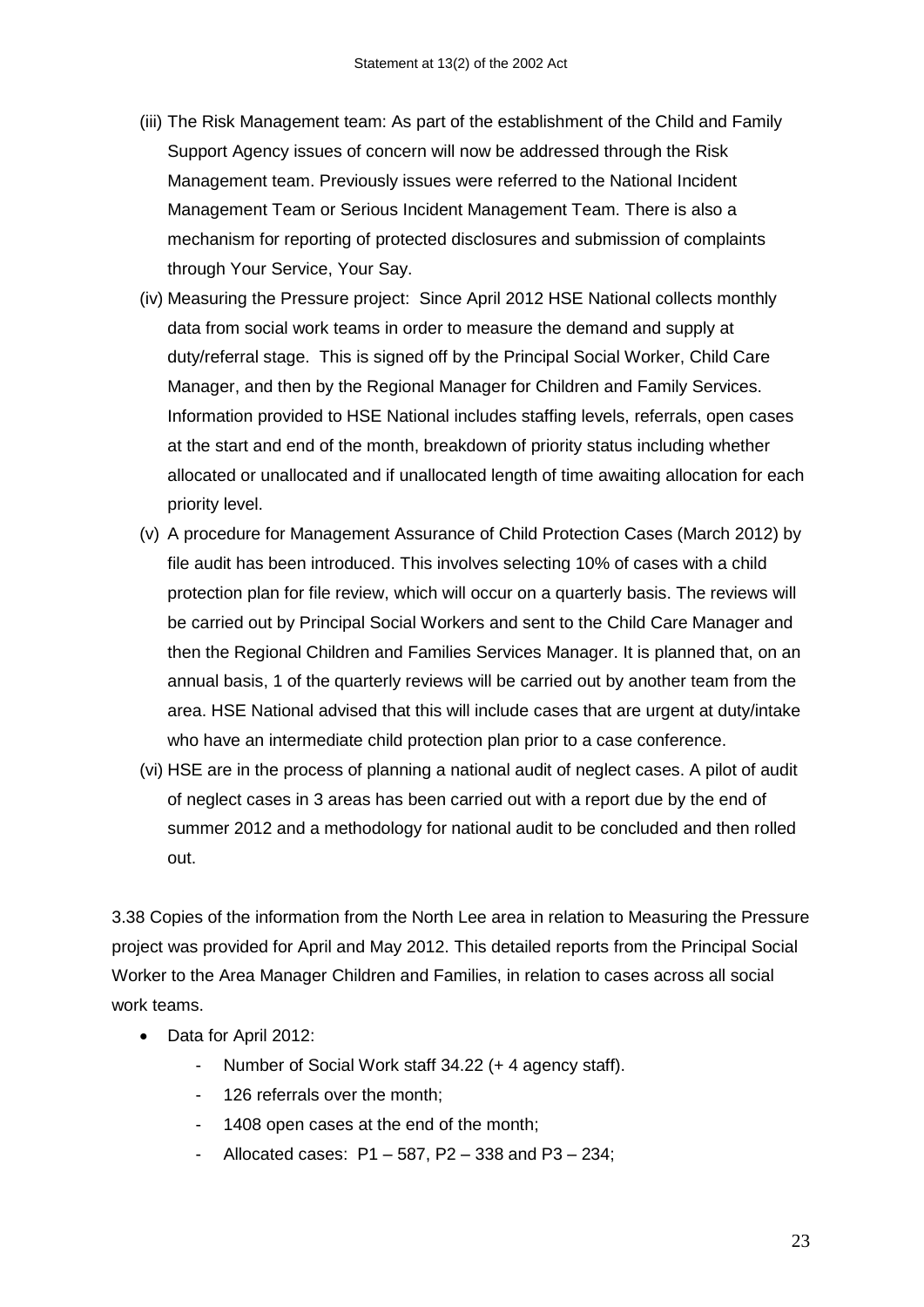- Unallocated cases: P1 20, P2 129 and P 3- 100; (this totals 249 and represents 18% of open cases)
- Need to know information refers to the number of children in private placements outside their local area (9) and high caseloads including duty.
- Data for May 2012:
	- Number of Social Work staff is the same as for April.
	- 161 referrals over the month.
	- 1408 open cases at the start of the month and 1494 at the end of the month.
	- Allocated cases:  $P1 634$ ,  $P2 313$  and  $P3 259$ .
	- Unallocated cases: P1 35, P2 145 and P 3- 108. (this totals 288 and represents 19% of the open cases at the end of the month)
	- Need to know information refers to the two issues raised in April and also the *lack of case conferences due to shortage of admin* and 1 unallocated case load due to sick leave.

Details are not included as to the break down of referrals per social work team. There is no information for either month as to the length of time cases are awaiting allocation. It is stated in the April return that they are unable currently to provide this level of detail. Under details of review processes it statesreviewed weekly and allocated for social work.

3.39 In relation to the data HSE advise that:

- unallocated cases refer to cases not allocated to an identified worker. Some cases referred are on the long term team and were unallocated due to the fact that one worker was taken ill suddenly. These cases were managed by the Team Leader/ Social Workers for 2 weeks until staff member replaced.
- Other cases referred to as unallocated are kept on the Intake team "awaiting allocation' for further assessment/closure and are reviewed weekly;
- Some cases on duty identified are P1 (which did not merit immediate attention) have since been allocated but were unallocated on the day of the returns and subsequently allocated 2 days later at the allocation meeting.

3.40 HSE South advised that in May 2012 the first file audit ( paragraph 3.37 point (v) above) has been carried out and involved checking whether the files have all relevant information, copies of care orders, birth certificates etc. HSE advised that they sometimes found that the practice had been carried out e.g. a child in care review held but the administrative piece was not completed i.e. documents not done. HSE advised that on the current returns to HSE National, it appears that North Lee may be behind in completion of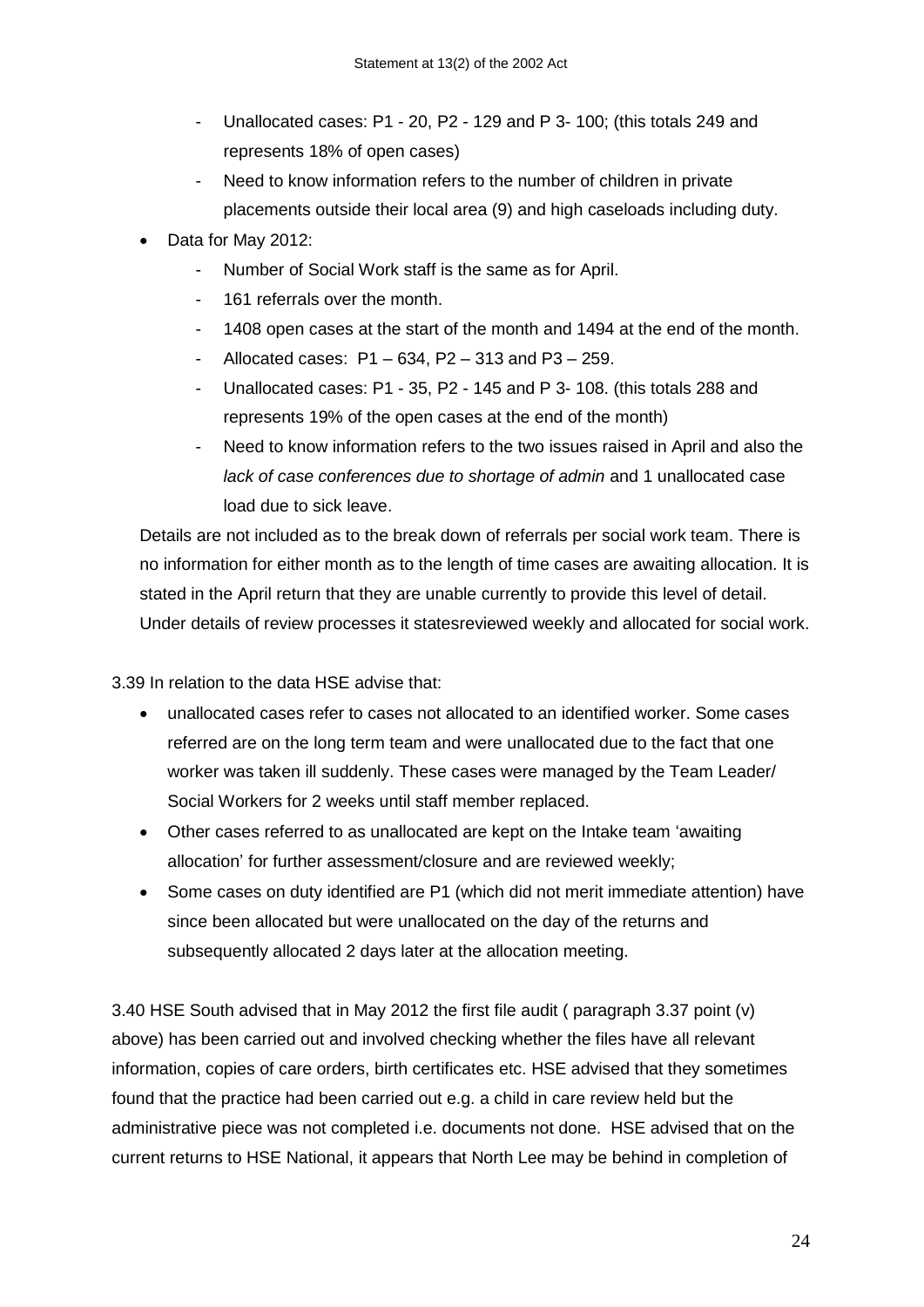some work but this can be skewed by the time frame e.g. a review may be due at the end of March but is not done until the end of April, then it will be noted as not done for that quarter.

## **Part 4 Analysis**

4.1 From the information provided it appears that the level of increase in referrals in the North Lee area and the ability of the duty social work team to respond has been an ongoing concern for a number of years. HSE South advise that this is not unique to North Lee and reflects the situation nationally whereby demand exceeds capacity. HSE South state in correspondence to HSE National in October 2011 that resource allocation is inadequate given the current rate of activity. HSE National also advised that the issues raised in North Lee are not necessarily unique to that area.

4.2 A number of approaches were considered and implemented in the North Lee area over the time period concerned in order to address the challenges facing the duty team. The complainant acknowledged that steps were taken by local management to address the difficulties but maintains that these were not effective due to the increasing referral rate, insufficient staff to respond and as a result raises concern in regard to the level of response to some child protection referrals. Both the HSE and the complainant advise that cases that required immediate and urgent attention received it. The key areas of difference relate to the adequacy and timeliness of response to child protection referrals including whether cases were unscreened and unassessed, whether cases including Priority 1 were unallocated and had no follow up, specifically in regard to those referenced in the July memo.

#### **Screening, assessment and follow up**

4.3 From review of the information it appears that there are different views as to what constitutes the screening and assessment processes. HSE South state that all cases had a desk top screening by the Social Worker and Team Leader within 24 hours and then may be allocated to the duty team list for further action. The nature of the referral determines the network checks to be carried out, which may involve contacting Gardai or other HSE services and may, depending on the nature of the child protection concern presenting, wait until the family have been met before contacting the school or GP. HSE advise that they are satisfied from their review that all cases in the July memo were screened but, subject to the Team Leaders review, may not have proceeded to assessment at that point in time.

4.4 HSE South report that every case had a service and that the Priority 1 cases on the list had been worked such as linking in with other agencies, office visits or liaison with other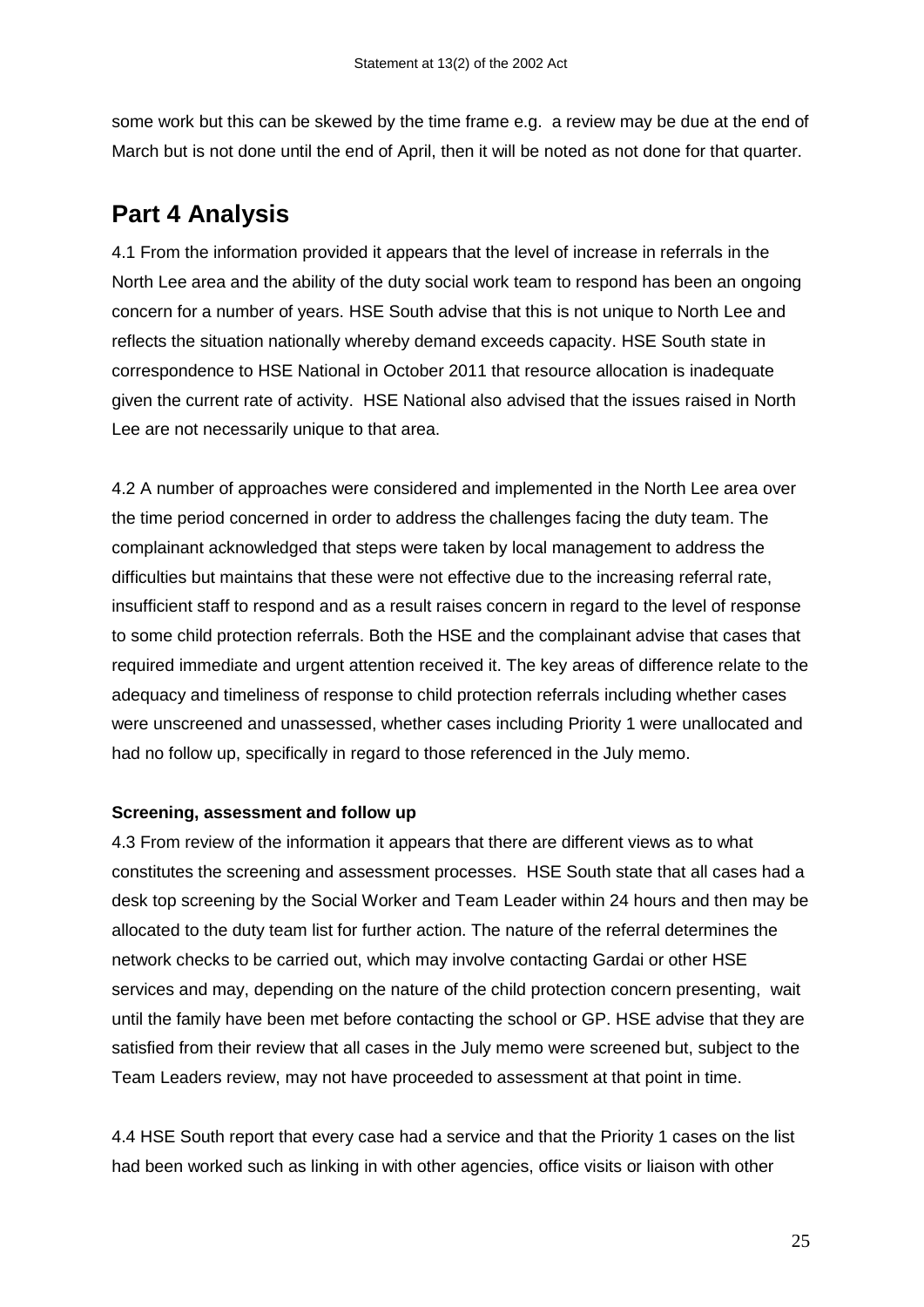professionals and that enough work occurred to determine that immediate or urgent action was not required. Those cases that didn"t have an allocated social worker were followed up by the duty team. HSE South advised there is weekly and ongoing review of cases held on the duty/intake system with re-prioritisation of cases based on clients needs as appropriate.

4.5 HSE National are satisfied from their review that each of the cases referred to in the complaint were screened as they had been reviewed by social work staff and all immediate safeguarding needs were responded to by the service. They advised that the contention that cases had not been screened means they were not looked at all, and that there may be a misapprehension that they did not have any assessment whatsoever and were put simply on a waiting list. HSE National found no evidence that this was the case and found that no Priority 1 cases were placed on a list and none since. While cases were not allocated to a named social worker, they were screened and worked by the social work service. The review process carried out by HSE National is set out at paragraph 3.27 and involved consideration of certain documents. Individual case files were not reviewed. As regards records that screening had occurred, HSE advised that minutes of meetings suggested that cases had been reviewed. While the IT system records had been reviewed also, this was only on sample of case entries and from this it appeared that there was no sign off to indicate who had reviewed cases.

4.6 The RDO in his letter to the public representative of  $26<sup>th</sup>$  July 2011 refers to all 147 children listed in earlier discussions having had an initial assessment and prioritised for follow up based on that assessment (paragraph 3.11). This Office has not had sight of information referred to the public representative but HSE advise that it seems to relate to the same issues and cases.

4.7 The complainant outlined the usual screening process at the time of the complaint, based on practice at the time and the screening form used in the area, involved carrying out of network checks, meeting with the parents, child and possibly contact with other professionals. The complainant raised concerns that the screening in some cases was review by the Team Leader only, with cases then placed on the unallocated list. Network checks, meetings with the child and parent had not occurred and she advised that no service had been offered. She advised that this is insufficient to determine the potential risks to the child and the action required by social work. The complainant added that the benefit of screening, as per the screening form is that it enables the Team Leader to determine the seriousness and urgency of the issues raised. She expressed concern that due to the adequacy of the presenting information, some cases may not be classed as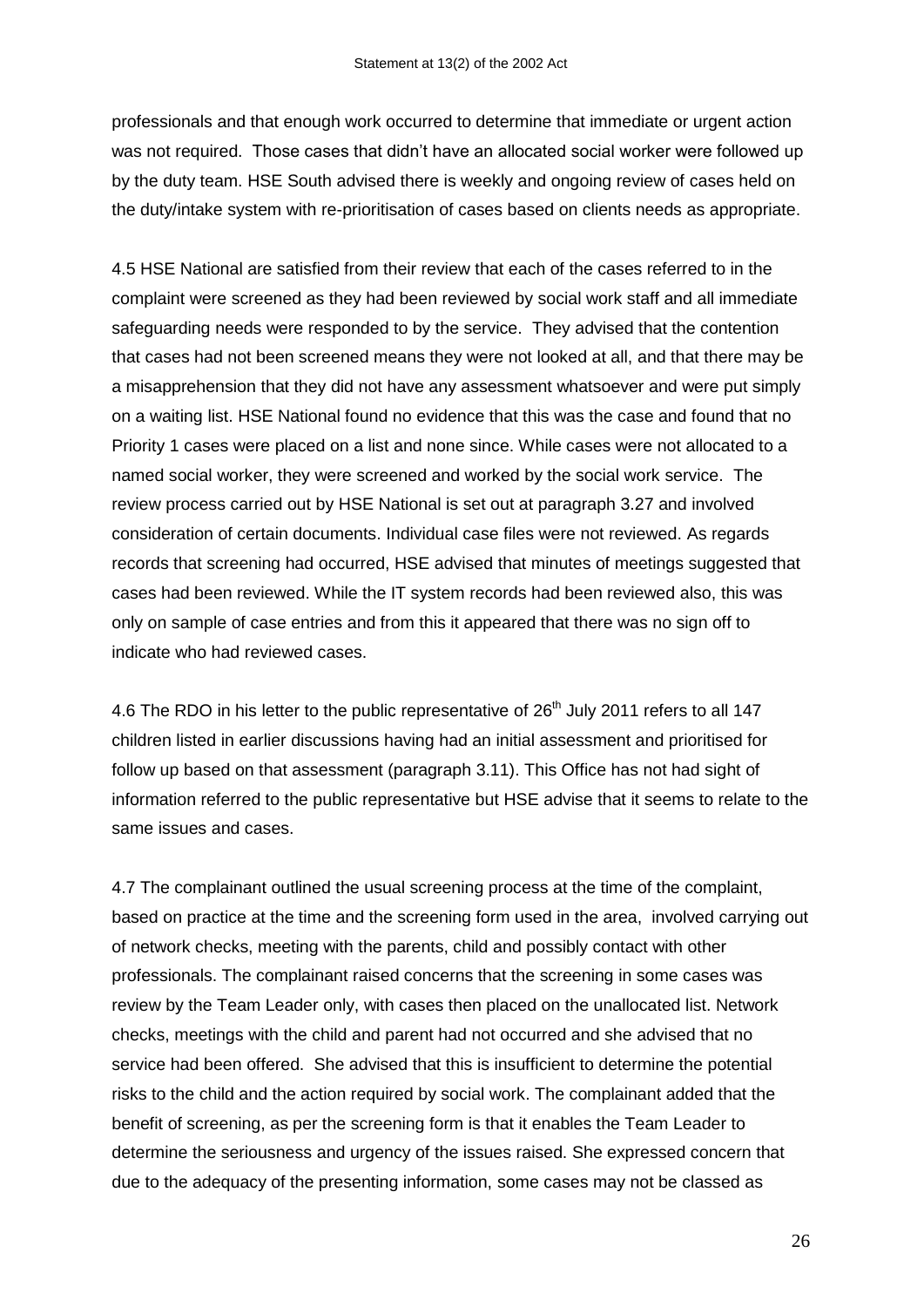Priority 1 when they should be and required further checks and action in order to establish the level of urgency required for intervention. She also advised that the level of referrals resulted in inadequate time to review the unallocated cases. In response to the draft statement, HSE advised that since November 2011 the practice is to review cases each week by all members of the duty team under the leadership of the Team Leader. Prioritisation is an iterative process and subject to ongoing review.

4.8 It appears that there may be a different use of language to describe the process that occurred i.e. cases had a preliminary assessment by the Team Leader as in screening but not specifically an initial assessment as per Children First Guidelines. The complainant"s views regarding the elements required in screening is consistent with the screening form used in the area. The form includes records of contact with the parents/carers and child, that child has been seen or interviewed and details of interagency contact (network checks). If an action is not appropriate this is to be recorded. In response to the draft statement HSE state that In July 2011 the revised standardised business processes were introduced to the Team which has changed this practice as and from that date.

4.9 Children First 1999 describes Phase 1 of a child protection assessment/investigation process as Preliminary Enquiries. This sets out a number of steps to be taken including consulting records and making initial enquiries both internal and external and also refers to contact with the child and family, with a key task to establish with them whether grounds for concern exist. These steps are also set out in the Children First Guidelines 2011, though delineates between the screening and preliminary enquiries process and the initial assessment process.

4.10 The standardised business processes which became operational in North Lee from 1<sup>st</sup> July 2011, has also drawn distinctions between what constitutes screening, preliminary enquiries and initial assessment. Screening involves initial review and categorisation of the referral, which is the approach described by HSE South during the investigation. Preliminary enquires<sup>1</sup> involves checking Department records, the CPNS and may involve consultation with the referrer and carrying out network checks. Checks to be carried out, are at the discretion of the social worker depending on the nature of the report and are not mandatory. The proposed timescale for screening and preliminary examination is 24 hours.

1

<sup>&</sup>lt;sup>1</sup> Standardised Business processes, operating procedure Preliminary Enquiries, point 2.4.4, page 13.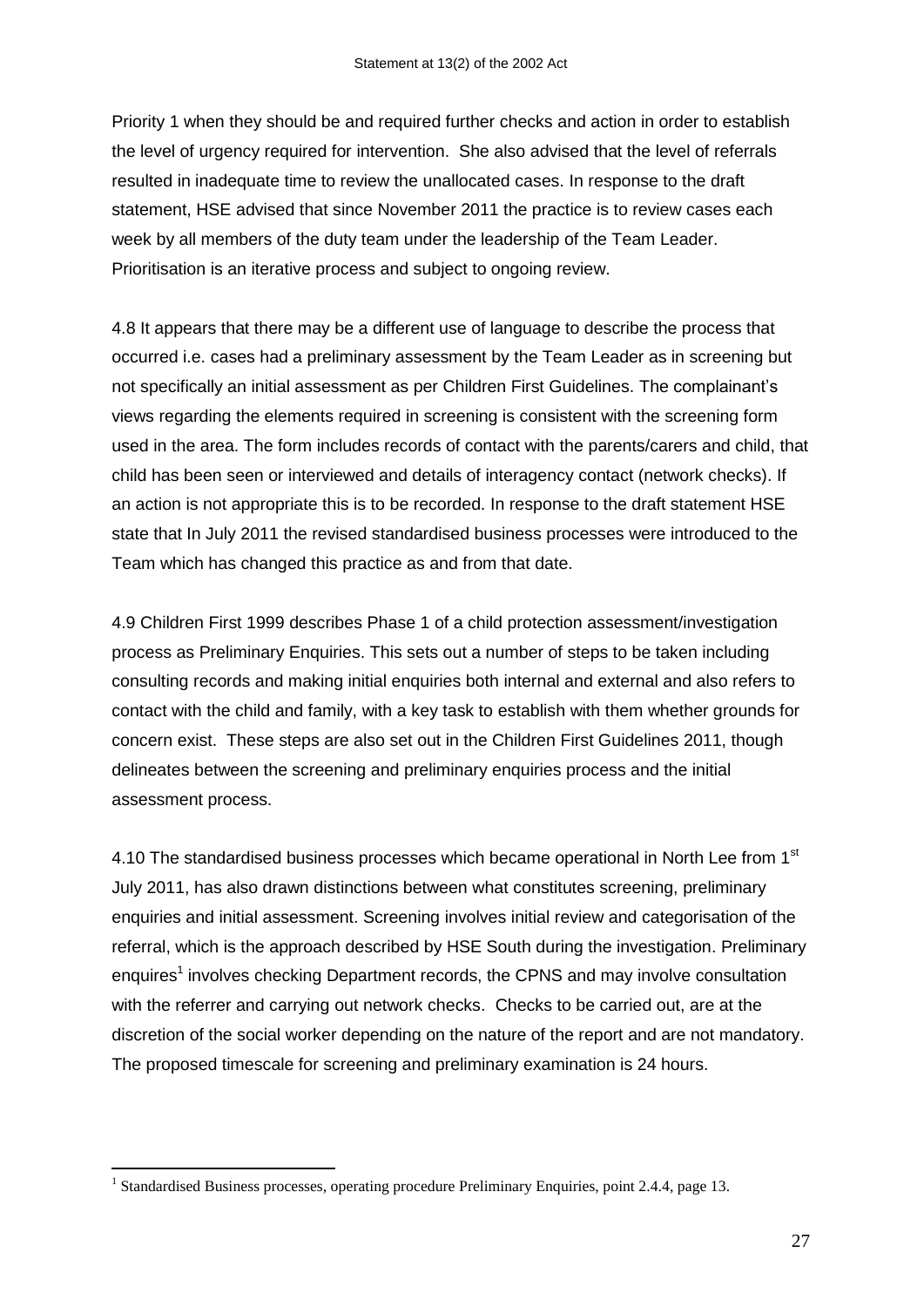4.11 Since July 2011 the relevant policy and guidance documents have delineated the different steps involved in screening, preliminary enquires and initial assessment that in the previous guidelines and the HSE South screening form were all part of the screening/ preliminary enquiries process. The complainant advised that in the system at the time of the complaint there was little difference between screening and initial assessment.

4.12 HSE"s view that all cases had at a minimum desk top screening by social work staff is consistent with the complainant"s contentions that cases were reviewed by the Team Leader. It appears that the critical issue relates to the level of follow up by way of preliminary enquiries and initial assessment and the timeliness of these actions.

4.13 The level of response provided through the preliminary enquires process is central to assisting and determining the social work action required. According to the documents this is to occur within 24 hours. HSE advised that screening/preliminary enquiries were not always completed within this timeframe for a variety of reasons:

- the non completion of the screening form within the time frame is not an accurate reflection always of the clinical practice actually completed or being undertaken. A distinction has to be made between the administrative work associated with a case e.g. the screening form and the actual work being undertaken;
- desk top screening by the Social Worker or team Leader had occurred and immediate action taken where merited.
- much of the information sought for completion of the screening form was not possible to secure within a 24 hour period;
- Cases were discussed at a weekly meeting and prioritised and allocated, other cases were not allocated but specific pieces of work identified for follow up;
- HSE advise that of the 36 Priority 1 and 2 cases mentioned in the July memo, at least 15 were in the Department for less than 3 weeks.

4.14 The Child Protection and Welfare Practice handbook introduced in September2011 sets out that unless the concern is resolved in the course of the referral process, an initial assessment is undertaken, which includes meeting with the child, parents, and contacting professionals with the purpose being to reach a preliminary conclusion about unmet need and harm in order to plan appropriate response. The timescale for completing an initial assessment is 20 working days, according to the handbook and the standardised business processes, though it is noted that this timescale may not be met at times due to circumstances specific to an individual case. At the time pertaining to the complaint, which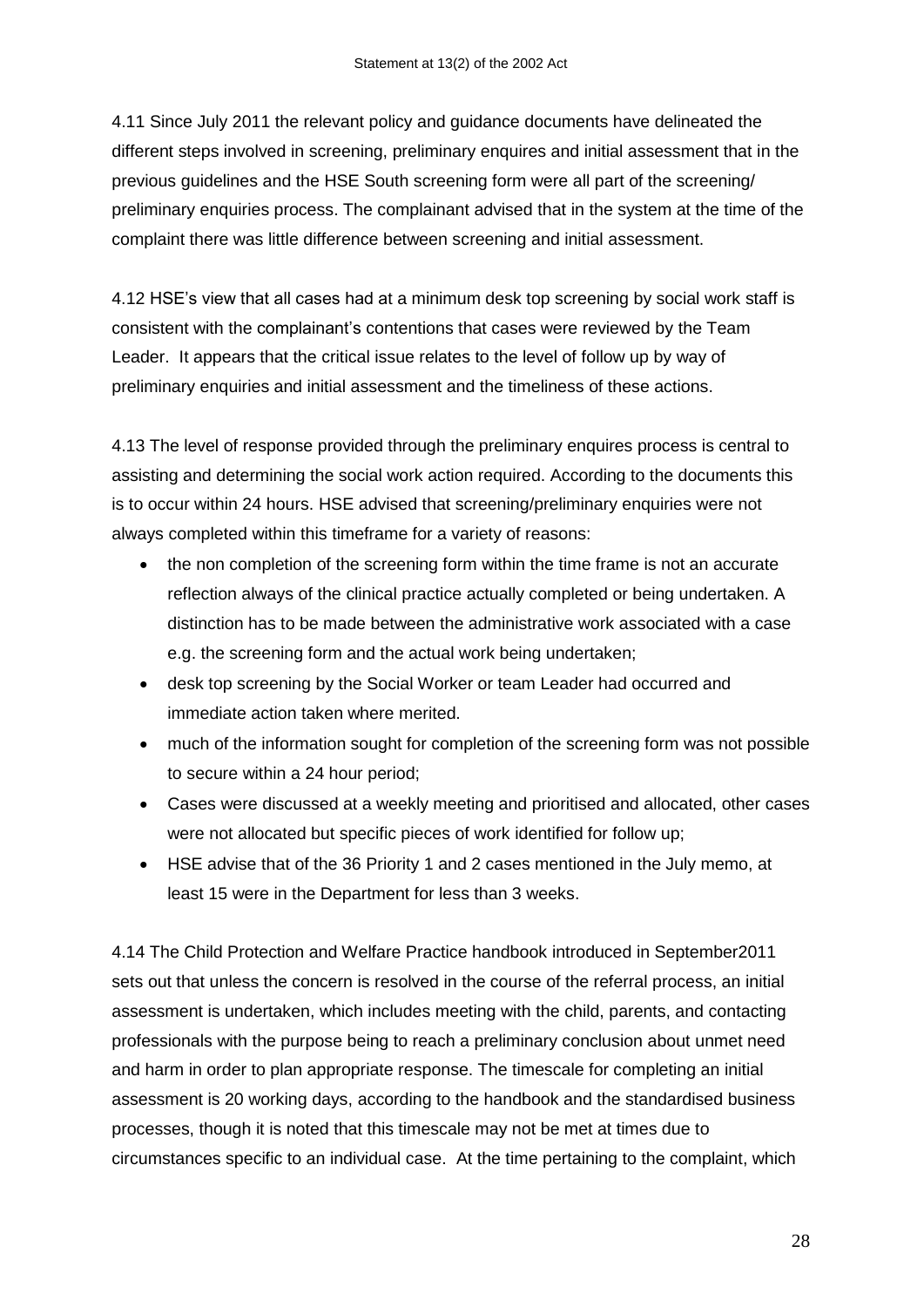was prior to the introduction of the Standardised Business Processes and the Child Protection and Welfare Handbook. there appear to be different understandings as to the time frame for completion of initial assessments, with HSE South indicating that it should be completed within 28 days, whilst the data gathered by HSE National in June 2011 (paragraph 3.36) refers to initial assessment as occurring within 21 days of referral.

4.15 As set out in paragraph 3.9, HSE provided data on timeframes for completion of screening and assessment for the period January to May 2011 and the same period in 2012. It is noted that the procedures have changed from 2011 to 2012 and is not comparing the same processes. The data indicates that there has been a decrease in the average number of working days for completion of screening and initial assessment. However, there is no data on the maximum time for sign off of initial assessment for the 2012 period, though the average is 42 working days, which is substantially more than the recommended time. In terms of screening and preliminary enquiry, while the minimum is 1 day and the average is 8 days, the maximum is 100 days, which is significantly longer than the recommended time. HSE has noted that completion of administrative forms and clinical practice cannot be equated and advised that the recommended timeframes are not set as performance indicators/benchmarks, but as a guide and standard. In addition in response to the draft statement HSE refer to the range of factors that can influence the length of time an assessment requires, such as unavailability of other professionals, pending reports, issues arising within the family. HSE notes that the complainant acknowledges that cases that required urgent attention received it. Taking cognisance of the issues raised by the HSE, an audit/review of case files would be required to look at actual timelines in practice and the factors contributing to this. Nonetheless, HSE staff identified a number of issues which raise concern about the real effect of response times. The delay in follow up by way of preliminary enquiries and initial assessment is a significant concern.

4.16 As referenced at paragraph 3.18, in January 2009 the complainant indicates that there were 130 cases all of whom were awaiting an assessment for *over a year or longer in some cases*.

4.17 More recently, in a memo of March 2012, the current duty Team Leader refers to difficulties in allocating Priority 2 and 3 cases. She wrote that she does so at some allocations as "*the information becomes dated the longer it takes for us to respond and children in particular may forget details that were part of the initial record*". It is also indicated that 90% of referrals for January and February 2012 require an initial assessment and whilst Priority 1 cases are getting a service there are a *significant number of cases not*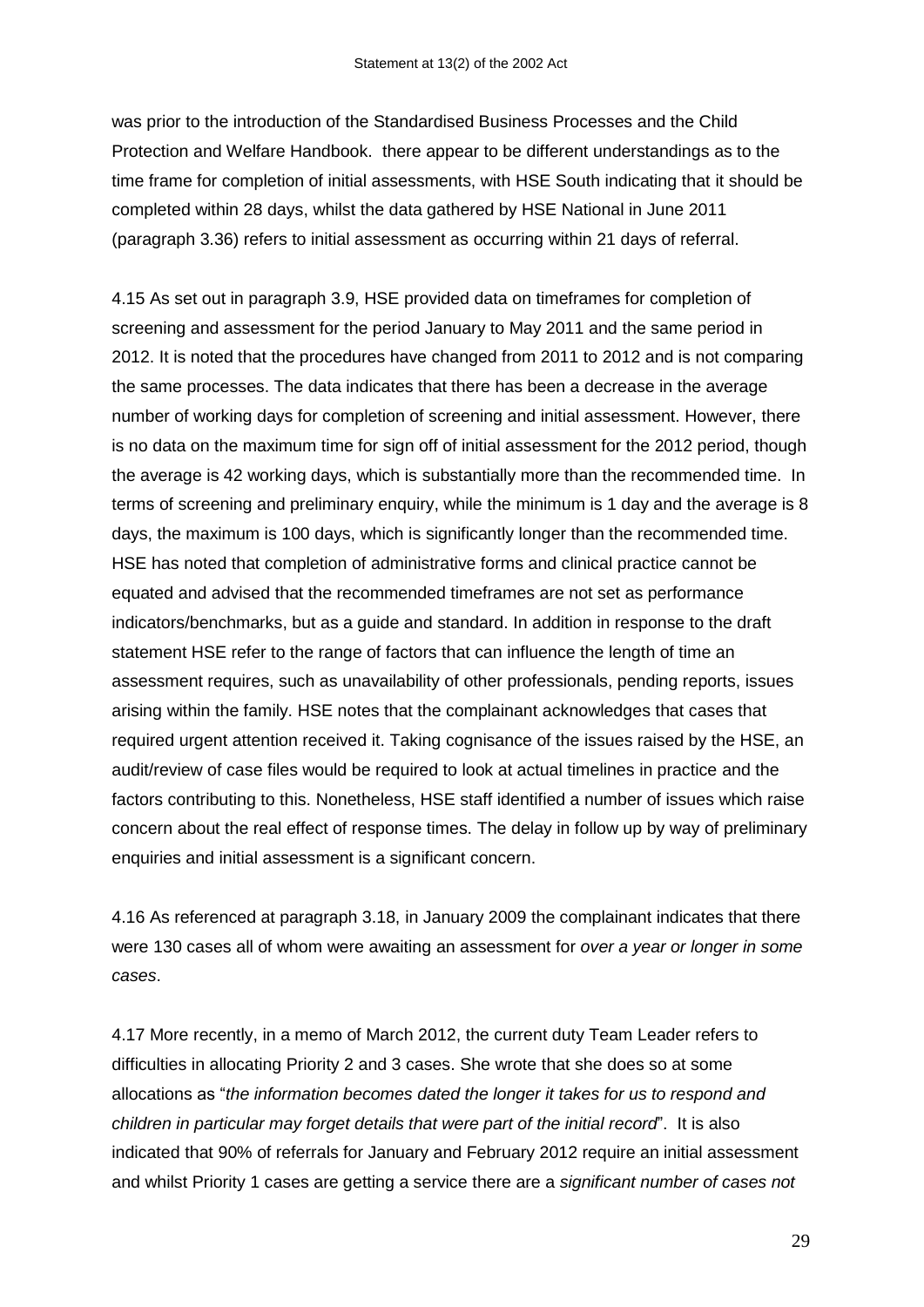*getting a service as quickly as [*Team Leader*] would like*, though it is hoped this will improve with extra staff. The implications of social workers not being able to offer a timely and effective service due to the size of their workload is also raised by the Principal Social Workers in their correspondence of June 2011 as referenced at paragraph 3.23). when referring to two teenage deaths by suicide of young people known to the social work department. In response to the draft statement HSE this should be amended to one teenage death by suicide. It is also stated that this death was unrelated to these matters and the other tragic death was attributable to a car accident.

4.18 Concerns about staffing difficulties/unfilled vacancies and implications for social work provision including for duty referrals are also referenced by HSE line management on a number of other occasions, as set out in paragraphs 3.22 and 3.23 including the provision of appropriate and timely responses, that it could not be guaranteed that certain statutory obligations would be met such as assessment of children at risk, child protection case conferences, monitoring and support to families in the community and provision of the required supports to children in care. The implication of too high caseloads in relation to provision of services is also raised and as a result the Principal Social Workers state in March 2010 that "safe and good social work practice is not possible". [emphasis as per letter].

#### **Cases referenced in July 2011 memo**

4.19 During the investigation process HSE South provided additional information regarding the cases referenced in the July memo including contextual information and the current status of the cases as of March 2012. Some clarifying information was subsequently provided on a number of cases. HSE advised that some of the information was available at referral and other information was obtained on follow up and so may not have been available at the time of screening. The Office is cognisant that it has not had sight of other cases allocated and being processed by the social work team and notes that the sample of cases presented in the July 2011 memo does not reflect the volume of work being undertaken by the duty team. However, the cases identified in the memo relate to those where the duty Team Leader, at that time, was concerned about follow up.

4.20 HSE National also provided a copy of the case tracking sheet provided to them as part of their review of the cases identified in the July memo. The information provided to HSE National, is the same as that provided to this Office. However, the section set out in Appendix 2 Part 2 (Priority 1 and 2, AS to MM) was not included in the information provided by HSE National and thus is not clear whether this information was reviewed by them.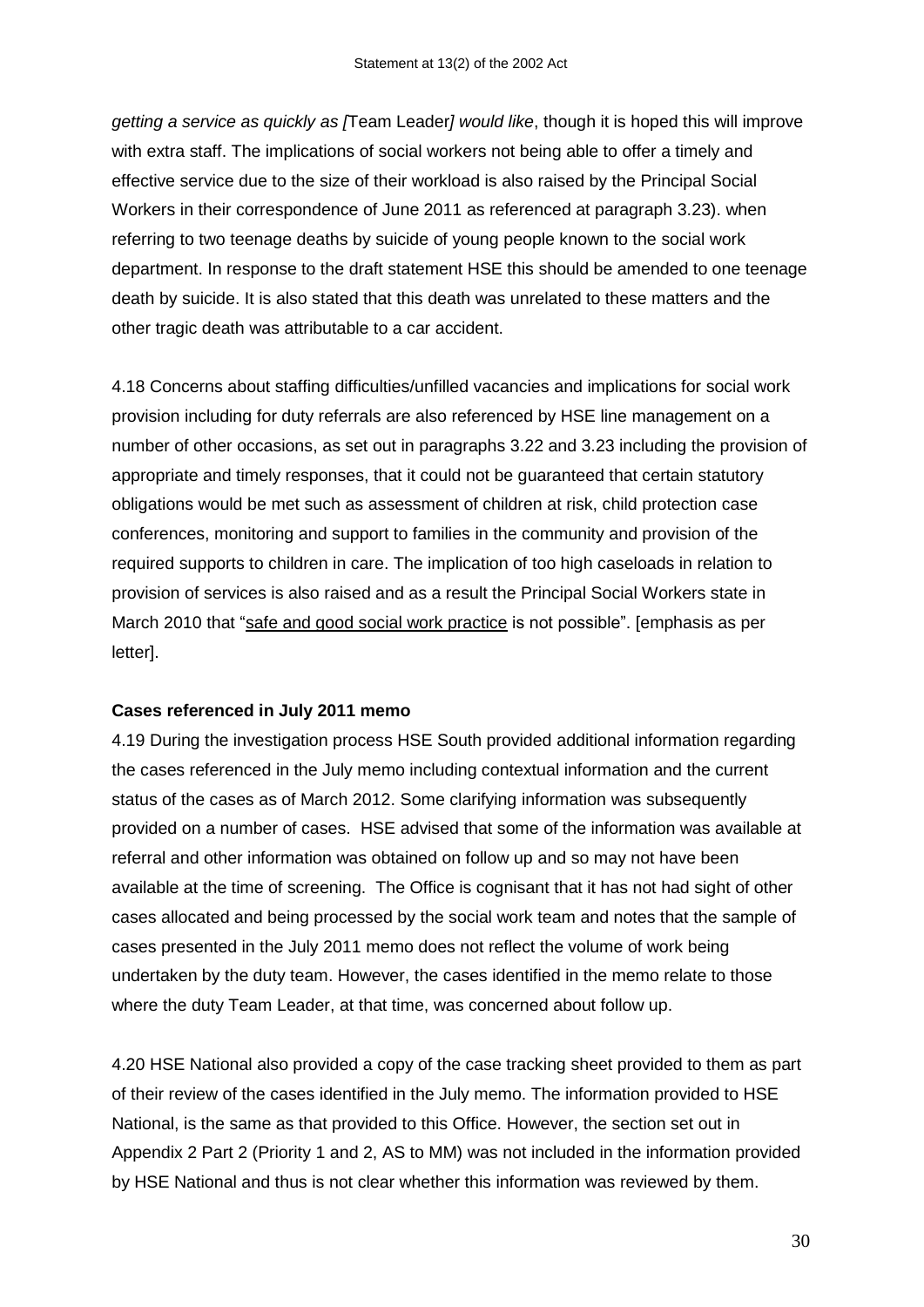4.21 Whilst the memo of July 2011 referred to 147 unallocated cases, a sample of 67 cases is attached, 36 Priority 1 and 2 cases and 31 Priority 3 and 4, with names anonymised. Based on the additional information provided by the HSE the following observations are made.

4.22 In relation to Priority 1 and 2 cases (36 listed):

- In approximately a third of cases the information indicates some action had been initiated by the HSE prior to the memo (i.e prior to  $15<sup>th</sup>$  July). In some cases it is not clear when the follow up occurred.
- In only 4 cases home/office visits were arranged prior to the memo. In 2 of those cases the visits took place within 1or 2 weeks of referral. However, in one case the office visits were not attended and so there had been no direct follow up with the child and family at the time of the memo. In the fourth the visit is recorded as having occurred on 3/6/11 which was, according to the information this Office was given, prior to the referral date of 7/6/11
- In other cases where some action occurred prior to the memo this ranged from:
	- **•** contact with other professionals;
	- it is stated that contact is made [presumably with the parent] but no details are provided as the nature of the contact;
	- some contact occurred with the parent such as a telephone call;
	- in some of these cases further action occurred following the memo including direct contact through home visits although in one case no one was home.

The information provided indicates that some form of follow up occurred in relation to the majority of the cases, however, in a number of cases the social work action and level of follow up is not clear.

4.23 In relation to Priority 3 and 4 cases (31 listed) HSE has provided information indicating that follow up action occurred in 8 cases prior to the memo, though details as to the nature of what this involved in terms of HSE action was not included for many cases. In one case it was deemed to be an inappropriate referral. It appears that at the time period pertaining to the complaint the priority system in place included priority levels 1 to 4.

4.24 Based on the information provided, it appears that in the majority of cases across all Priority levels the follow up action occurred after the memo was issued or it is not clear as to when the follow up took place and what this involved. In those cases the information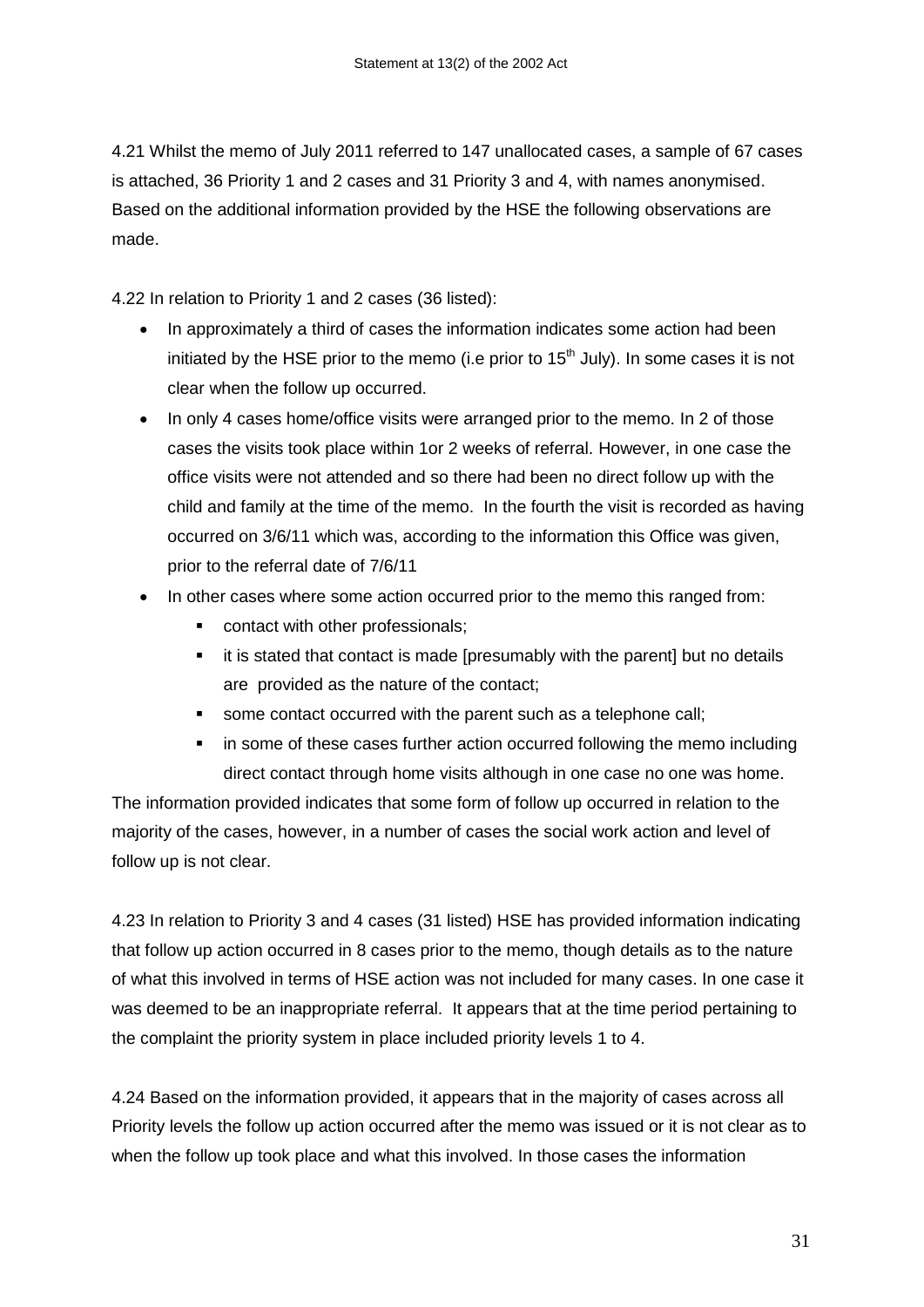provided does not indicate what, if any, other action was ongoing during this time. In response to the draft statement HSE suggested that, for balance the wording should state that the majority of referrals were followed up, as referenced in para 4.22. The analysis referred in this specific paragraph relates to whether the follow up occurred prior to or after the memo was drafted, which is directly relevant to the complaint submitted to this Office. Having considered the HSE"s comment, this Office is of the view that no change is required, as the two paragraphs address different issues, one the general follow up and one the timing of such follow up.

4.25 It appears that some cases, including Priority 1 and 2 cases were unallocated and on the duty list awaiting follow up. From review of all Priority cases, as of March 2012 some are allocated to named social workers, others transferred, some closed and a number remain allocated to duty, including Priority 1 and 2 cases. In effect these cases do not have an allocated social worker, with some cases referred in early 2011, for example one in January and another in April 2011. Thus, at that time the memo issued, they were waiting between 3-7 months for an allocated social worker. In response to the draft statement HSE state that in effect these cases do not have an allocated social worker but were being worked by the duty system under the supervision of the duty Team Leader and were subject to weekly review. Having considered the HSE"s comments this Office is of the view that once it is determined that cases should remain open and require an initial assessment and other social work intervention it is clearly beneficial and best practice that there is an allocated social worker. The critical issue here is the length of time that such cases were worked on duty without an allocated social worker.

4.26 HSE refer to the use of the term waiting list as a misnomer as cases are allocated to and worked by the duty team. Notwithstanding the HSE"s views, it is of serious concern that cases identified as requiring social work involvement for child protection and welfare concerns are without an allocated social worker for such a lengthy period. It appears from the information provided that the HSE had difficulty in providing a timely response to duty referrals/Priority 2 and 3 cases. In June 2011 the Child Care Manager in reference to the level of referrals proposes that cases are re-referred to other services for an immediate response thus enabling work to commence rather than *they sitting unworked on a defacto waiting list.* 

4.27 It appears that the cases identified were reviewed by the Team Leader given that they had compiled the memo. It is not possible to determine from the information provided whether this occurred within the recommended 24 hour period following referral and what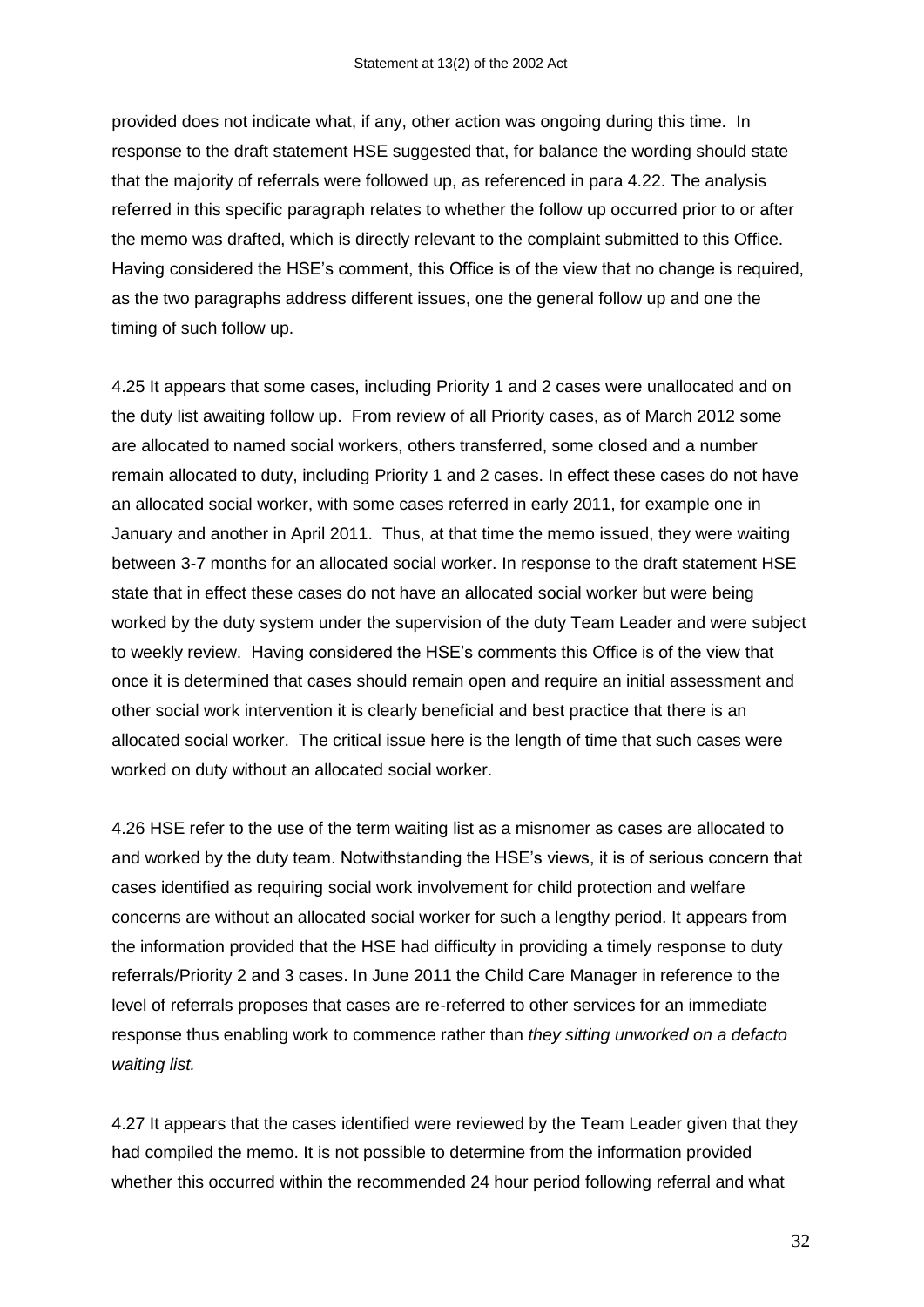preliminary enquiries took place, also within this time period. Of cases across all Priority levels:

- In approximately a third, some form of follow up occurred within 4 weeks, which ranged from contact with parents or professionals to home/office visits or the follow up is not clear.
- There was a considerable range in follow up times. In some cases the follow up occurred within a few days or weeks and some others where it was several months across all Priority levels with a range between 3-10 months.

The length of time before follow up is of serious concern and it remains unclear what screening/ enquiries or network checks or any other action was ongoing during this time. In response to the draft statement HSE note that this analysis does not take account of their approach to the management of cases and that there was no question of inaction on the HSE's part in relation to Priority 1 and 2 cases. It is also noted by the HSE that the duty team and Team Leader always had sight of all cases and were reviewed on a weekly basis. The Office has acknowledged that both the complainant and the HSE advise that all cases requiring urgent and immediate attention received this. However, the length of time for follow up is critical in assessing child protection and welfare concerns and a key part of the assessment process, as set out in Children First 1999, involves meeting with the child and family as referenced at 4.9 and below at 4.28. Having reviewed the information provided on the cases referenced, this Office remains of the view that the length of time before follow up is a serious concern.

4.28 A key task in making a child protection enquiry, as set out in Children First, includes establishing with the child and his/her parents/carers whether grounds for concern exist.It appears that elements identified as part of the initial assessment process e.g. meeting with child/parents did not occur in many cases within 21 working days of referral (National Indicators pertaining to that time – see paragraph 3.36) and where these did take place, this had not occurred in many of the cases at the time of the memo and in some cases was several months after the referral. It also appears that the child and parents were not met in all cases, including Priority 1 and 2 cases. Of note the Report of the Inquiry Team on the Roscommon Child Care Case recommends that *Social Workers should see and speak directly to every child where there is a concern about their welfare. (5.3.1)*

4.29 In some cases the nature of contact is unclear and whether this involved meetings. In those where visits occurred, it is not clear whether the child was seen. As the complainant refers to this as part of screening process, this may clarify her views that cases were not screened, assessed or followed up. Based on the information provided home/office visits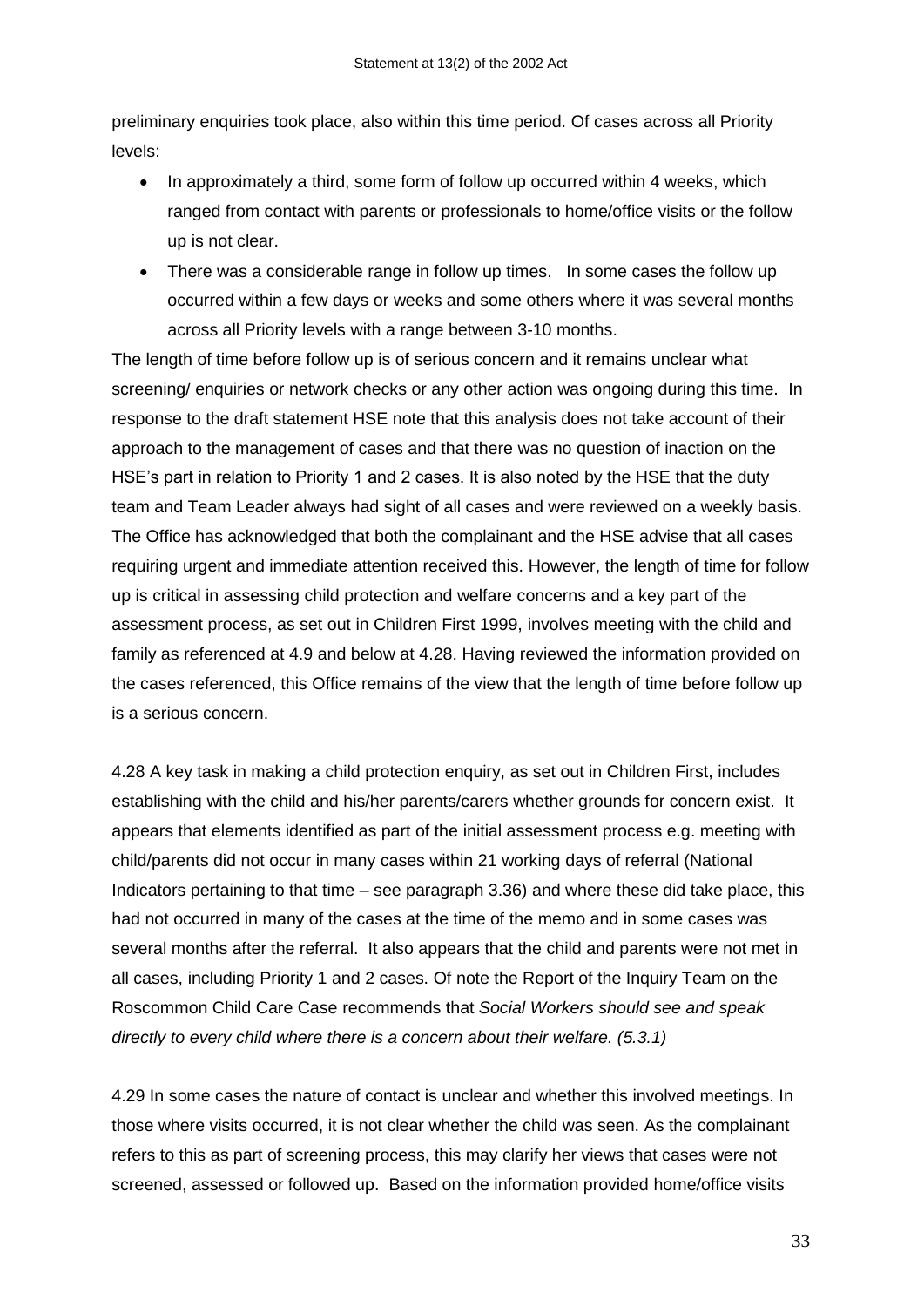occurred in approximately one third of the cases of the Priority 3 and 4 cases, and in the majority this was after the memo.

4.30 While it is acknowledged that the cases in the memo do not represent all cases being worked by the North Lee team at that time, information provided raises a number of serious concerns in relation to the length of time before follow up and the level of follow up that occurred. Delay in follow up is significant when there are allegations of a child protection nature. Whilst immediate action may not be required, concerns of a child protection nature require prompt and swift follow up to establish whether there is any risk to the child, the level of risk and what action is required to address this. The level of intervention and assessment is key in establishing this. In response to the draft statement the HSE reiterates that all cases of an urgent child protection nature received immediate attention. As set out at para 3.5, 3.13 and 4.2, this Office has acknowledged that both the complainant and the HSE advise that this occurred. However, a key part of the initial assessment process involves meeting with the child and family and making internal and external enquiries. While it is not clear what the follow up involved in some cases, the information indicates that in many cases (almost half) meeting with the child and family did not occur within 21days (see para 4.28). In those cases where some form of follow did occur within 4 weeks (see 4.27), in only a few is it clear that this involved home or office visits. Having considered the HSE response, the Office remains concerned in relation to the level and length of time for follow up that occurred.

4.31 There are a number of cases where the time frame for follow up specifically a home/office visit was very lengthy, which is particularly concerning. In some cases the length of time between referral and follow up ranged from days to months. Examples of cases on the P1 and P2 list include:

- In one case, of a 7 year old child referred with concerns regarding emotional abuse, witnessing domestic violence and allegations of physical abuse against father, an office visit was arranged within 2 weeks and then 4 weeks later. However, these were not attended and a home visit did not occur until 4 months after the referral.
- In another case, of a 3 year old referred due to concerns of alleged neglect, it was 3 months until a home visit took place.
- In another case (Priority 1 and 2 list) contact was made with the GP within 10 days and then further follow up did not occur for 5 months (contact with a hospital and PHN), with a home visit taking place 7.5 months after referral. Both of the latter two cases were identified under Priority 1 and 2 list and 10 and 14 months since referral,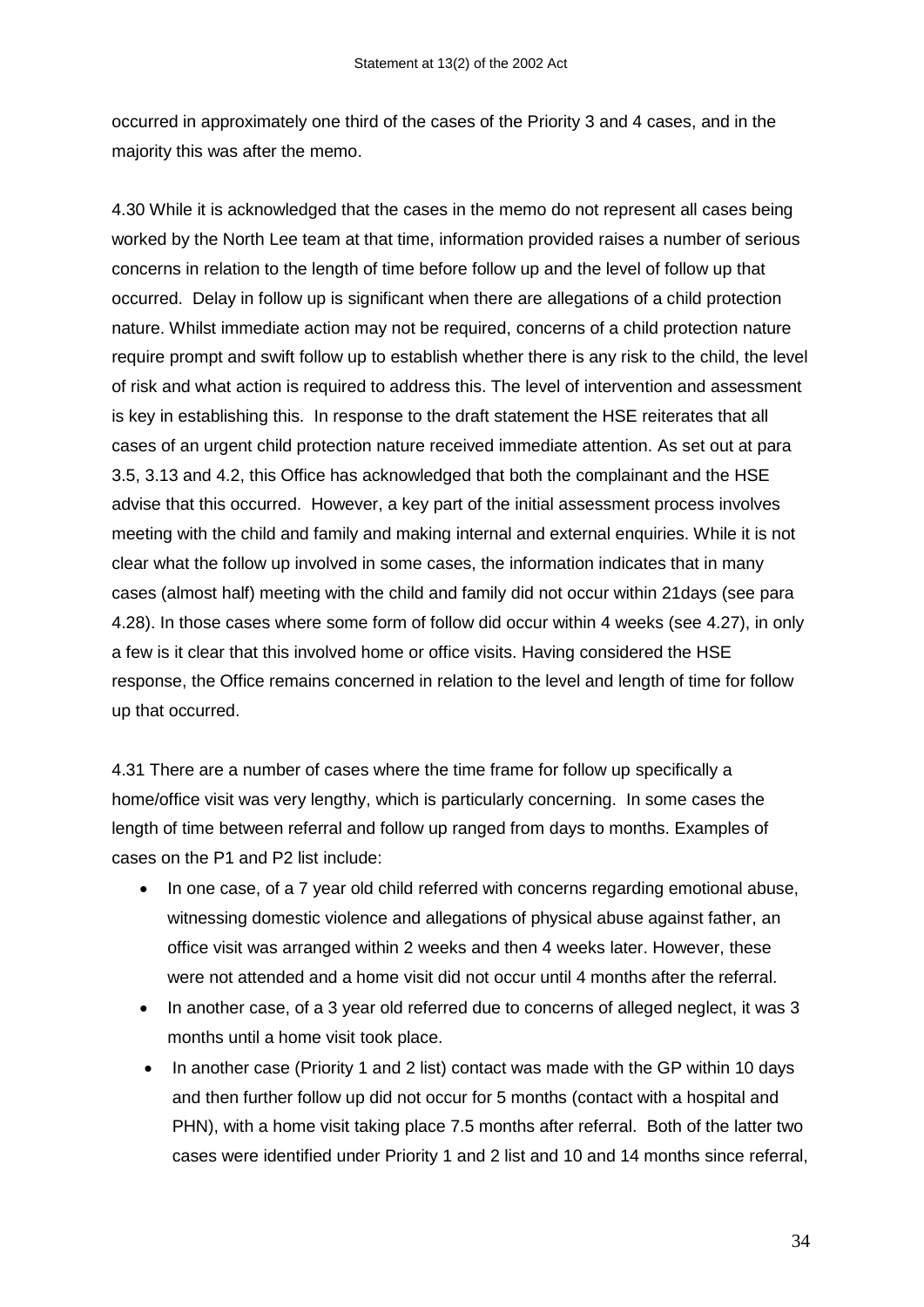these remained allocated to the duty team. In response to the draft statement, HSE state that they cannot identify a case (latter case) with this referral date.

- In another case where 3 children, from the same family, are referred due to one "self harming, house in dreadful condition, nauseating smell, query neglect and mother's coping ability", it was more than 2 months until a home visit. The case has been transferred to the intake team. In response to the draft statement HSE advises that there was previous involvement with this family, significant community supports to the mother and children and that factors such as this influenced the immediacy or otherwise of intervention. HSE also advised that in the referral information, the referrer noted that all 3 children are turned out well for school and that the mother is extremely supportive of the school and her children. Notwithstanding this, given that the referral identified concerns about self-harm and the condition of the house, an initial assessment was required and the identified timescale for completion of this was not met.
- In some cases on the Priority 1 and 2 list involving alleged sexual abuse, the follow up time period is concerning. In one case of a 16 year old girl, it was alleged that she had been sexually assaulted by her mothers' partner. A home visit did not take place until more than 3 months after the referral. Contextual information indicates that the alleged abuser had moved out of the house after the allegations. Notwithstanding this additional information it is of concern that a child was waiting such a lengthy period to be seen when there are allegations of sexual abuse. In response to the draft statement HSE provided additional information on the details of the referral made and note that the context indicates that it did not need immediate action. Nonetheless, while immediate action was not indicated, an initial assessment was required and the timescale for completion of this was not met. In two other cases, one where Gardai reported concern that a 14 year old may be engaged in a sexual relationship with an adult, and another of a 13 year old referred due to concerns of neglect, child drinking, found in company of older men and query sexual abuse, it was almost 7 weeks until a home or office visit took place. Whilst in the former case HSE concluded that the allegations were unfounded, this appears to have been unknown at the time and it is of concern that a child may have been at risk during the period whilst assessment was awaited. In response to the draft statement, HSE provided additional information on both cases. In regard to the former, HSE indicates that the timeline context in this case was that this report was made based on a telephone conversation which a third party overheard and there are no exact details of the conversation. HSE also state that there was no direct or corroborating evidence with regard to this case. While the information provided to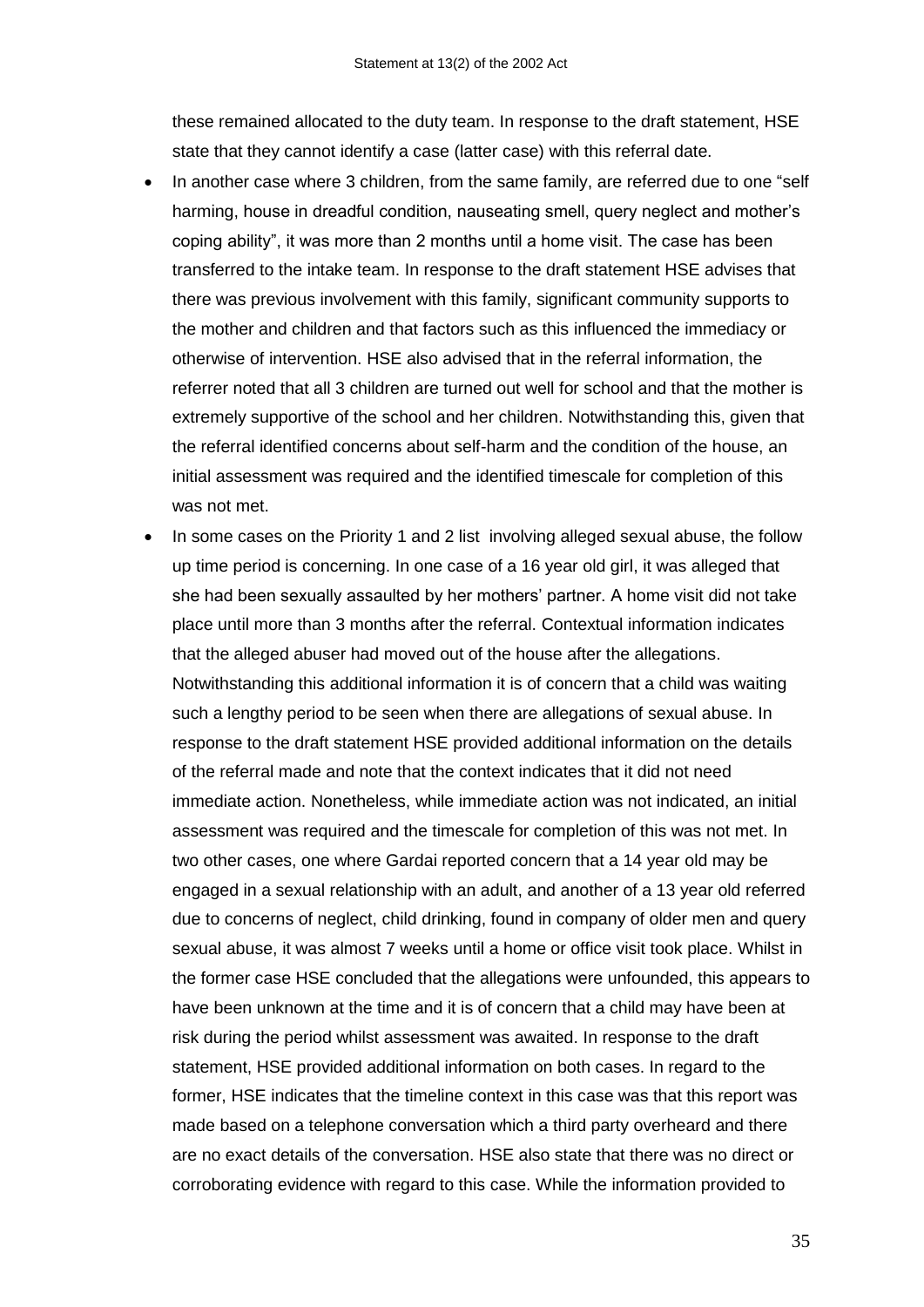this Office at the time of the complaint did not contain this detail, it noted that the adult concerned is known to the department, served time in prison, concerns about his violent and aggressive behaviour, and social work are involved with his partner. Based on the information available at the time of referral, HSE accepted the referral, categorised it as P1/P2 and determined an assessment was required. As such they should have held to their timescales. In relation to the latter case HSE advise that the Gardai visited and the young person was spoken to as well as the parents and there were no concerns about neglect or sexual abuse. HSE state that the response time is appropriate having regard to the circumstances. Nonetheless, an assessment was deemed required and the identified timescale for completion of same was not met.

4.32 As set out above there are a range of actions taken by the HSE in relation to the cases identified including home/office visits, contact with professionals and in other cases the level of follow up is not specified or not clear. The level of follow up in some cases is concerning specifically the lack of direct contact with the child and family, as is required in the initial assessment process.

- In some cases the follow up appears to have been telephone contact only with the parent or a professional, which included Priority 1 and 2 cases. In one case of a 6 year old child, referred due to concern that the mother is "misusing drugs, is pregnant, partner aggressive and unsure as to who is meeting the child"s basic needs", it appeared that the case was closed without an initial assessment being carried out. In response to the draft statement HSE clarified that the case was transferred to another area.
- In another case a 5 year old referred as the child was "allegedly terrified of mother's partner who is apparently violent and abusive"*,* contact with the school and Gardai took place within 4 weeks but it was 5 months until an office visit was arranged. However, this was not attended and a home visit took place but no one was home. Contact was made with the GP almost 6 months after the referral. Based on the information provided during the investigation it appeared that the case was closed with the child/family not having been met. In response to the draft statement HSE provided additional information which advises that the mother and partner were met and the child was also met on his own. However, the timeframe for completion of this is substantially outside the timescale of 21 days.
- In another case, (Priority 3 and 4) of a 17 year old, referred due to concerns that "father was mis-using alcohol on a regular basis, father has friends who are also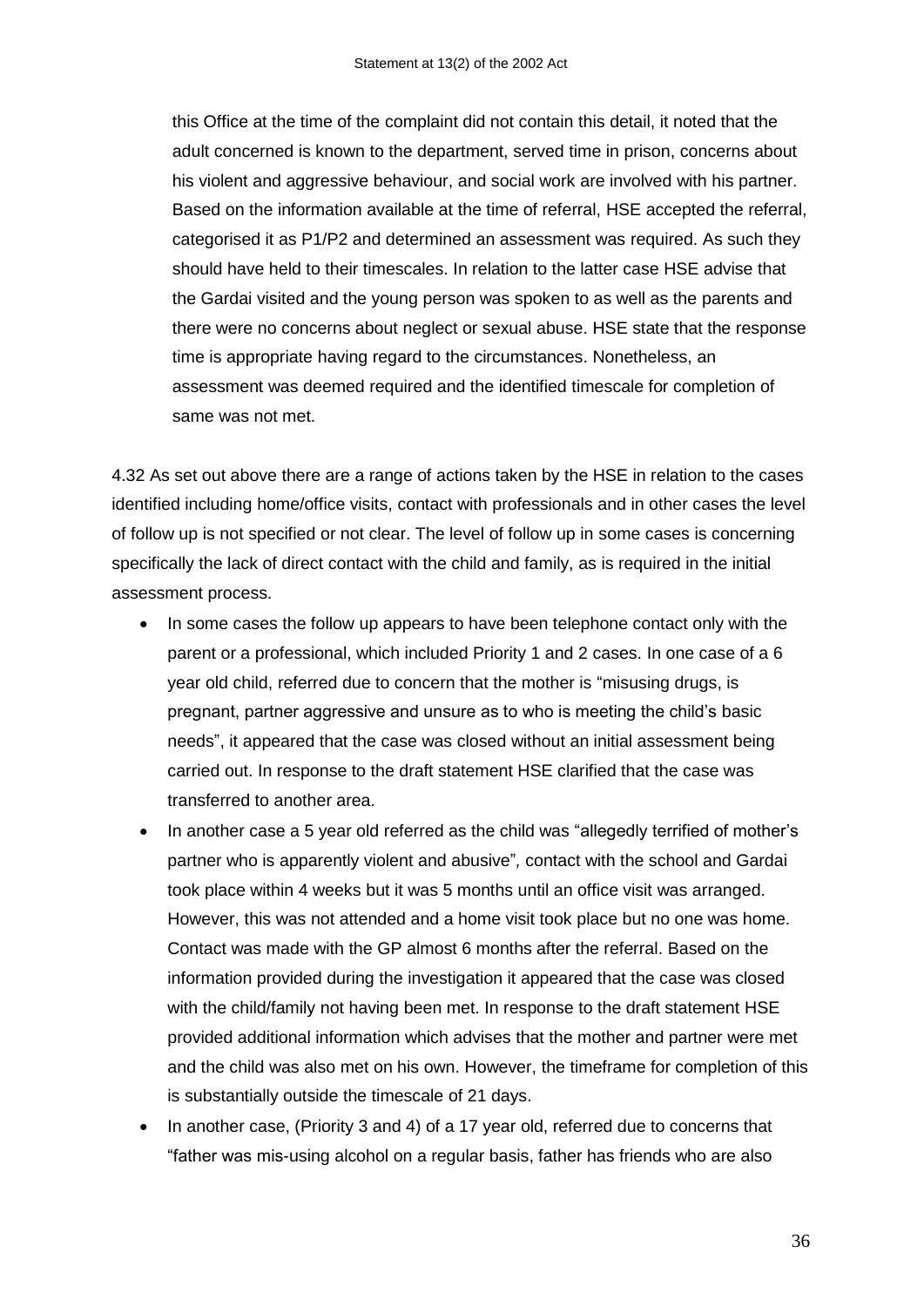drunk at the house, Gardai have been called and a poor attendance record at school", HSE advised that the referral was closed without a social work service being offered as the young person had reached 18 and the school and Gardai were keeping a watching brief. It is of serious concern that a child, considered to be an appropriate referral, aged out of services whilst being on an unallocated list with no HSE service provided. In response to the draft statement, HSE advise that: the school were aware of the concerns as were the Gardai; no previous reports were received; no further reports were received and the Gardai were to keep a watching brief. HSE state that given the age of this young person the assessment was that there were appropriate protective factors in place. Nonetheless this Office remains concerned that the case was closed without a social work service being offered as the young person reached the age of 18 years.

- In another case of children (Priority 1 and 2) referred by an anonymous caller who alleged "serious ongoing domestic violence from father to mother, mother with visible injuries, children very aggressive and allegedly begging father to stop hitting mother", a home visit was carried out 3 months after referral, permission was refused for network checks and the case was subsequently closed. This appears to give parents a defacto veto on the assessment. Whilst the standardised business processes refers to consent for some network checks (Intake record, section 13.2), Children First 1999 and 2011 does not refer to consent but states that information should only be sought from professionals working outside the HSE when parents/carers have been informed that such information will be sought. It is of concern that social work practice, and the guidance in the standardised business processes is not consistent with Children First. This needs to be addressed without delay. In response to the draft statement HSE advise that the issue of a possible discrepancy between Children First and the Standardised Business Processes has been raised nationally and is being followed up. HSE advise that it has always been their practice to override parental consent if the concerns are serious enough. In regard to this particular case, HSE advise that the social work assessment was that it was not merited. HSE also provided additional information indicating that the children were met as part of the home visit and no concerns were noted. Nonetheless, when carrying out an initial assessment, as is set out in Children First 1999, routine steps involve communicating with other professionals involved and eliciting their views on the report made. It is of concern that there is no evidence of any checks being carried out, such as with Gardai or any other HSE professionals.
- In response to the draft statement the HSE has provided additional information to indicate on some cases referenced here, that the child and family were met, as set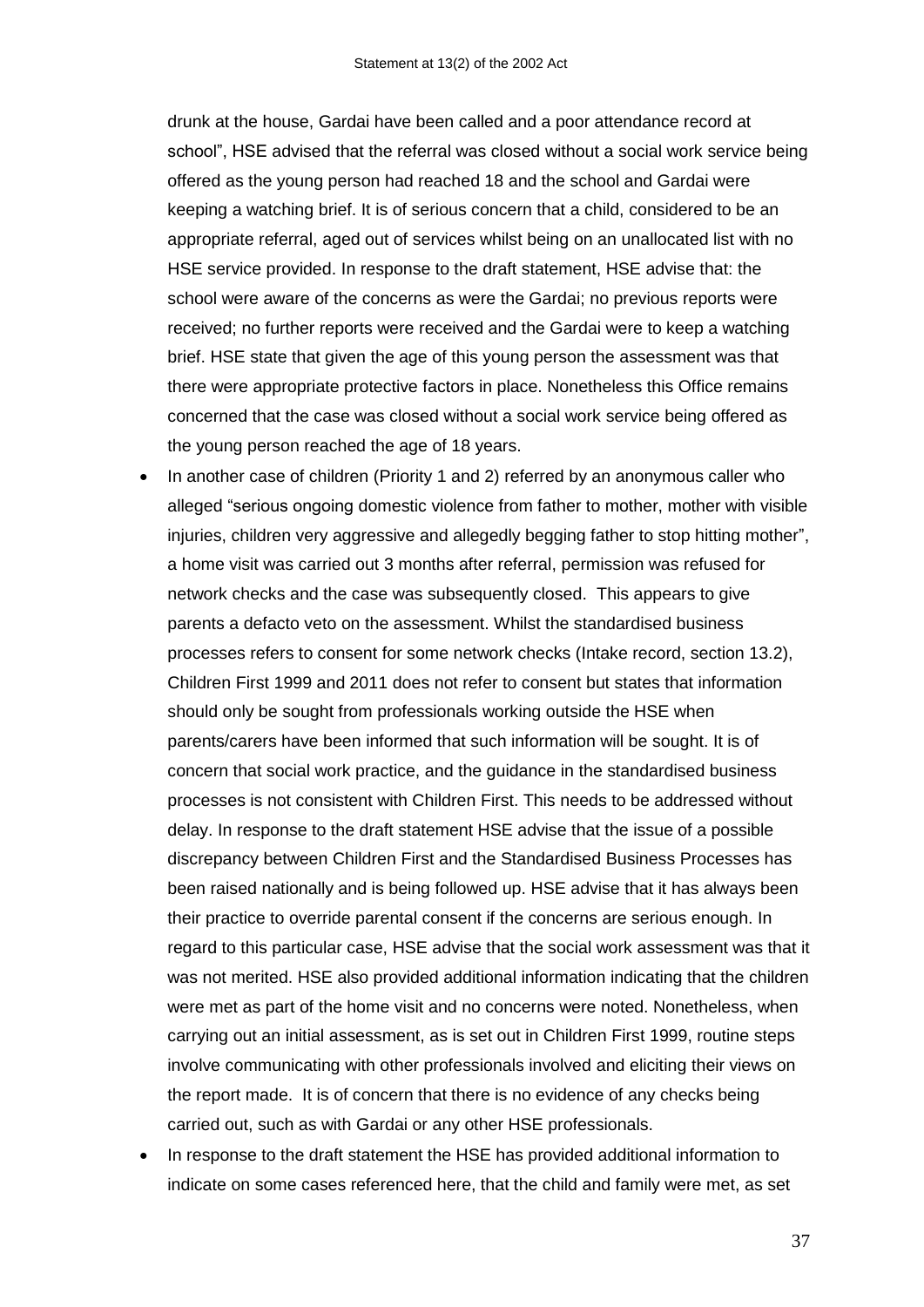out above. This statement has not addressed all of the cases referenced in the July memo. However, based on the information provided, it is not clear, to this Office in many cases whether the assessments carried out involved meeting with the child and family.

#### **Actions by HSE South and current position regarding referrals and unallocated cases**

4.33 It is clear from this investigation that the level of duty referrals in the North Lee area has increased significantly over time. It also appears that proactive steps were being taken by local management to address this. However, information over time raises ongoing concerns about the ability of the social work team to respond given the numbers of cases awaiting a service and the timelines for response.

4.34 Since this Office received the complaint and initiated the investigation HSE South has progressed a number of steps to address the referral level. Consideration had been given to this prior to the complaint being submitted and the proposal to re-direct referrals to other HSE funded agencies has since been implemented with regular meetings taking place from early 2012. Staffing levels have also been increased in the duty team. During the investigation HSE advised that this had a positive impact on referrals. A number of other strategies have been implemented over the years as set out in the statement and the issues were raised with senior management consistently, specifically regarding difficulties with social work provision due to staffing and the referral rate. HSE National are satisfied with the action and response taken by HSE South in this regard.

4.35 However, local management expressed concern in June 2011 (see paragraph 3.16) that strategies provide temporary respite to the problem but that it tends to re-emerge. It is also clear that there has been ongoing steps taken to address the referral level but concerns about capacity to respond have remained/re-occurred. The Principal Social Workers in correspondence to HSE National in October 2011, noted that the issues raised by the complainant have always been acknowledged by the department, and that responses have been constrained as a result of limited staff resources and ever increasing demands. They note that the child protection system needs to be critically evaluated and restructured.

4.36 Notwithstanding the actions taken by HSE South to address the level of duty referrals, HSE National note that the area is working close to its capacity to respond and that if there is increased demand the area may have difficulty responding. In looking at the returns from measuring the pressure for April 2012 there is a total of 249 cases unallocated across all the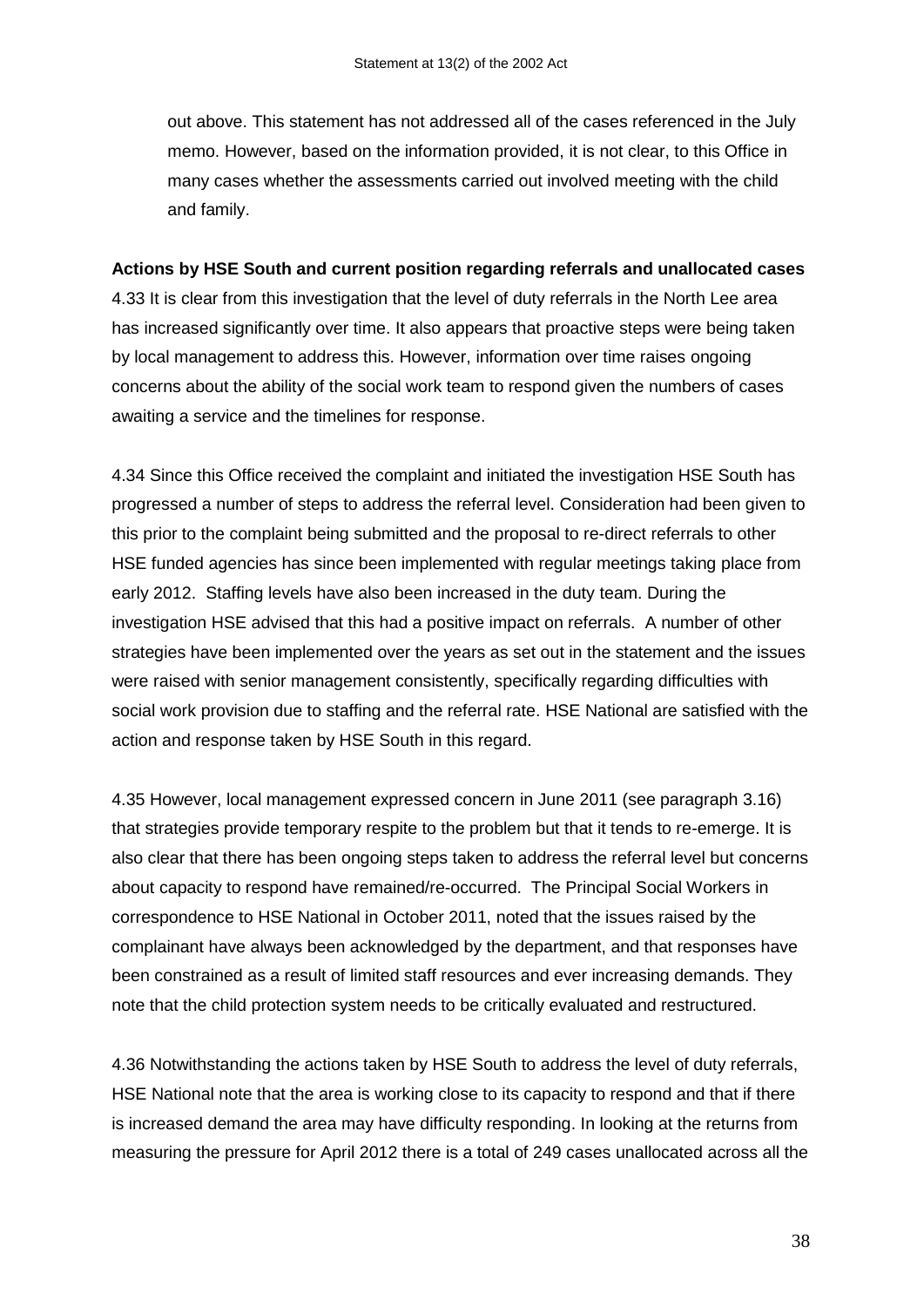social work teams and the figure is 288 for May. This includes Priority 1 cases. The length of time cases are awaiting allocation is not included in the returns.

4.37 It is also very concerning to note from these returns that there has been a lack of case conferences due to shortages of administrative staff. Case conferences are a very important element of the child protection system and should proceed as required in the best interests of children and should not be delayed due to shortage of administrative support. It is important that such difficulties are addressed.

4.38 Concern about the high caseload that social workers are carrying and the impact of this on their ability to provide the required services has been consistently highlighted by several social work managers in HSE South over a number of years. The data provided during the course of the investigation indicates that caseload size has ranged from approximately 30 – 40 children for duty/intake workers up to one member of staff carrying 134 cases (see paragraph 3.7). This raises serious concerns as to the impact of this on social work practice and the ability of social workers to adhere to their statutory obligations. There does not appear to have been a clear national methodology for determining caseload size and monitoring of this. Given the information provided through this investigation, it is essential that this matter is addressed as expediently as possible. In response to the draft statement, HSE note that the issue was being addressed.

#### **Monitoring mechanisms in place**

4.39 A number of positive steps have been taken by the HSE to improve monitoring mechanisms and management oversight. New governance structures have been introduced for Children and Family Social Services in preparation for transfer to the Child and Family Support Agency. The revised structure provides clear lines of communication, accountability and oversight in relation to social work services. Since the complaint was received and examination/investigation initiated, HSE National has introduced a mechanism for 'measuring the pressure'. This now provides information on referrals and cases awaiting allocation which does not seem to have been consistently gathered previously. In planning for service delivery and improvements, data regarding children and families awaiting services is crucial. HSE National has also introduced a number of monitoring processes including audit of files with child protection plans, audit of neglect cases, establishment of the risk management group and meetings with Regional and Area managers.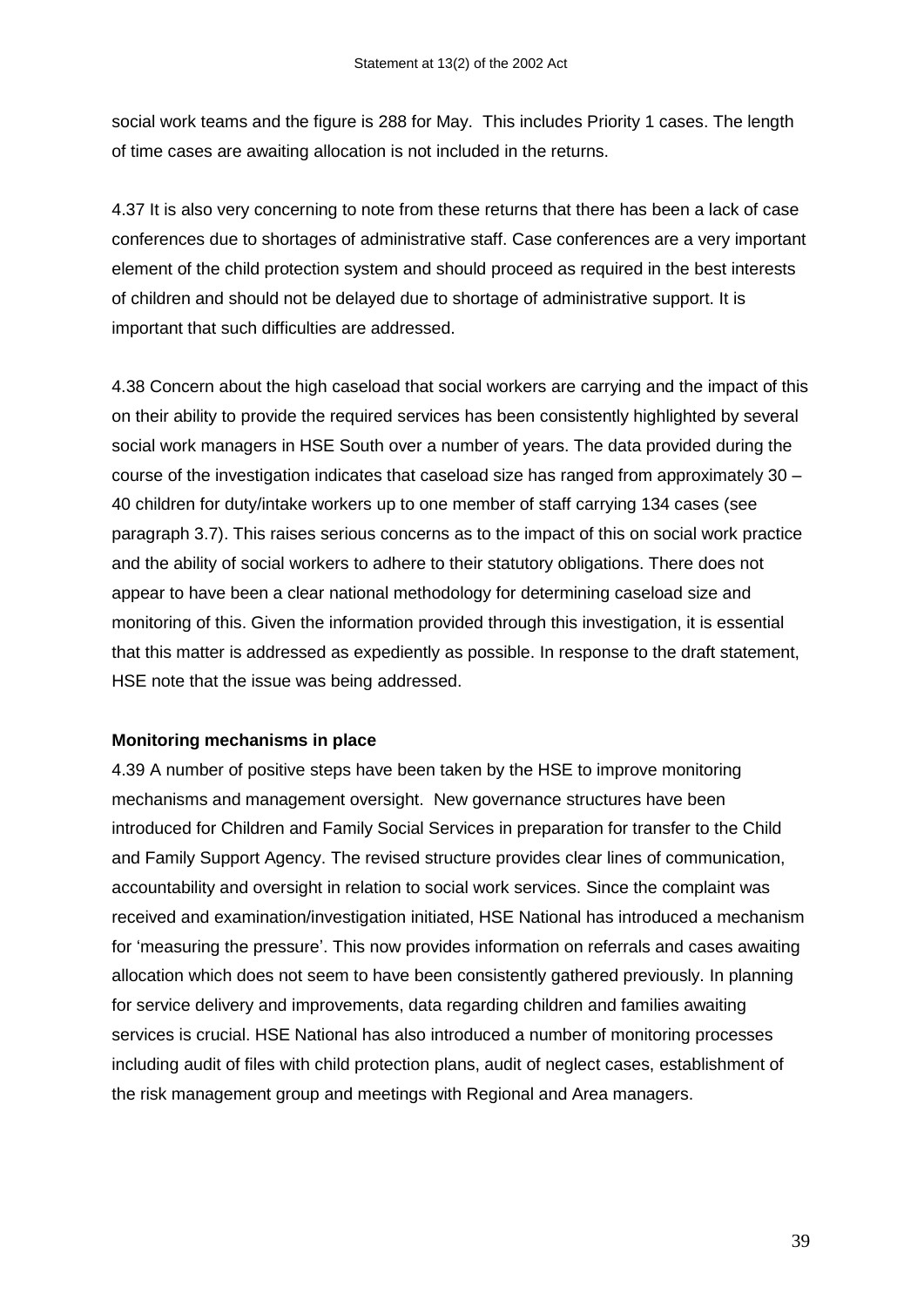## **Part 5 Conclusions and findings**

5.1 The central issue for consideration here is whether child protection referrals to the duty team in this area are receiving the level of follow up and service required in a timely manner. There are contrasting contentions by the complainant and the HSE in this regard.

5.2 It is clear that there has been a significant increase in the number of referrals to the area and that this, along with resourcing issues, impacted on the capacity to respond. In a number of memos/letters, a range of HSE staff, including the complainant raised concerns about the number of unallocated cases and also the social work departments" ability to meet its statutory requirements. In particular it is concerning to note that the area had a 61% increase in the level of referrals (across all teams) in 2010, significantly above the national average. The referral level again increased in 2011, as set out in the July 2011 memo which indicates that for the period Jan to  $14<sup>th</sup>$  July 2010, there were 518 referrals to the Social Work Department and for the same period in 2011, this was 771 referrals, which represents another significant increase (33%) on the 2010 figure. In addition the returns submitted to HSE national as part of Measuring the Pressure project in 2012 indicate between 18-19% of open cases across all social work teams are unallocated.

Whilst additional staff were allocated to the area on foot of the Ryan implementation plan HSE National stated during the investigation that any further increase in referrals may lead to difficulties in responding as the area is close to its threshold. Based on the information provided it would appear that the threshold may have been reached or exceeded by now.

5.3The information provided regarding the sample of cases identified in the July 2011 memo raises a number of concerns, as set out above. The Office recognises that the area of child protection is complex and demanding work. The North Lee area has been proactive over the years around reflecting on social work provision and how to respond to increasing demand. However, it appears that a key effect of the increasing referrals has been a negative impact on the Social Work Department"s capacity to respond, which is raised by a number of HSE staff.

5.4 In particular this investigation has highlighted a number of serious concerns about administration of the child protection system:

 The numbers of cases on the duty system that do not have an allocated social worker. The number of unallocated cases has been a consistent concern over time which has been regularly raised by local Social Work management since 2007.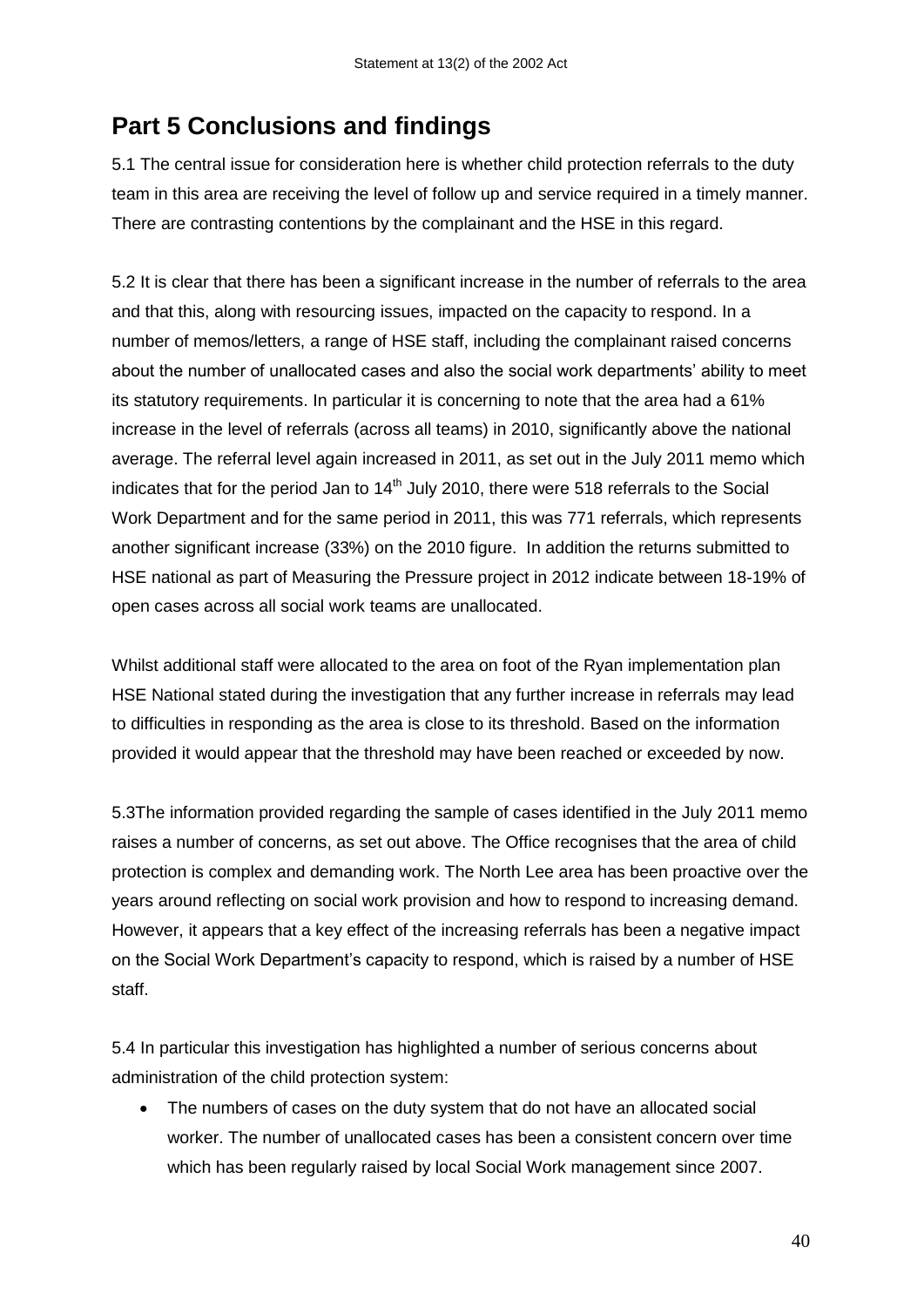Whilst HSE advise that these cases are allocated to the duty list and worked as required, these cases are in effect unallocated. A management memo in 2011 notes the need to address the level of referrals, *rather than they sitting un-worked on a defacto waiting list*. At the investigation meeting in May 2012, there were 222 unallocated cases on the duty team.

- This raises serious concern about the ability to provide the level and timeliness of follow up to such referrals. In addition the information obtained through this investigation raises serious concerns about the timelines for completion of preliminary enquiries and initial assessments and delays in the child and family being met as part of this process, at the time of the complaint.
- The impact of the size of social work caseloads was also raised on a number of occasions by HSE management. Of significant concern, HSE local management advised in March 2010 that, as a result of caseload size, safe and good social work practice is not possible (paragraph 3.22).

5.5 In response to the draft statement, HSE reiterated that referrals are prioritised based on presenting information and professional judgement and assessment and responded to in a consistent and proportionate manner. Such responses are within the resource allocation available. HSE also reiterates that the issues identified in North Lee over recent years were the subject of ongoing consideration and responses locally both within the team and the wider management system within the Area and Region. Additional resources were allocated to the duty team increasing from 2.5 whole time equivalents to 5.5 whole time equivalents including a full time dedicated Team Leader post. Additional social work posts were also allocated to the wider team which has had a positive impact on the duty/intake system. HSE state that during the course of the investigation, there has been an increasing focus on consistency and standardisation of practice across the country with the introduction of the Standardised Business Process, which occurred in July 2011 in this particular area. The wider Child Protection system has also been the subject of additional focus such as the launch of the Children First National Guidance in 2011. HSE submits that the claim that children were unscreened and unassessed and have had no follow up is unfounded and unsubstantiated. HSE also advised that local services are mindful of the elements of the draft recommendations made by this Office and these will inform their ongoing approach to service management in the area. The Office also notes that a HIQA inspection has been carried out in February 2013, which will look at current child protection practice in the area.

5.6 The Office has considered the comments and representations submitted by the HSE in response to the draft statement. The Office has also acknowledged that both the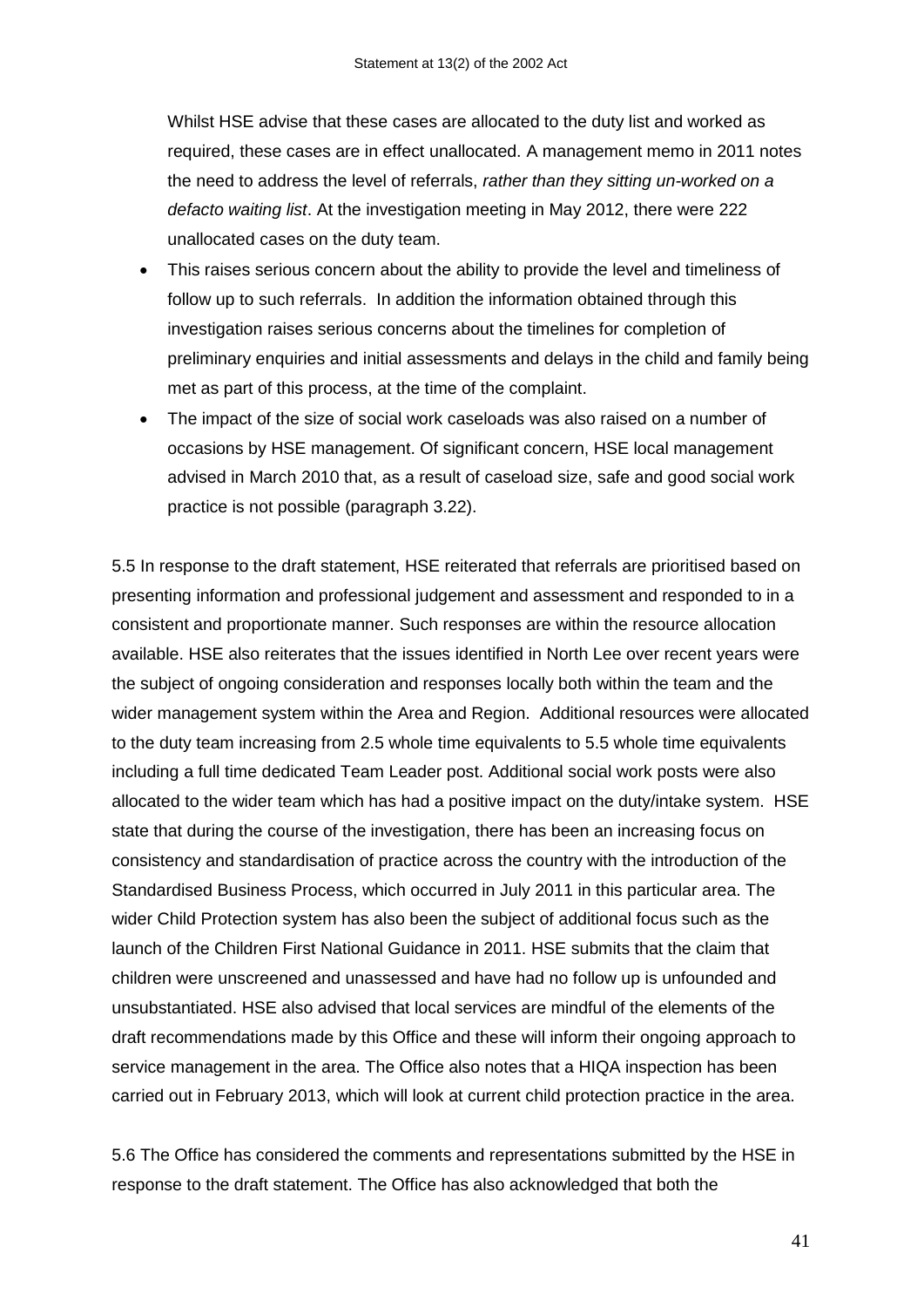complainant and the HSE report that all cases that required an immediate response received this. In regard to the matter of screening, assessment and follow up, this Office is of the view that this has been addressed at Section 4. It is clear that there are different views as to what constitutes the screening/preliminary enquiries process. Notwithstanding this, analysis of the cases referenced in the July memo has raised serious concerns about the length of time for completion of initial assessments and the level of follow up that occurred in some cases as referenced at paras 4.27-4.32 .

5.7 The statement has also considered and noted the steps taken by the local area to address the increase in referrals, as referenced at paragraphs 3.10 and 3.20. It is noted that actions were ongoing by the HSE in relation to the duty system and that since the time of the complaint additional staff have been assigned as well as other strategies for managing referrals put in place(see para 3.17). As set out above, in addressing the issues raised through the complaint the Office is not making any comment on the commitment or professionalism of staff to provide a service and respond to the increase in referrals. The information provided through the investigation has highlighted concerns raised by a number of staff in relation to the ability to respond and provide the required services due to a number of factors. In particular referral and staffing levels, unallocated cases and high social work caseloads was raised both by the complainant (see para 2.1 and 3.18) and on a number of occasions by other staff members (see para 3.22 to 3.23). Concerns about timeliness for responding to cases have also been highlighted through the information provided as referenced at paragraphs at 4.15 to 4.18. Having considered the HSE response, this Office remains of the view that at the time of the complaint and up until March 2012 (see para 3.7 ) there was difficulty in providing a timely response to some child protection and welfare referrals.

5.8 Based on the above, the Office is of the view that, at the time of the complaint, there is sufficient information to indicate concern regarding the level of follow up on duty referrals within the identified timeframes. The Office is of the view that the administrative actions of the HSE in this regard were based on an undesirable administrative practice.

5.9 The issue of timeliness of response to child protection concerns is critical in assessing risk and providing appropriate early intervention and support. On the basis of the information provided it appears that the failure to follow up duty referrals within a timely manner may have adversely affected a child/children.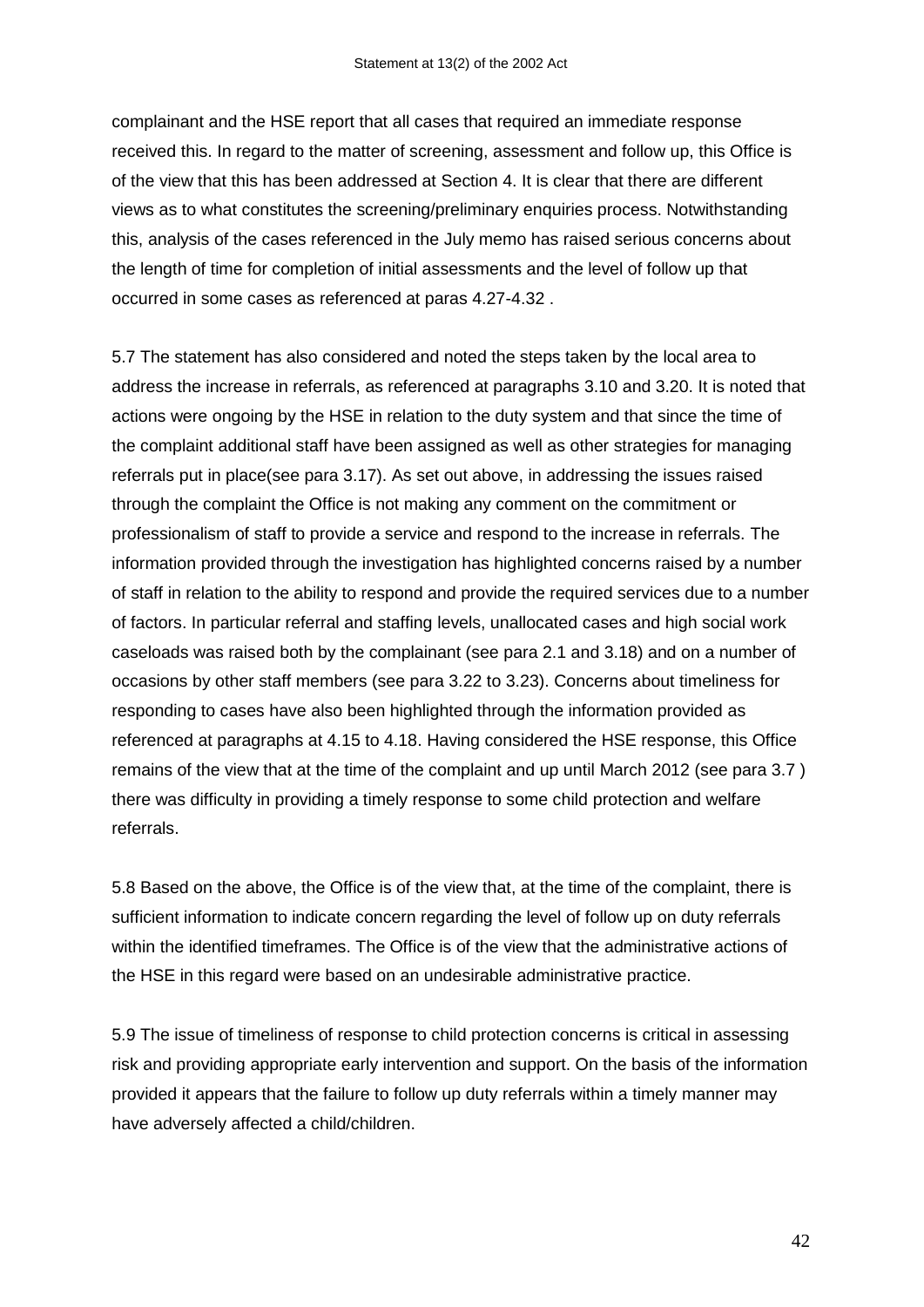#### **Conclusion of the Investigation**

5.10 Following conclusion of this investigation, pursuant to Section 13 of the Ombudsman for Children Act 2002, this Office found that the administrative actions of the HSE come within the ambit of Section 8 of the Act:

- Section 8 (a) may have adversely affected a child/children and
- Section 8 (b)(vi) were based on an undesirable administrative practice.

## **Recommendations**

This investigation was carried out in the context of a lack of internal and external audit of child protection services. During the course of the investigation, the Health Information and Quality Authority has commenced inspection of such services, which began in 2012**.**

1. **External Audit of case files is required as a priority, which is a matter for the Health Information and Quality Authority.** 

In view of the issues and concerns raised through this investigation, specifically in relation to social work service provision, individual case file review is required to ensure a full and comprehensive review of the actions taken in regard to duty referrals and whether this is in keeping with the Children First requirements and the new HIQA standards. Given that HIQA has commenced inspection of child protection services it is recommended that an inspection take place in the North Lee area. It is noted that since the draft statement was issued to the HSE for comment, a HIQA inspection has been carried out.

#### *Response from HSE*

*HIQA was contacted regarding this recommendation and since receiving the Report from the Ombudsman for Children the draft HIQA Inspection issued on Friday 3rd May. The draft report states that Inspectors reviewed "67 children's case files by both tracking and sampling information contained within their files".*

*Any recommendations arising from this file audit will be addressed in the action sheet response which must be returned to HIQA on 20th May next. HIQA have also been written to in regard to any further role they may see themselves as having in relation to recommendation 1 of the Ombudsman for Children's report.*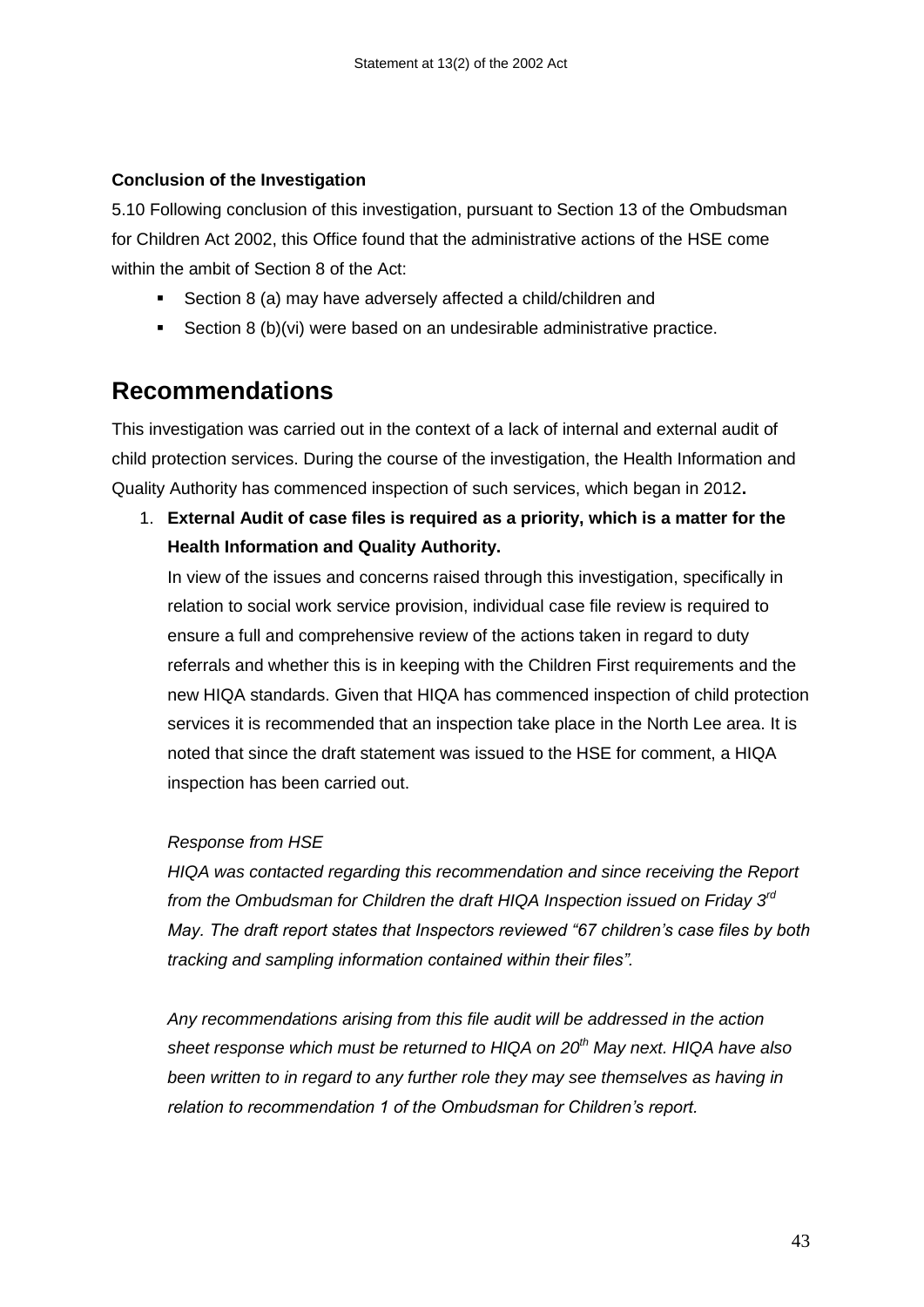### 2. **Monitoring of referrals and review of unallocated cases and specifically in the North Lee area**: HSE National should:

(a) review the current referral rate to North Lee without delay, and assess the impact of this on the area"s capacity to respond, including its ability to carry out statutory requirements and adhere to the relevant procedures and guidelines. This review should include the number of unallocated cases, prioritisation level and length of time awaiting a service.

(b) Identify any additional measures required to ensure that the area can respond appropriately and in a timely manner to cases, in keeping with best practice. (c ) Address the issues raised in relation to holding of case conferences in the North Lee area. (para 3.38)

 (d) Keep under regular review the referral level and capacity to respond in North Lee. (e)Data obtained through Measuring the Pressure project should be kept under regular review and where concerns arise in relation to any social work area, appropriate steps should be taken to address these without delay.

- (f) Children First is shortly to be placed on a Statutory footing and these implications in terms of referrals and management of same need to be addressed both in North Lee and Nationally

#### *Response from HSE*

- *(a) Review of cases in North Lee is underway as recommended by the Ombudsman for Children's Report, but also taking into account the HIQA Inspectors Report findings.*
- *(b) A need analysis is being undertaken with regard to what resource, organisation re-prioritising or re-configuring is required, or indeed any particular guidance that may assist in addressing the identified deficits.*
- *(c) The clerical/admin support to the Case Conference teams had diminished to the extent of 14 hours and this has now been restored. It is also intended to proceed with the new Case Conference model under the Business Processes, to commence on 15th June next.*
- *(d) Referral levels and the resource capacity to respond is to be reviewed on a monthly basis. Subsequent analysis to inform planning and resource allocations*
- *(e) Under the Measuring the Pressure Project system each area is regularly reviewed, regular meetings are held with the National Director and the Regional Service Director and the Area Manager for Children and Family services. The allocation of social work services where cases are open and on waiting lists remains a priority for social work services nationally and is being reviewed*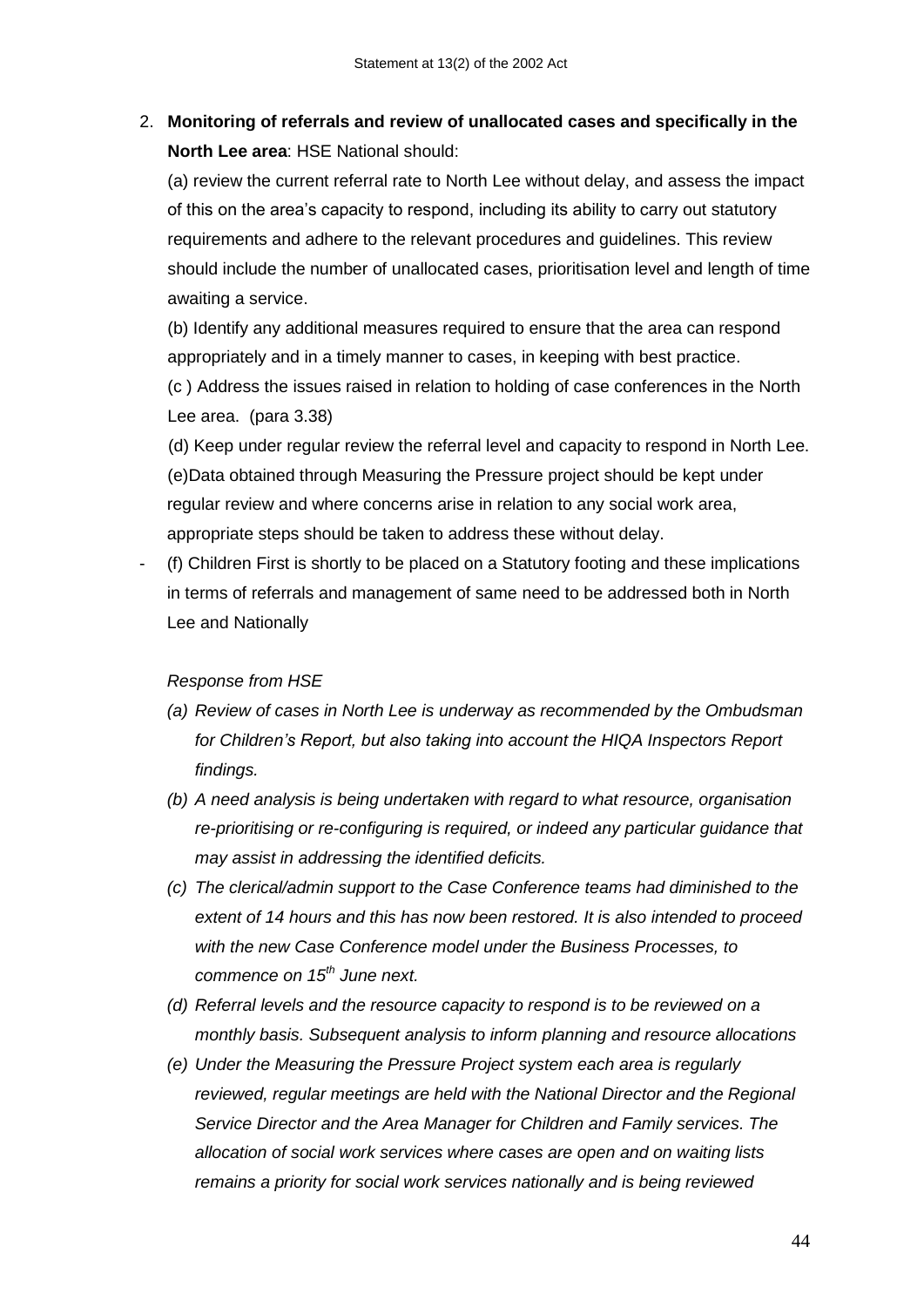*nationally. As part of the development of the Quality Assurance Office all recommendations will be monitored as part of our on-going responses to the implementation of National Standards for Child Protection services during 2013/2014.* 

- *(f) Children First being placed on a statutory footing will necessitate consideration, decision and direction at higher levels regarding the resource implications of giving effect to that decision. We will be engaging, through the National Governance structures, in discussions about how to respond to such a potential development.*
- 3. **HSE procedure for Management and Assurance of Child Protection Cases by file audit.** The file audits being carried out by HSE as part of this process should ensure that cases at duty and intake are adequately represented as part of the audit process.

#### *HSE response*

*All auditing of cases in social work services will ensure that duty and intake cases are adequately represented; this action has commenced nationally with the auditing of cases in preparation for Child Protection Inspection and will remain an inherent component of any future child protection audit methodology.* 

4. **Clarification of Child Protection Procedures.** The procedures in relation to the carrying out of network checks should be clarified, addressed and communicated to all staff, as set out in para 4.32. This should specifically address the issue of consent for network checks. Any clarification should be included in relevant guidance or procedural document as required.

#### *HSE response*

*This matter is being examined by the Children and Families, policy and practice unit under the Head of Policy and Strategy in order to determine the most appropriate and effective approach to this area of practice. This will in part be addressed by the introduction of the standardised business processes from May 15th. Nationally practice guidance is included in the Child Protection Practice Handbook. This will be strengthened overtime by either introduction of additional policy or practice guidance.*

#### **5. Social Work caseload**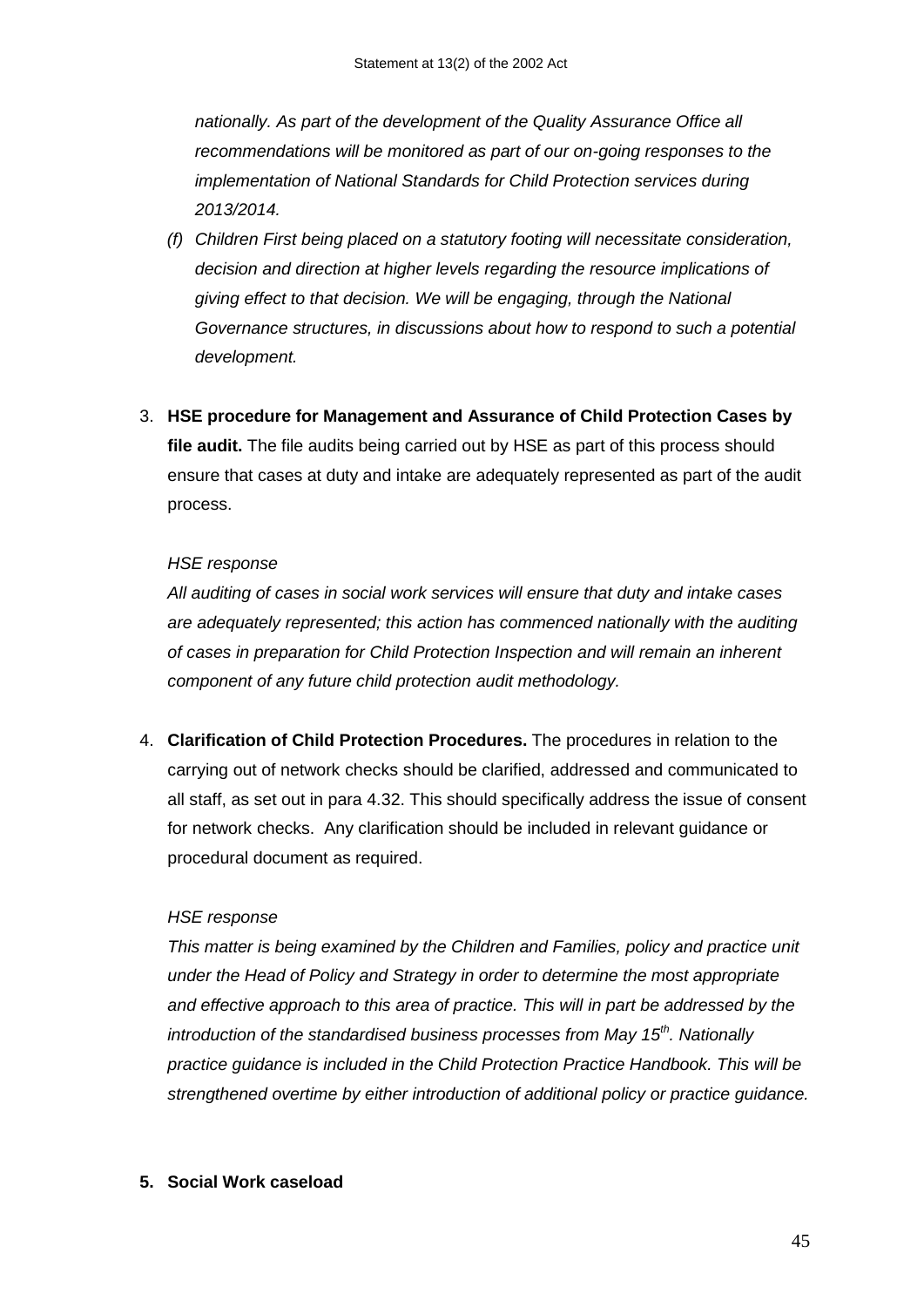The concerns raised in relation to caseload size should be addressed by HSE National and guidance provided. A model/mechanism for determining caseload size and weighting should be considered and guidance provided for Social Work teams. The Roscommon enquiry recommendation sets out that while *it is difficult to be entirely prescriptive in relation to caseload size, it is recommended that attention is paid to caseloads so that each worker can function fully and work proactively with every case for which they have responsibility*".

#### *Response from HSE*

*Work with regard to case load has been on-going, whilst we have made some progress with regard to supervision and management of caseloads for newly qualified social work staff, the inability to replace staff who are on maternity leave or*  long term leave has been an on-going issue for National Office. We are working *closely with the DCYA to address the human resource requirements of the new agency moving forward. We are also actively monitoring areas where there are growing caseloads and waiting lists so that we proactively support all areas where demand for services has increased and continues to do so.*

#### **6. Public Accountability**

There is a dearth of figures, from the HSE, accounting for their activity within the field of Child Protection. The most recent Review of Adequacy (as per section 8 of the Child Care Act 1991) was published in 2010 and was clear that it did not have coherent, consistent or comparable sets of data from the various areas. The Office is aware that the third progress report submitted by the Ryan Report Monitoring Group to the Government and the Oireachtas in November 2012 states that the DCYA has agreed a new template with the HSE for reports on the adequacy of services; it also states that the 2011 review of adequacy was being finalised at that time. It is recommended that this process be expedited so that public accountability can be demonstrated. It is noted that since the draft statement was issued to the HSE for comment in February 2013, the Review of Adequacy for 2011 has been published. Notwithstanding this, the data pertains to 2011 and it is important that contemporariness information on the child protection system is readily available.

#### **7. Recording of Professional Activity**

It is noted that the HSE have asked that allowance be taken of the difference between administrative data and clinical data (see para 3.9) in that they suggest that often the clinical work is done but the administrative recording of same may lag behind. This raises the possibility that the computerised record of a child's file is not